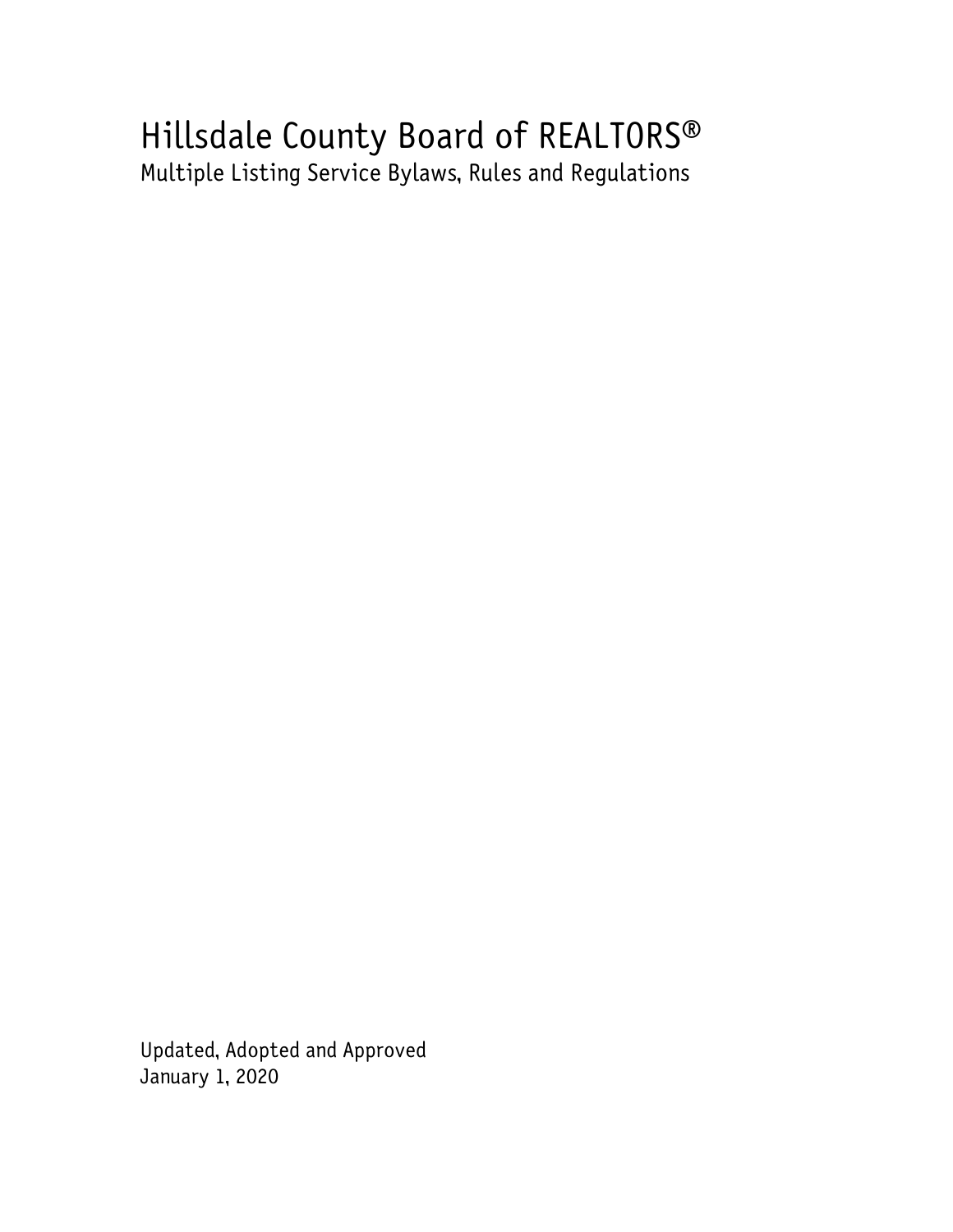| Article X-Confidentiality and Accuracy of MLS Information5-8 |  |
|--------------------------------------------------------------|--|
| Article XI-Listing Procedures                                |  |
|                                                              |  |
|                                                              |  |
|                                                              |  |
|                                                              |  |
|                                                              |  |
|                                                              |  |
|                                                              |  |
|                                                              |  |
|                                                              |  |
|                                                              |  |
|                                                              |  |
|                                                              |  |
|                                                              |  |
|                                                              |  |

# CONTENTS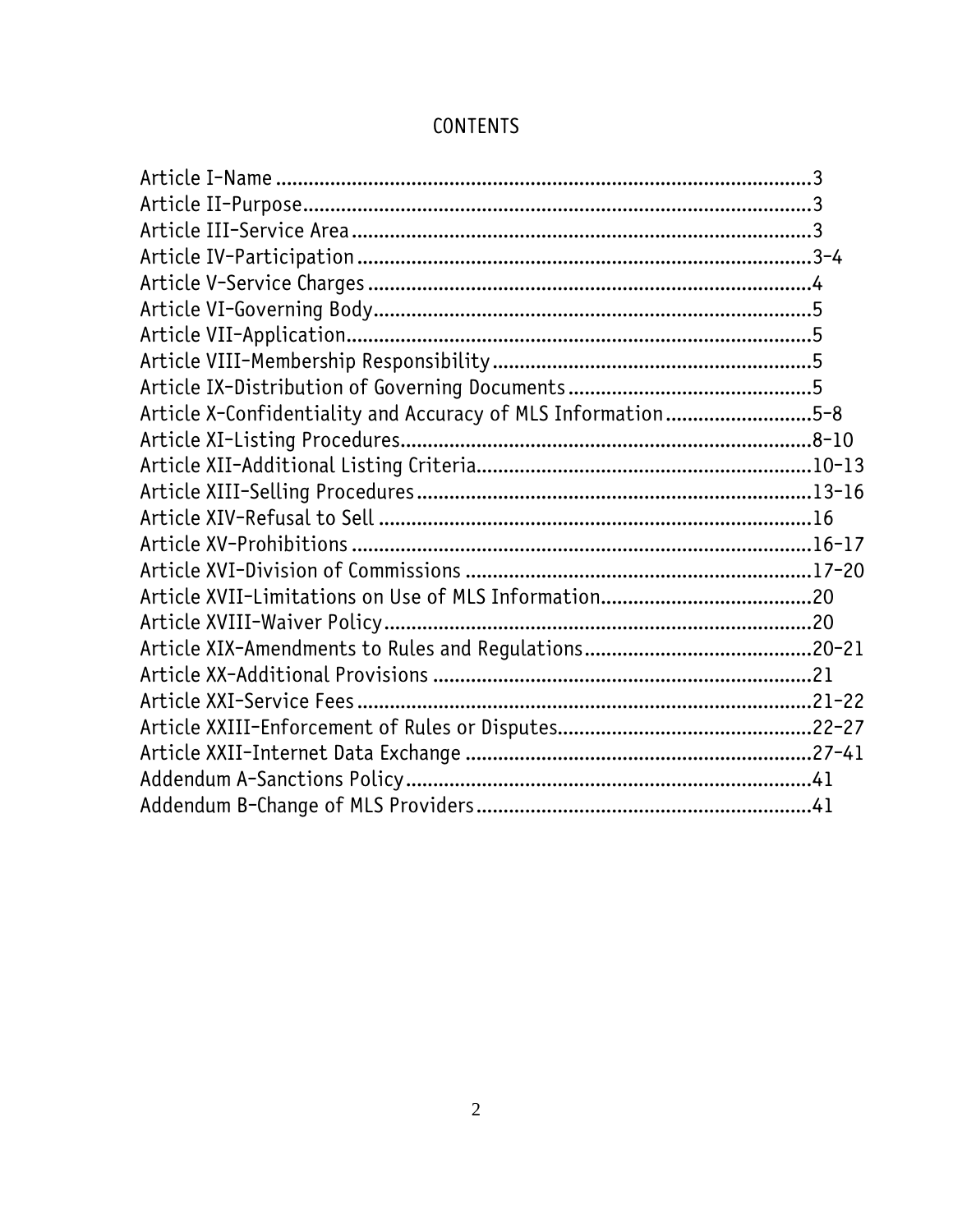#### Article I- Name

The name of this organization shall be the Multiple Listing Service of the Hillsdale County Board of REALTORS®®, Inc., hereinafter referred to as the Service.

#### Article II-Purpose

A Multiple Listing Service is a means by which authorized Participants make blanket unilateral offers of compensation to other Participants (acting as subagents, buyer agents, or in other agency or non-agency capacities defined by law); by which cooperation among Participants is enhanced; by which information is accumulated and disseminated to enable authorized Participants to prepare appraisals, analyses, and other valuations of real property for bona fide clients and customers; by which Participants engaging in real estate appraisal contribute to common databases; and is a facility for the orderly correlation and dissemination of listing information so Participants may better serve their clients and the public. Entitlement to compensation is determined by the cooperating broker's performance as a procuring cause of the sale.

#### Article III-Service Area

The area within which the Service shall function shall at all times be coextensive with or within the territorial jurisdiction of the Hillsdale County Board of REALTORS®®.

#### Article IV-Participation

#### Section 1. Participation Defined

Any REALTOR® Member of this or any other Board who is a principal, partner, or corporate officer, or branch manager acting on behalf of the principal, without further qualification, as otherwise stipulated in these bylaws, shall be eligible to participate in Multiple Listing upon agreeing in writing to conform to the Rules and Regulations thereof and to pay the costs incidental thereto. However, under no circumstances is any individual or firm, regardless of membership status, entitled to multiple listing service "membership" or "participation" unless they hold a current, valid real estate broker's license offer or accept compensation to and from other participants or are licensed or certified by an appropriate state regulatory agency to engage in the appraisal of real property.\*\* Use of information developed by or published by a Board Multiple Listing Service is strictly limited to the activities authorized under a Participant's licensure(s) or certification and unauthorized uses are prohibited. Further, none of the foregoing is intended to convey "participation" or "membership" or any right of access to information developed by or published by a Board Multiple Listing Service where access to such information is prohibited by law.

Mere possession of a broker's license is not sufficient to qualify for MLS participation. Rather, the requirement that an individual or firm offer or accepts cooperation and compensation means that the participant actively endeavors during the operation of its real estate business to list real property of the type listed on the MLS and/or to accept offers of cooperation and compensation made by listing brokers or agents in the MLS. "Actively" means on a continual and ongoing basis during the operation of the participant's real estate business. The "actively"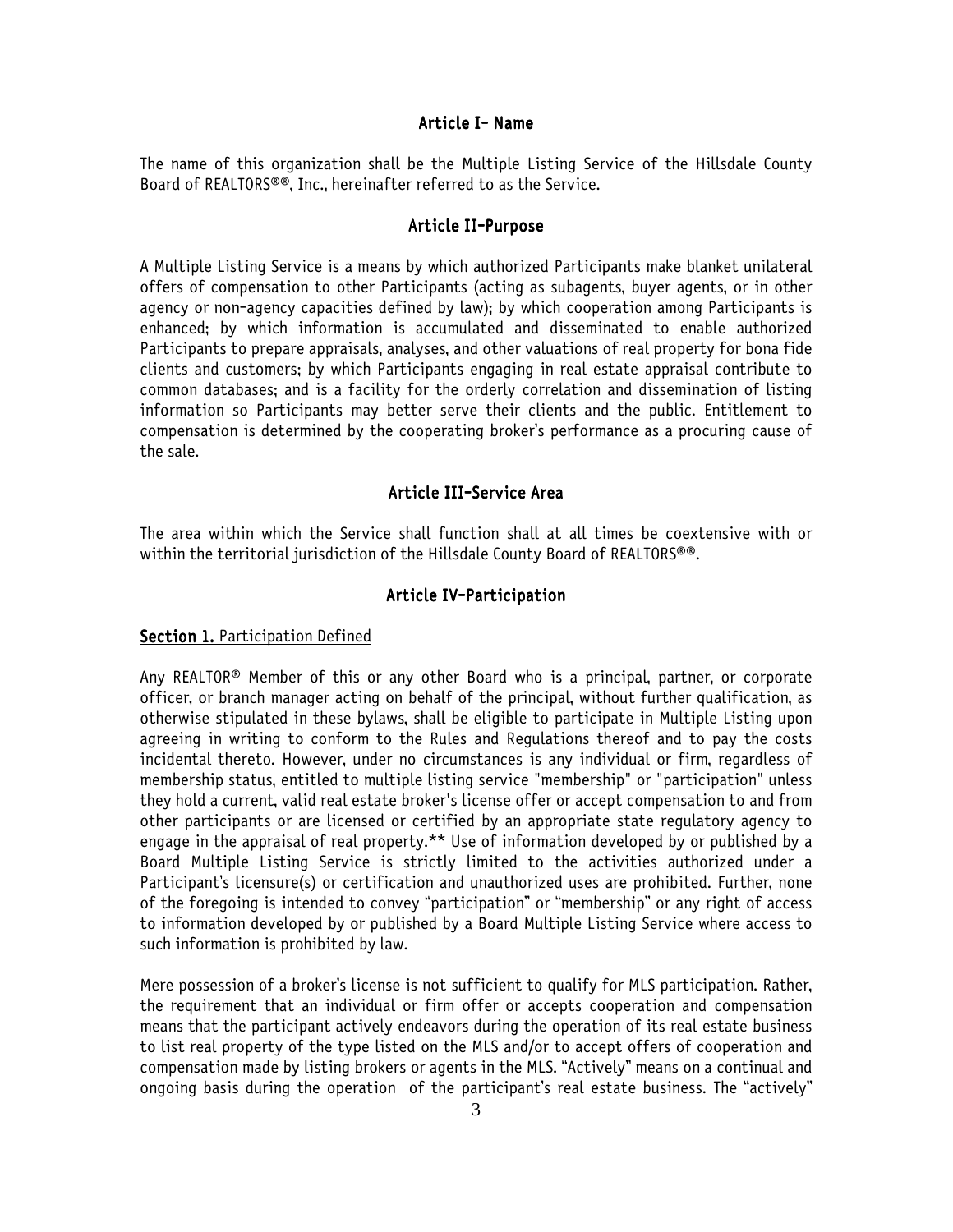requirement is not intended to preclude MLS participation by a participant or potential participant that operates a real estate business on a part-time, seasonal, or similarly timelimited basis or that has its business interrupted by periods of relative inactivity occasioned by market conditions. Similarly, the requirement is not intended to deny MLS participation to a participant or potential participant who has not achieved a minimum number of transactions despite good faith efforts. Nor is it intended to permit an MLS to deny participation based on the level of service provided by the participant or potential participant as long as the level of service satisfies state law. (Adopted 11/08)

The key is that the participant or potential participant actively endeavors to make or accept offers of cooperation and compensation with respect to properties of the type that are listed on the MLS in which participation is sought. This requirement does not permit an MLS to deny participation to a participant or potential participant that operates a "Virtual Office Website" (VOW) (including a VOW that the participant uses to refer customers to other participants) if the participant or potential participant actively endeavors to make or accept offers of cooperation and compensation. An MLS may evaluate whether a participant or potential participant actively endeavors during the operation of its real estate business to offer or accept cooperation and compensation only if the MLS has a reasonable basis to believe that the participant or potential participant is in fact not doing so. The membership requirement shall e applied in a nondiscriminatory manner to all participants and potential participants. (Adopted 11/08)

#### Section 2. Application for Participation

Application for participation shall be made in such manner and form as may be prescribed by the Board of Directors of the Service and made available to any REALTOR® (principal) member of this or any other Board requesting it. The application form shall contain a signed statement agreeing to abide by these Bylaws and any other applicable Rules and Regulations of the Service as from time to time amended or adopted.

#### Section 3. Discontinuance of Service

Participants of the Service may discontinue the service by giving the Service 14 days written notice and may reapply to the Service after three months by making formal application in the manner prescribed for new applicants for participation provided all past dues and fees are fully paid.

# Section 4. Subscribers

Subscribers (or users) of the MLS include non-principal brokers, sales associates, and licensed appraisers affiliated with Participants. The following persons may have access to the service under the supervision of the Participant, but are not required to be Subscribers: affiliated unlicensed clerical staff and personal assistants.

#### Article V-Service Charges

The charges made for participation in the Service shall be as determined, and as amended from time to time by the Board of Directors of the Hillsdale County Board of REALTORS®.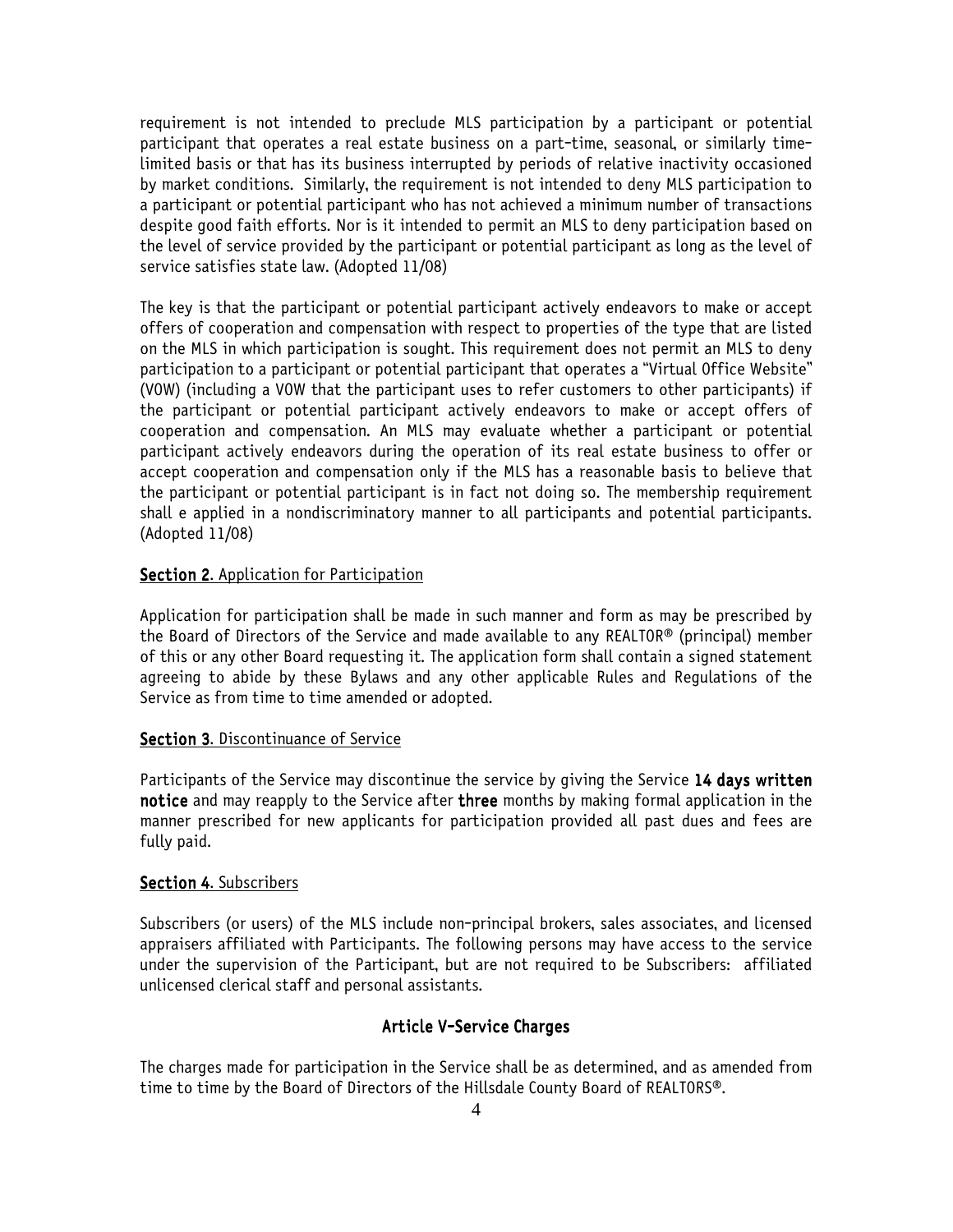### Article VI-Governing Body

#### Section 1. Government of the Service

The government of the Service shall be vested in the Board of Directors of the Hillsdale County Board of REALTORS® as defined in the Hillsdale County Board of REALTORS® Board Bylaws.

### Article VII-Application

The following rules and regulations of the Multiple Listing Service of the Hillsdale County Board of REALTORS®, hereinafter referred to as "MLS", are applicable to member firm Participants and Subscribers.

#### Article VIII-Membership Responsibility

### Section 1.

All member firm Participants shall abide by the Bylaws and Rules and Regulations of the MLS and the Multiple Listing Policy of the National Association of REALTORS®. Failure on the part of any member firm Participant or its licensees to receive a copy of any of the above mentioned Bylaws, Rules and Regulations and MLS Policy shall not relieve anyone of the responsibility for any violation thereof.

- a. The member firm Participant shall be deemed responsible for any of its licensees', violations as recited in Section (1) above.
- b. Licensees whose names appear on the Department of Licensing Report will be billed unless a waiver has been provided.

#### Article IX-Distribution of Governing Documents

#### Section 1.

The Bylaws and Rules and Regulations of the MLS and the Multiple Listing Policy and Code of Ethics of the National Association of REALTORS® shall be published and made available to member firm Participants in such a manner as established by the Hillsdale County Board of REALTORS® Board of Directors.

### Article X-Confidentiality and Accuracy of MLS Information

#### Section 1. Confidentiality of MLS Information

Any information provided by the MLS to the Participants shall be considered official information of the service. Such information shall be considered confidential and exclusively for the use of the Participants and those Participants who are licensed or certified by an appropriate state regulatory agency to engage in the appraisal of real property and licensed or certified appraisers affiliated with such Participants.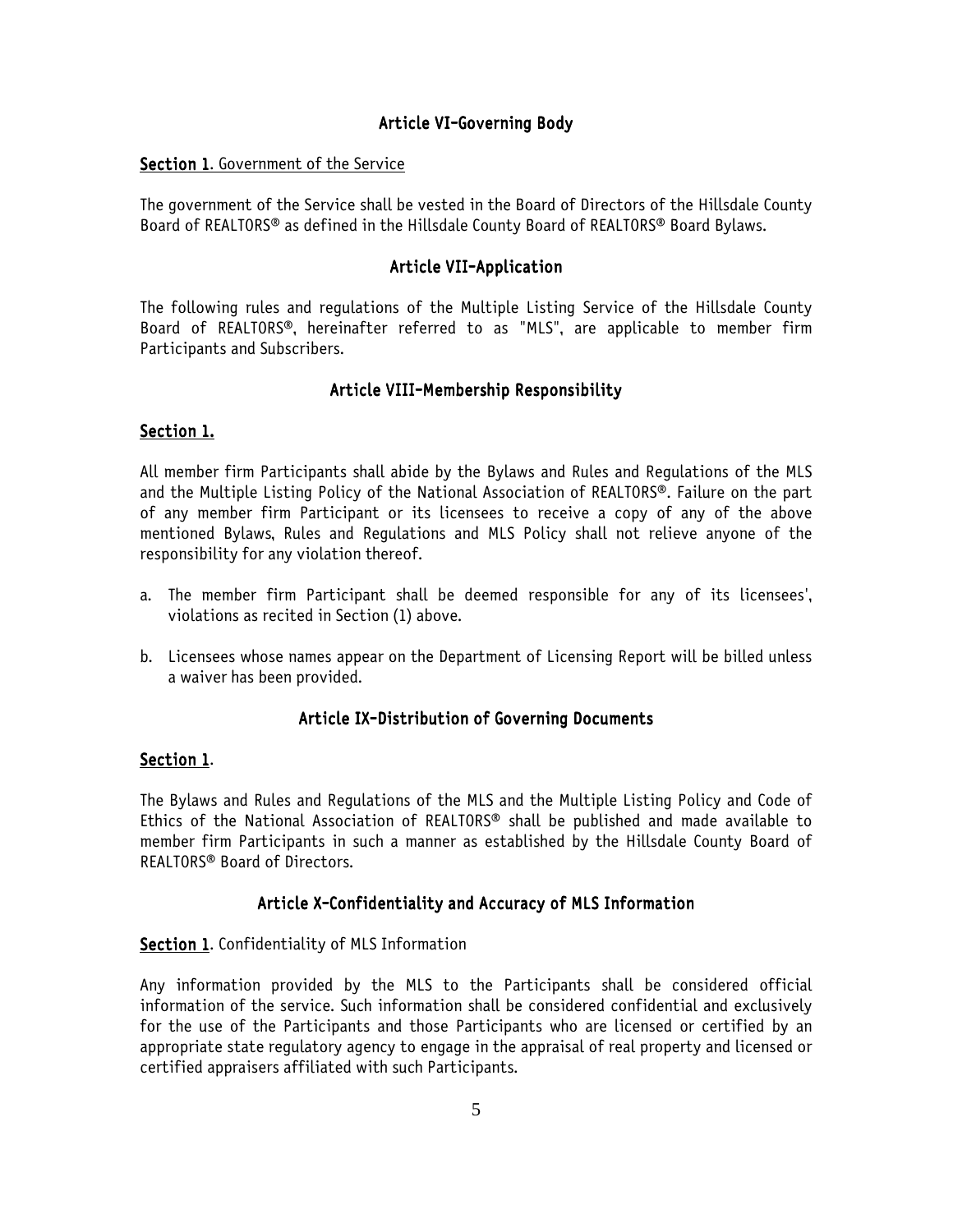- a. Access to MLS information not available by public access (other than described in (c) below), is available only by subscription and is accessed by Participants and Subscribers via assigned passwords. Passwords are confidential and not to be shared in any form with non-subscribers. Violation of this article and potential penalties are addressed in the Sanctions Policy of this document.
- b. MLS Not Responsible for Accuracy of Information-The information published and disseminated by the Service is communicated verbatim, without change by the Service, as filed with the Service by the Participant. The Service does not verify such information provided and disclaims any responsibility for its accuracy. Each Participant agrees to hold the Service harmless against any liability arising from any inaccuracy or inadequacy of the information such Participant provides.
- c. Access to Comparable and Statistical Information-Board Members who are actively engaged in real estate brokerage, management, mortgage financing, appraising, land development, or building, but who do not participate in the MLS, are nonetheless entitled to receive, by purchase or lease, all information other than current listing information that is generated wholly or in part by the MLS including "comparable" information, "sold" information, and statistical reports. This information is provided for the exclusive use of Board Members and individuals affiliated with Board Members who are also engaged in the real estate business and may not be transmitted, retransmitted or provided in any manner to any unauthorized individual, office or firm except as otherwise provided in these Rules and Regulations.
- d. By the act of submitting any property listing content to the MLS, the Participant represents that he/she has been authorized to grant and also thereby does grant authority for the MLS to include the property listing content in its copyrighted MLS compilation and also in any statistical report on comparables. Listing content includes, but is not limited to, photographs, images, graphics, audio and video recordings, virtual tours, drawings, descriptions, remarks, narratives, pricing information, and other details or information related to listed property.
- e. All right, title and interest in every multiple listing compilation\* created and copyrighted by the Hillsdale County Board of REALTORS®, and in the copyrights therein, shall at all times remain vested in the Hillsdale County Board of REALTORS ®.
- f. Each Participant or Subscriber shall be entitled to access MLS compilations. The Participant or Subscriber shall pay such access fees as are set by the Board.\*\* Participants shall acquire by such lease only the right to use the MLS Compilations in accordance with these rules.

\*The term MLS Compilation, as used in Section D herein, shall be construed to include any format in which property listing data is collected and disseminated to the Participants, including, but not limited to, bound book, loose-leaf binder, computer data base, card file, or any other format whatever.

\*\*This section should not be construed to require the Participant to lease a copy of the MLS compilation for any licensee affiliated with the Participant who is engaged exclusively in a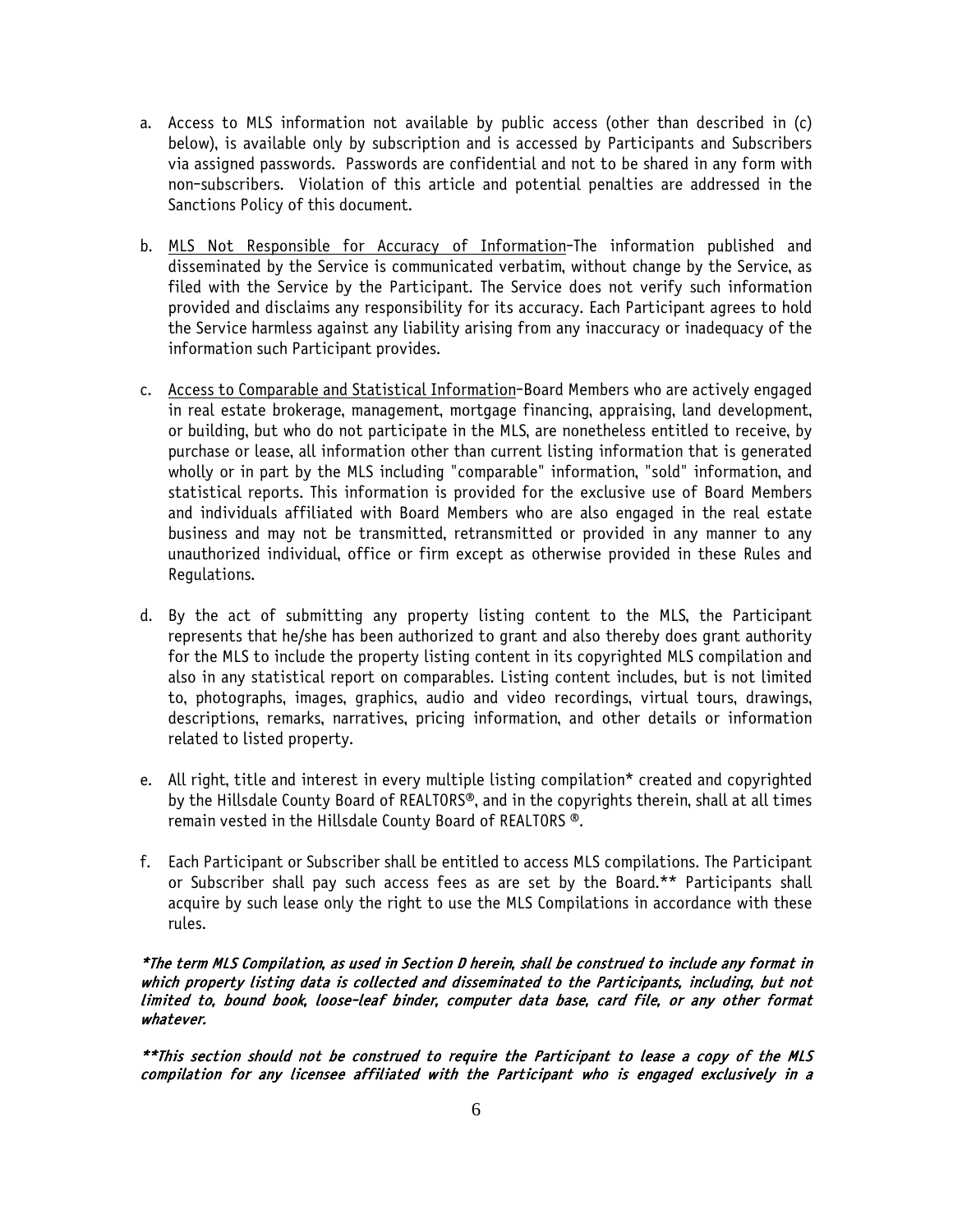#### specialty of the real estate business other than listing and selling real property, and who does not, at any time, have access to nor use of the MLS information or MLS facility of the board.

- g. Distribution-Participants shall at all times maintain control over and responsibility for each copy of any MLS compilation purchased from or leased to them by the Association, and shall not distribute any such copies to persons other than subscribers who are affiliated with such Participant as licensees, those individuals who are licensed or certified by an appropriate state regulatory agency to engage in the appraisal of real property, and any other subscribers as authorized pursuant to the governing documents of the MLS. Use of information developed by or published by an Association Listing Service is strictly limited to the activities authorized under a Participant's licensure(s) or certification and unauthorized uses are prohibited. Further, none of the foregoing is intended to convey "Participation", or "Membership" or any right of access to information developed by or published by an Association MLS where access to such information is prohibited by law.
- h. Display-Participants and those persons affiliated as licensees with such Participants, shall be permitted to display the MLS compilations to prospective purchasers only in conjunction with their ordinary business activities of attempting to locate ready, willing, and able buyers for the properties described in said MLS compilation.
- i. Reproduction-Participants or their affiliated licensees shall not reproduce any MLS compilation or any portion thereof except in the following limited circumstances: Participants or their affiliated licensees may reproduce from the MLS compilation, and distribute to prospective purchasers, a reasonable\* number of single copies of property listing data contained in the MLS compilation which relate to any properties in which prospective purchasers are or may, in the judgment of the Participant or their affiliated licensees, be interested.

Reproduction made in accordance with this rule shall be prepared in such a fashion that the property listing data of properties other than that in which the prospective purchaser has expressed interest, or in which the Participant or the affiliated licensees are seeking to promote interest, does not appear on such reproduction.

Nothing contained herein shall be construed to preclude any Participant from utilizing, displaying, distributing, or reproducing property listing sheets or other compilations of data pertaining exclusively to properties currently listed for sale with the Participant.

Any MLS information, whether provided in written or printed form, provided electronically, or provided in any other form or format, is provided for the exclusive use of the Participant and those licensees affiliated with the Participant who are authorized to have access to such information. Such information may not be transmitted, retransmitted, or provided in any manner to any unauthorized individual, office or firm.

None of the foregoing shall be construed to prevent any individual legitimately in possession of current listing information, "sold" information, "comparable," or statistical information from utilizing such information to support valuations on particular properties for clients and customers. Any MLS content in data feeds available to participants for real estate brokerage purposes must also be available to participants for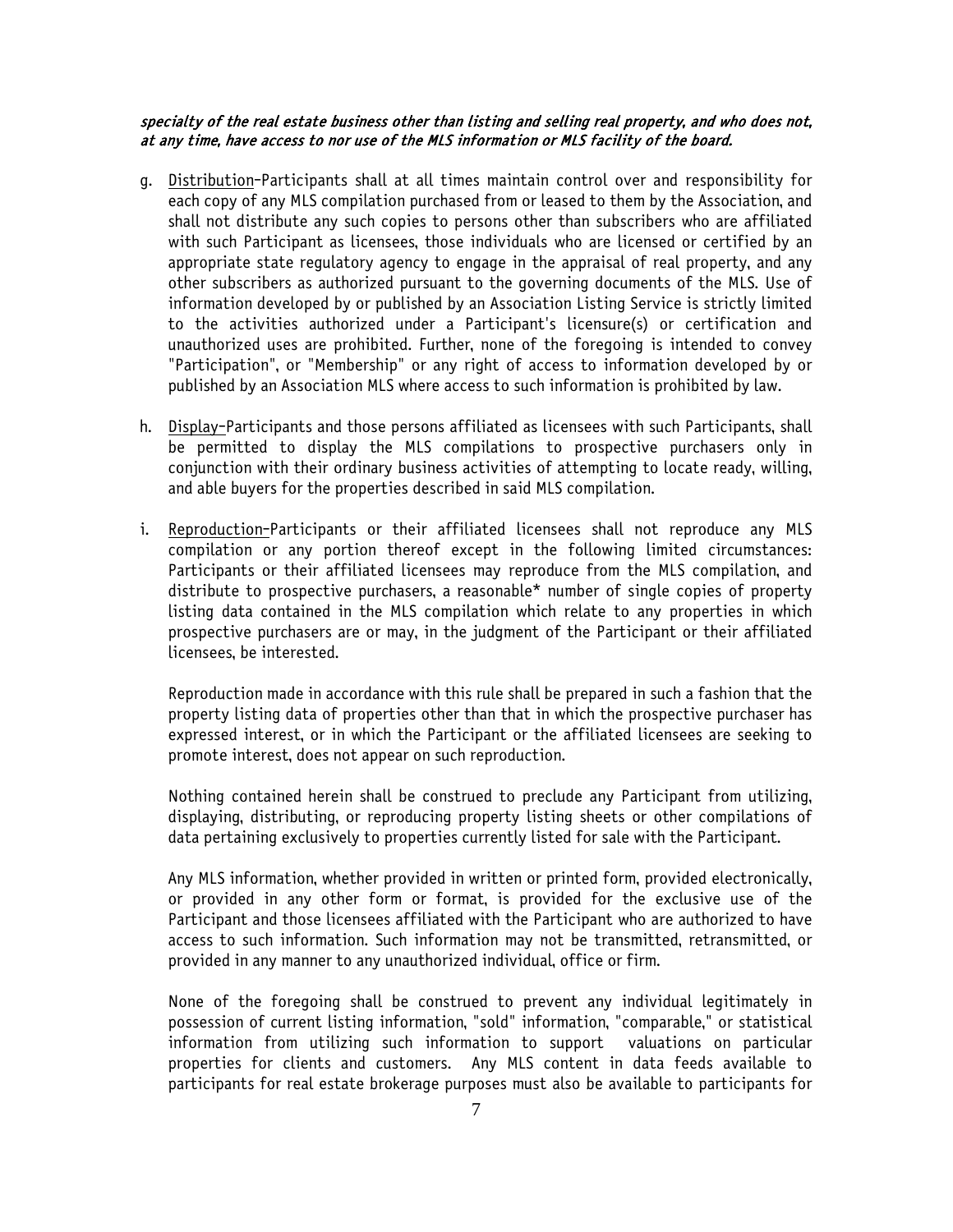valuation purposes, including automated valuations. MLSs must either permit use of existing data feeds, or create a separate data feed, to satisfy this requirement. MLSs may require execution of a third-party license agreement where deemed appropriate by the MLS. MLSs may require participants who will use such data feeds to pay the reasonably estimated costs incurred by the MLS in adding or enhancing its downloading capacity for this purpose. Information deemed confidential may not be used as supporting documentation. Any other use of such information is unauthorized and prohibited by these rules and regulations. (Amended 5/14)

\*It is intended that the Participant be permitted to provide prospective purchasers with listing data relating to properties which the prospective purchaser has a bona fide interest in purchasing or in which the Participant is seeking to promote interest. The term "reasonable," as used herein, should therefore be construed to permit only limited reproduction of property listing data intended to facilitate the prospective purchaser's decision-making process in the consideration of a purchase. Factors which shall be considered in deciding whether the reproductions made are consistent with this intent, and thus "reasonable" in number, shall include, but are not limited to, the total number of listings in the MLS compilation, how closely the types of properties contained in such listings accord with the prospective purchaser's expressed desires and ability to purchase, whether the reproductions were made on a selective basis, and whether the type of properties contained in the property listing data is consistent with a normal itinerary of properties which would be shown to the prospective purchaser.

#### Article XI-LISTING PROCEDURES

#### Section 1.

a. All listings of real or personal property which are listed subject to a real estate broker's license, and which are taken by Participants or subscribers on an exclusive right to sell or exclusive agency listing form, shall be entered into the system within 48 hours after the starting date of the contract and all necessary signatures of sellers have been obtained, with the exception of weekends, holidays and postal holidays.

Note 1: The MLS shall not require a Participant to submit listings on a form other than the form the Participant individually chooses to use provided the listing is of a type accepted by the Service, although a "property data form" may be required as approved by the MLS. However, the MLS, through its legal counsel:

(1) May reserve the right to refuse to accept a listing form which fails to adequately protect the interests of the public and the Participants.

(2) Assure that no listing form filed with the MLS establishes, directly or indirectly, any contractual relationship between the MLS and the client (buyer or seller).

(3) The MLS shall accept exclusive right to sell listing contracts and exclusive agency listing contracts, and may accept other forms of agreement which make it possible for the listing broker to offer cooperation and compensation to the other Participants of the MLS acting as subagents, buyer agents or both.

(4) The listing agreement must include the seller's authorization to submit the agreement to the MLS, including the seller's authorization of the listing price.

(5) The different types of listing agreements include:

(aa) Exclusive Right to Sell--The exclusive right to sell listing is the conventional form of listing submitted to the MLS in that the seller authorizes the listing broker to cooperate with and to compensate other brokers.\*

(bb) Exclusive Agency-- The exclusive agency listing also authorizes the listing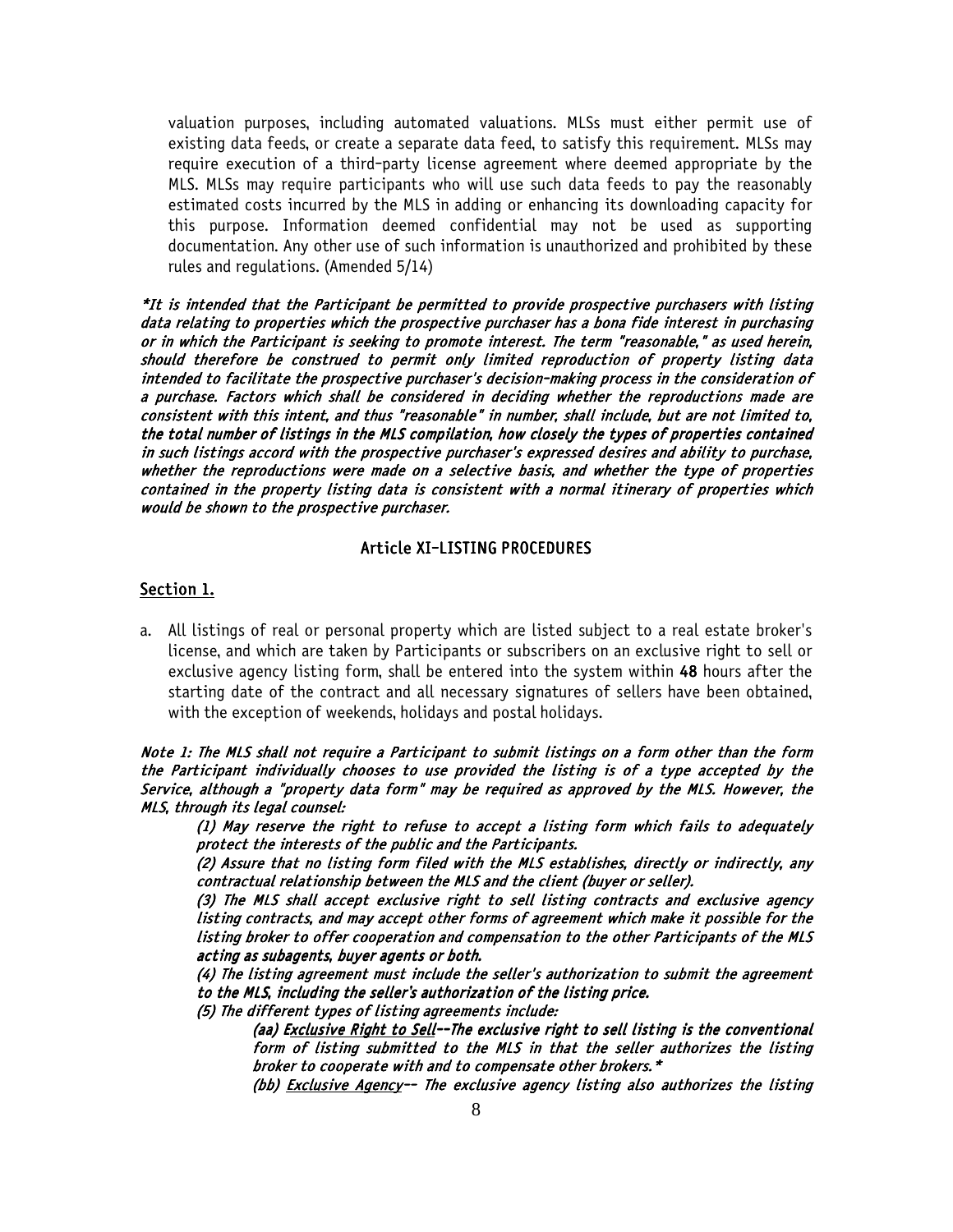broker, as exclusive agent, to offer cooperation and compensation on blanket unilateral bases, but also reserves to the seller the general right to sell the property on an unlimited or restrictive basis.\* Exclusive agency listings and exclusive right-to-sell listings with named prospects exempt should be clearly distinguished by a simple designation such as a code or symbol from exclusive right-to-sell listings with no named prospects exempt, since they can present special risks of procuring cause controversies and administrative problems not posed by exclusive right-to- sell listings with no named prospects exempt. Care should be exercised to ensure that different codes or symbols are used to denote exclusive agency and exclusive right-to-sell listings with prospect reservations. (Amended 4/92)

(cc) Open-- Open listings are not accepted except where required by law because the inherent nature of an open listing is such that it usually does not include the authority to cooperate and compensate other brokers and inherently provides a disincentive for cooperation.

(dd) Net $-$ - The service may not accept net listings because they are deemed unethical and, in most states, illegal.

Note 2: A multiple listing service does not regulate the type of listings its members may take. This does not mean that a multiple listing service must accept every type of listing. The multiple listing service shall decline to accept open listings (except where acceptance is required by law) and net listings, and it may limit its service to listings of certain kinds of property. But, if it chooses to limit the kind of listings it will accept, it shall leave its members free to accept such listings to be handled outside the multiple listing service.

NOTE 3: A multiple listing service may, as a matter of local option, accept exclusively listed property that is subject to auction. If such listings do not show a listed price, they may be included in a separate section of the MLS compilation of current listings. (Adopted 11/92)

- (i) Auction Properties
	- (1) The following must be posted in "Marketing Remarks": This property will be offered at auction or sold at absolute auction, and may be purchased with the representation of any licensed REALTOR®.
	- (2) Information about the time, date and place of sale MUST be posted in Agent Remarks, but may NOT be posted in Marketing Remarks.
	- (3) To post an auction property as "sold" in the MLS:
		- "Other" must be checked under status, in the financing drop-down box
		- "Sold at absolute auction" and the type of sale (cash, mortgage, land contract, etc.) must be posted in the blank field adjacent to the financing box.

OR

- "Sold at auction" must be checked under status in the Financing drop-down box.
- (4) The REALTOR who receives compensation of any kind offered through the MLS by the listing broker, shall have credit for the sale posted in the MLS.
- b. Once an offer has been accepted and all signatures obtained, a status of Active Contingent or Pending must be posted to the MLS within 48 hours. Within 48 hours of removal of all contingencies, the listing must be posted as Pending.
- c. A sale price acceptable to and approved by the seller as of the date of the listing must be posted in the MLS for all auction properties.
- d. Under "additional remarks," brokers may note a request from sellers that a listing not be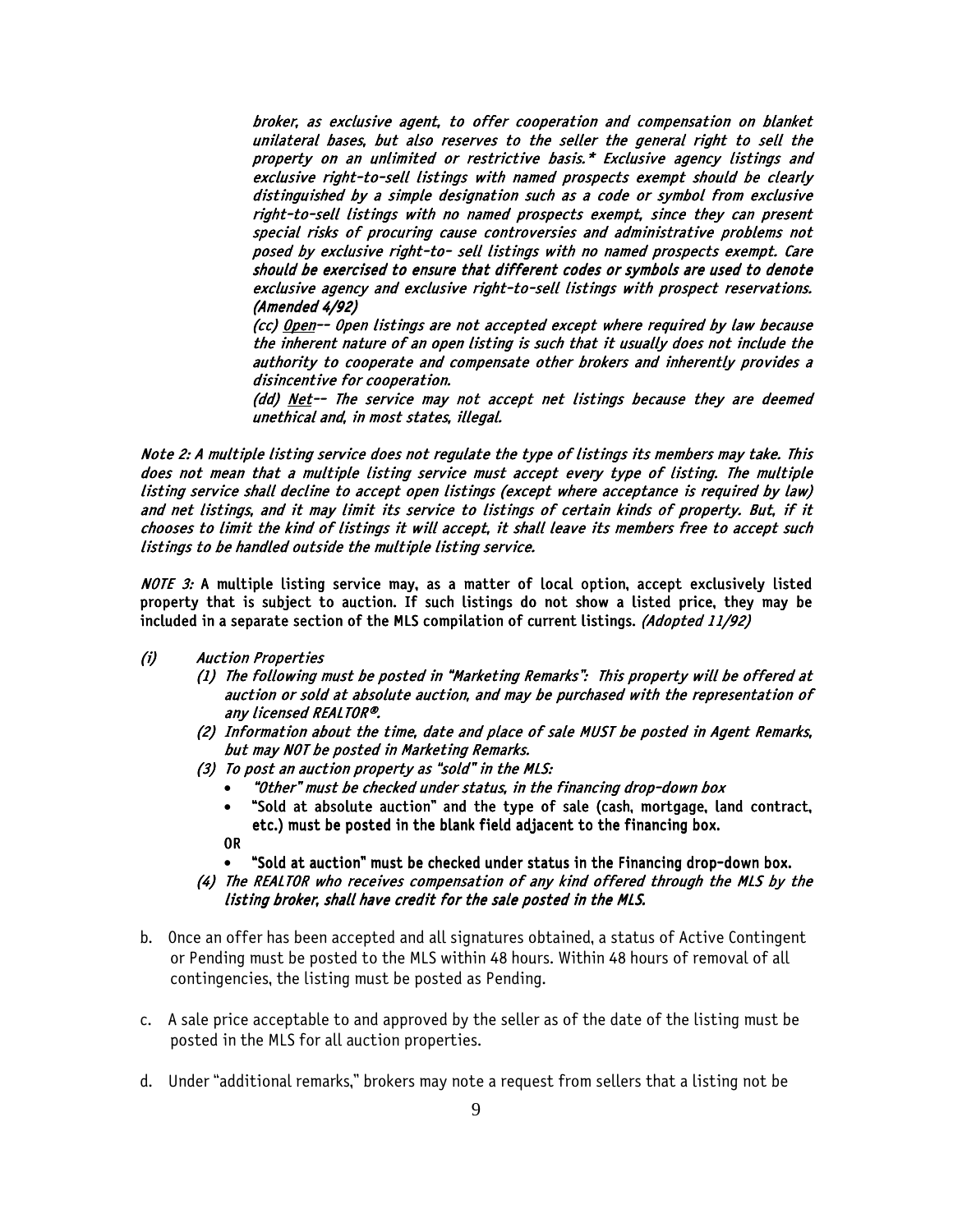placed in the MLS. A copy of the listing contract must be provided to Hillsdale County Board of REALTORS ® office upon request (within 24 hours) should a question arise as to why the listing is not in the service.

- e. Online offices may input their own listings and make any necessary changes and updates to the listing.
- f. The Board office will accept a change form, email or phone call to report changes to listings. Changes must be reported within 48 hours.
- g. Listings of business opportunities are not required to be entered in the MLS system. If entered in the MLS system, it may be with or without complete information.

#### Article XII - Additional Listing Criteria

#### **Section 1.** Listings Subject to Rules and Regulations of the Service

Any listing agreement taken by a member firm Participant, to be processed by the MLS is subject to the MLS Rules and Regulations immediately upon the signature(s) of the seller(s) being obtained.

#### Section 2. Detail on Listings Entered into the Service

A listing agreement or property data form (including the online form used by the service) shall be complete in every detail ascertainable. All fields required by the MLS, as determined by the Hillsdale County Board of REALTORS ® MichRIC Managers Committee, shall be filled in with the appropriate content and NOT left blank or filled in with zeros, or other numbers or symbols indicating data has not been obtained.\*

\*Note: Required fields determined by the Hillsdale County Board of REALTORS® MichRIC Managers Committee shall be documented in a separate Board publication entitled: "MLS Data Requirements." Failure to comply with the requirements so noted will subject the offender to penalties under Addendum A-Board Sanctions Policy.

#### Section 3. Exempted Listings

Any listing which a seller has requested NOT to have entered into the MLS is exempt if the request has been noted and signed by the seller.

#### Section 4. Change of Status of Listing

Any change in listed price or other changes in the original listing agreement shall be made only when authorized in writing by the owner and listing broker, and shall be entered into the MLS within 48 hours (except weekends, holidays and postal holidays) after said authorized change is received by the listing broker. All change forms must have the sellers and broker/sales agents signatures and seller's date of signature. If an office is contacted regarding the signatures they have 24 hours to submit the information to the Board Office.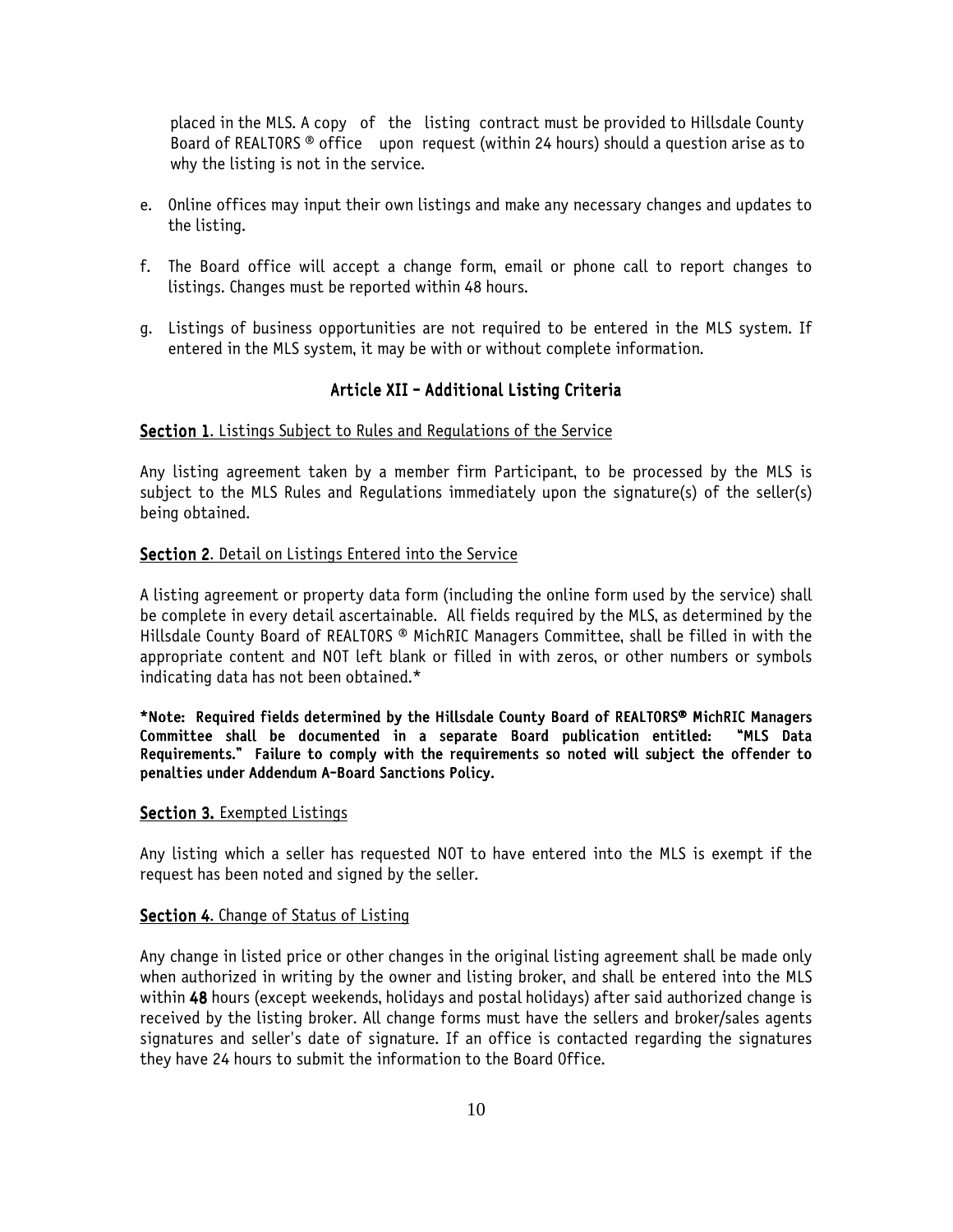#### Section 5. Withdrawal of Listing Prior to Expiration

Listings of property may be withdrawn from the multiple listing service by the listing broker before the expiration date of the listing agreement, provided notice is filed with the service, including a copy of the agreement between the seller and the listing broker which authorizes the withdrawal.

Sellers do not have the unilateral right to require an MLS to withdraw a listing without the listing broker's concurrence. However, when a seller(s) can document that his or her exclusive relationship with the listing broker has been terminated, the multiple listing service may remove the listing at the request of the seller. (Adopted 11/96)

#### Section 6. Contingencies Applicable to Listings

Any contingency in a listing shall be explicitly noted in the listing agreement and processed to the membership accordingly. (See Article XIII, Section (9), Note 1)

#### Section 7. Listing Price Specified

The full gross listing price stated in the listing contract shall be included in the information published in the MLS compilation of current listings unless the property is subject to auction. The MLS shall not accept net listings or open listings.

#### Section 8. Listing Multiple Unit Properties

All properties which are to be sold or which may be sold separately must be indicated individually in the MLS. When part of a listed property has been sold, proper notification should be made in the MLS.

#### Section 9. No Control of Commission Rates or Fees Charged by Participants

The MLS shall not fix, control, recommend, suggest, or maintain commission rates or fees for services to be rendered by Participants. Further, the MLS shall not fix, control, recommend, suggest or maintain the division of commissions, or fees between cooperating Participants or between Participants and non-Participants.

#### Section 10. Expiration, Extension, and Renewal of Listings

Listings filed with the multiple listing service will automatically be removed from the compilation of current listings on the expiration date specified in the agreement, unless prior to that date the MLS receives notice that the listing has been extended or renewed. (Amended 11/01)

If notice of renewal or extension is received after the listing has been removed from the compilation of current listings, the extension or renewal will be published in the same manner as a new listing. Extensions and renewals of listings must be signed by the seller(s), filed with the listing office and available to the service at its request. Any extension or renewal of a listing must be entered into the MLS within 48 hours.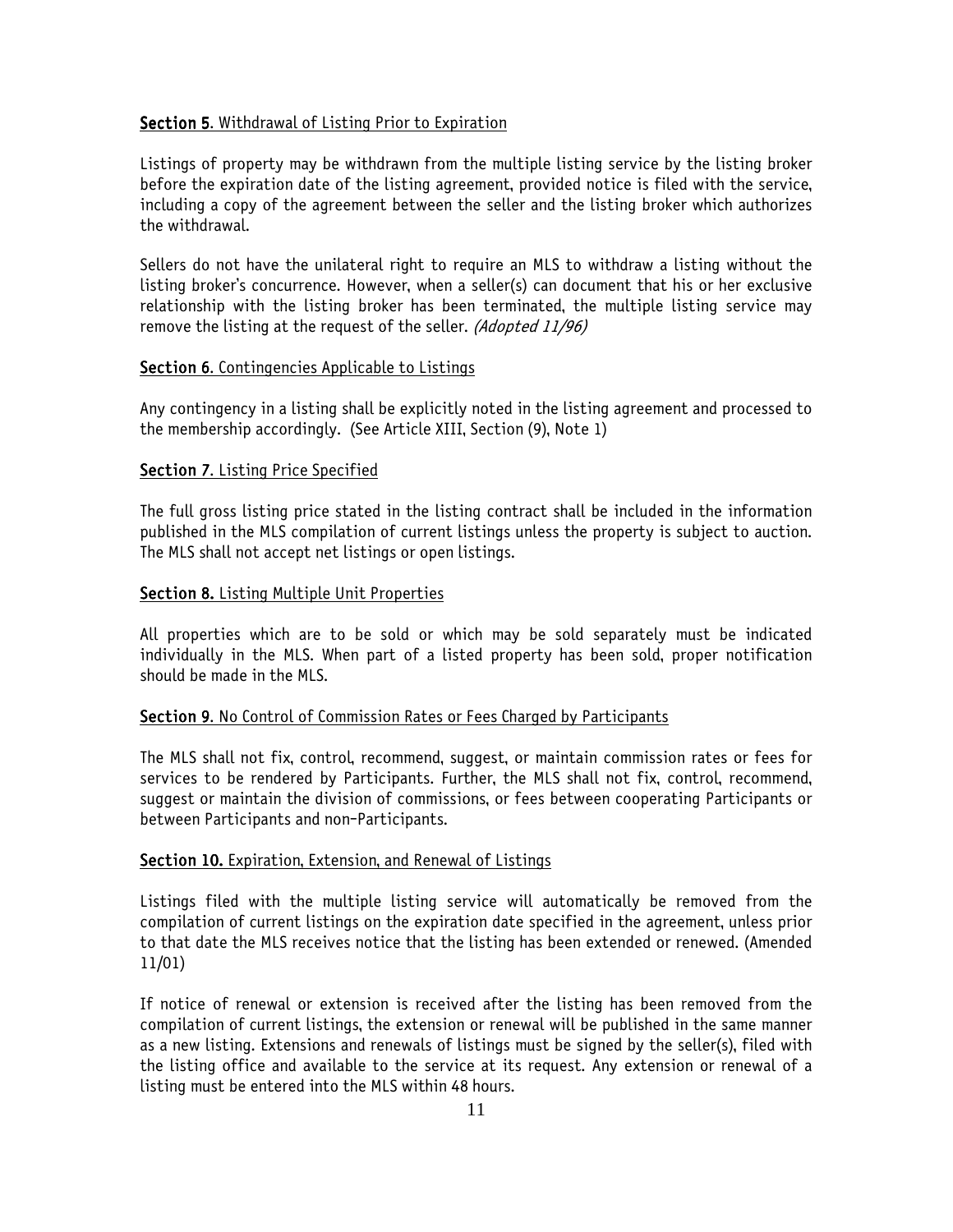#### Section 11. Termination Date on Listings

Listings entered into the service shall bear a definite and final termination date as negotiated between the listing broker and the seller.

### Section 12.Service Area

The service area of multiple listing services owned and operated by associations of REALTORS® is not limited to the jurisdiction of the parent association(s) of REALTORS®. Rather, associations are encouraged to establish multiple listing services that encompass natural market areas and to periodically reexamine such boundaries to ensure that they encompass the relevant market area. While associations are encouraged to work cooperatively to establish market area multiple listing services, the absence of such an agreement shall not preclude any association from establishing and maintaining a multiple listing service whose territory service area exceeds that of the parent association(s) jurisdiction. MlSs may not require other offices of a firm to participate in the MLS if any office of that firm participates in that MLS. (Revised 5/02).

Only listings of the designated types of property located within the service area of the MLS are required to be submitted to the service. Listings of property located outside the MLS's service area will be accepted if submitted voluntarily by a participant, but cannot be required by the service. (Amended 11/17)

#### Section 13. Listings of Suspended Participants

When a Participant (broker) of the service is suspended from the MLS for failing to abide by a membership duty (i.e., violation of the Code of Ethics, Association Bylaws, MLS Bylaws, MLS Rules and Regulations, or other membership obligation except failure to pay appropriate dues, fees or charges), all listings currently filed with the MLS by the suspended Participant shall, at the Participant's option, be retained in the service until sold, withdrawn, or expired, and shall not be renewed or extended by the MLS beyond the termination date of the listing agreement in effect when the suspension became effective. If a Participant has been suspended from the Association (except where MLS participation without Association Membership is permitted by law) or MLS (or both) for failure to pay appropriate dues, fees or charges, an Association MLS is not obligated to provide MLS services, including continued inclusion of the suspended Participant's listings in the MLS compilation of the current listing information. Prior to any removal of a suspended Participant's listings from the MLS, the suspended Participant should be advised in writing of the intended removal so that the suspended Participant may advise his/her clients. All listings of the suspended Participant will be withdrawn.

### Section 14. Listings of Expelled Participants

When a participant of the service is expelled from the MLS for failing to abide by a membership duty (i.e. violation of the Code of Ethics, association bylaws, MLS bylaws, MLS rules and regulations, or other membership obligations except failure to pay appropriate dues, fee, or charges), all listings currently filed with the MLS by the expelled participant shall, at the participant's option, be retained in the service until sold, withdrawn, or expired, and shall not be renewed or extended by the MLS beyond the termination date of the listing agreement in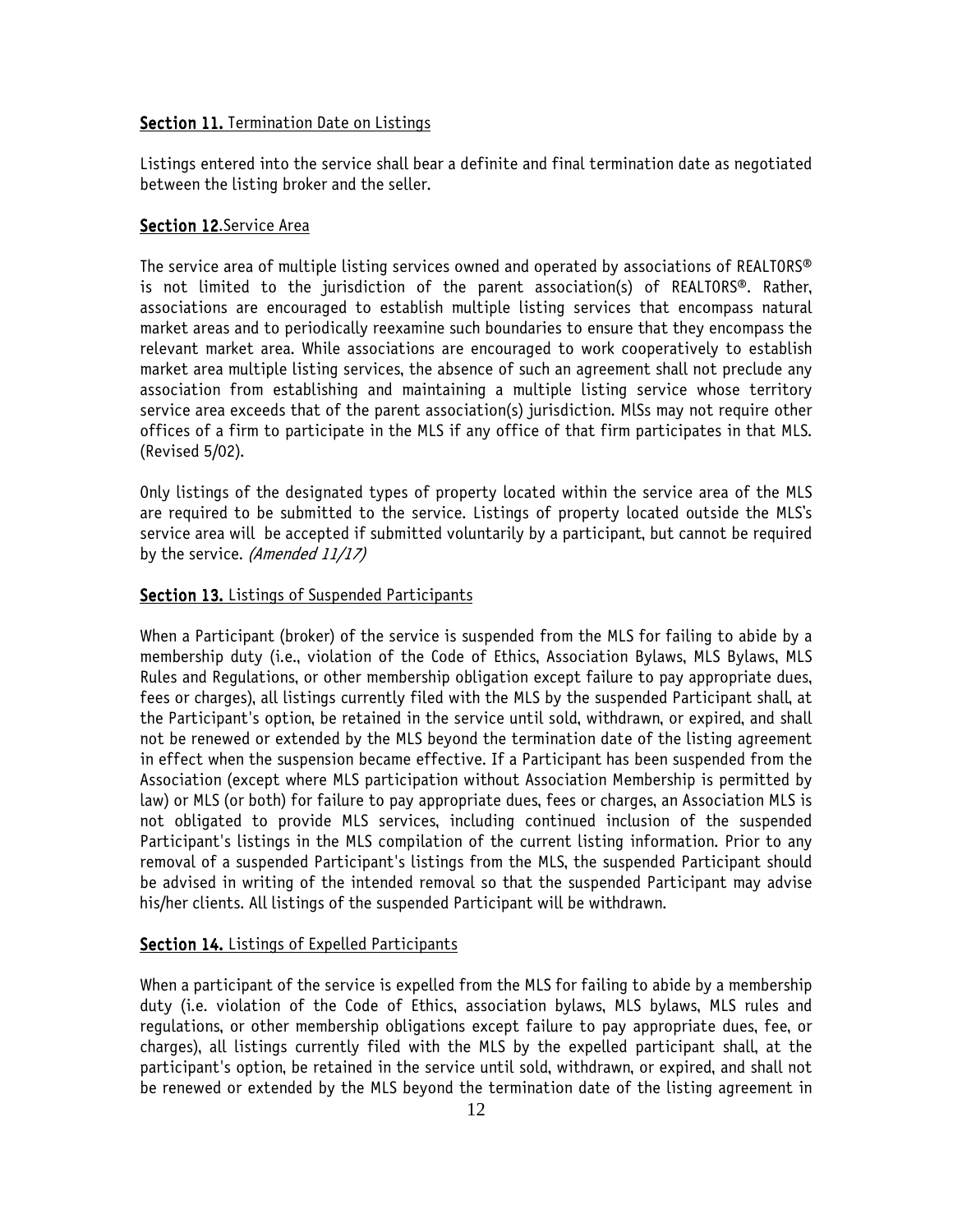effect when the expulsion became effective. If a participant has been expelled from the association (except where MLS participation without association membership is permitted by law) or MLS (or both) for failure to pay appropriate dues, fees, or charges, an association MLS is not obligated to provide MLS services, including continued inclusion of the expelled participant's listings in the MLS compilation of current listing information. Prior to any removal of an expelled participant's listings from the MLS, the expelled participant should be advised, in writing, of the intended removal so that the expelled participant may advise his/her clients.

#### Section 15. Listings of Resigned Participants

When a Participant (broker) withdraws from the MLS, the MLS is not obligated to provide services, including continued inclusion of the withdrawn Participant's listings in the MLS compilation of current listing information. Prior to removal of any of a withdrawn Participant's listings from the MLS, the withdrawn Participant should be advised in writing of the intended removal so that the withdrawn Participant may advise his/her clients.

#### Section 16. Jurisdiction

Only listings of the designated types of property located within the jurisdiction of the MLS are required to be submitted to the service. Listings of property outside the MLS's jurisdiction will be accepted if submitted voluntarily by a Participant, but cannot be required by the service. (Amended 11/01)

#### Article XIII -Selling Procedures

#### Section 1. Showings and Negotiations

Appointments for showings and negotiations with the seller for the purchase of listed property filed with the MLS shall be conducted through the listing broker except under the following circumstances:

- a. The listing broker gives the cooperating broker specific authority to show and/or negotiate directly, or
- b. After reasonable effort, the cooperating broker cannot contact the listing broker or his representative. However, the listing broker, at his option, may preclude such direct negotiations by cooperating brokers.

#### Section 2. Presentation of Offers

The listing broker must make arrangements to present the offer as soon as possible, or give the cooperating broker a satisfactory reason for not doing so. (Amended 4/92)

#### Section 3. Disclosing the Existence of Offers

Listing brokers, in response to inquiries from buyers or cooperating brokers shall, with the seller's approval, disclose the existence of offers on the property. Where disclosure is authorized, listing brokers shall also disclose, if asked, whether offers were obtained by the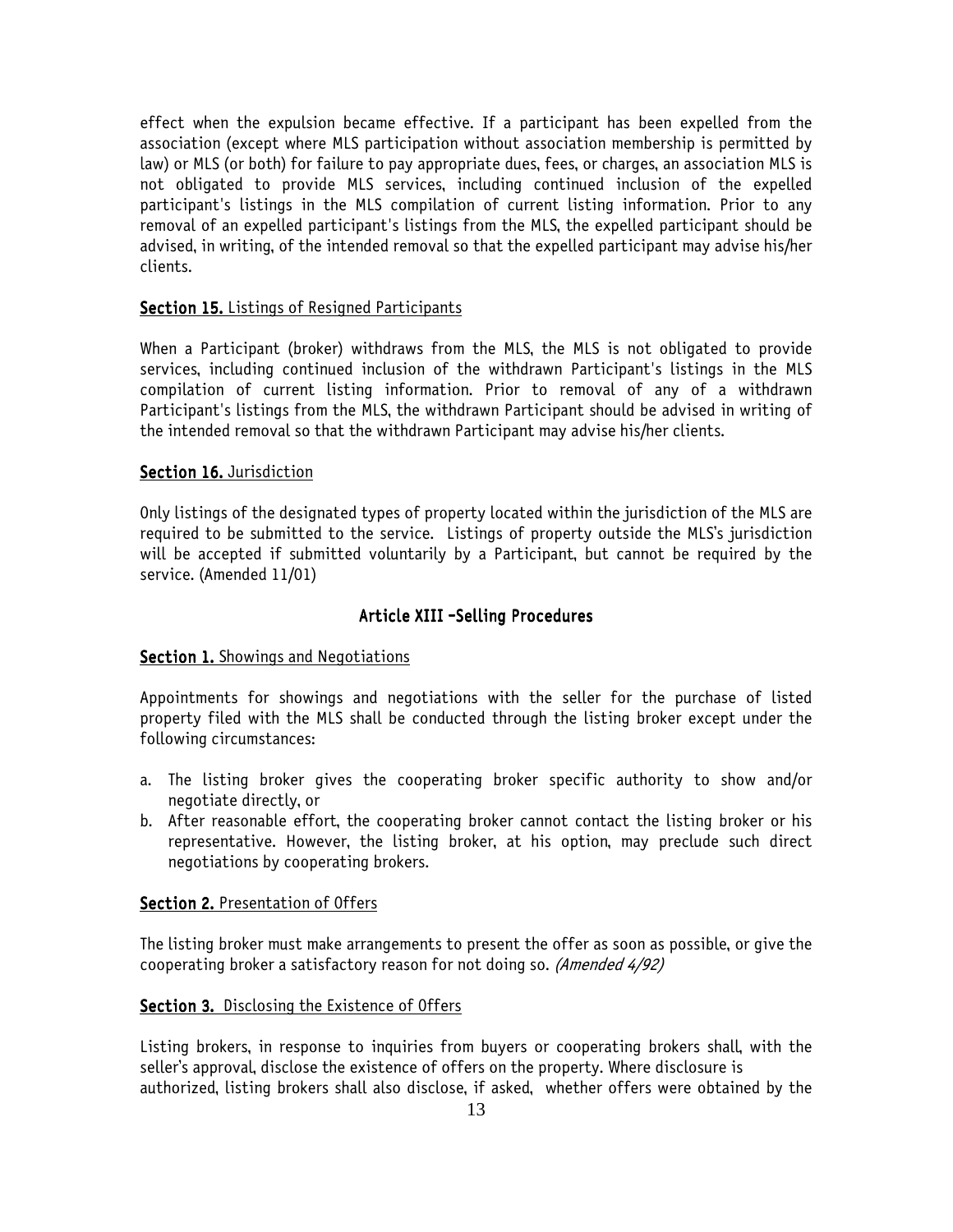listing licensee, by another licensee in the listing firm, or by a cooperating broker. (Adopted 1/03, Amended 11/08)

#### Section 4. Availability of Listed Property

Listing brokers shall not misrepresent the availability of access to show or inspect listed property.

#### Section 5. Submission of Written Offers

The listing broker shall submit to the seller all written offers until closing unless precluded by law, government rule, regulation, or agreed otherwise in writing between the seller and the listing broker. Unless the subsequent offer is contingent upon the termination of an existing contract, the listing broker shall recommend that the seller obtain the advice of legal counsel prior to acceptance of the subsequent offer. (Adopted 11/87)

Participants representing buyers or tenants shall submit to the buyer or tenant all offers and counter-offers until acceptance, and shall recommend that buyers and tenants obtain legal advice where there is a question about whether a pre-existing contract has been terminated. (Amended 11/05)

#### Section 6. Right of Cooperating Broker in Presentation of Offer

Cooperating participants or their representatives have the right to participate in the presentation of any offer they secure to purchase or lease to the seller or lessor. They do not have the right to be present at any discussion or evaluation of the offer by the seller or lessor and the listing broker. However, if a seller or lessor gives written instructions to a listing broker that cooperating brokers may not be present when offer they procure are presented, cooperating brokers have the right to a copy of those instructions. This policy is not intended to affect listing brokers' right to control the establishment of appointments for presentation of offers.

Where the cooperating broker is not present during the presentation of the offer, the cooperating broker can request in writing, and the listing broker must provide, written affirmation stating that the offer has been submitted to the seller, or written notification that the seller has waived the obligation to have the offer presented.

#### Section 7. Right of Listing Broker in Presentation of Counter-Offer

The listing broker or his representative has the right to participate in the presentation of any counter-offer made by the seller or lessor. He does not have the right to be present at any discussion or evaluation of a counter-offer by the purchaser or lessee (except where the cooperating broker is a subagent). However, if the purchaser or lessee gives written instructions to the cooperating broker that the listing broker not be present when a counteroffer is presented, the listing broker has the right to a copy of the purchaser's or lessee's written instructions.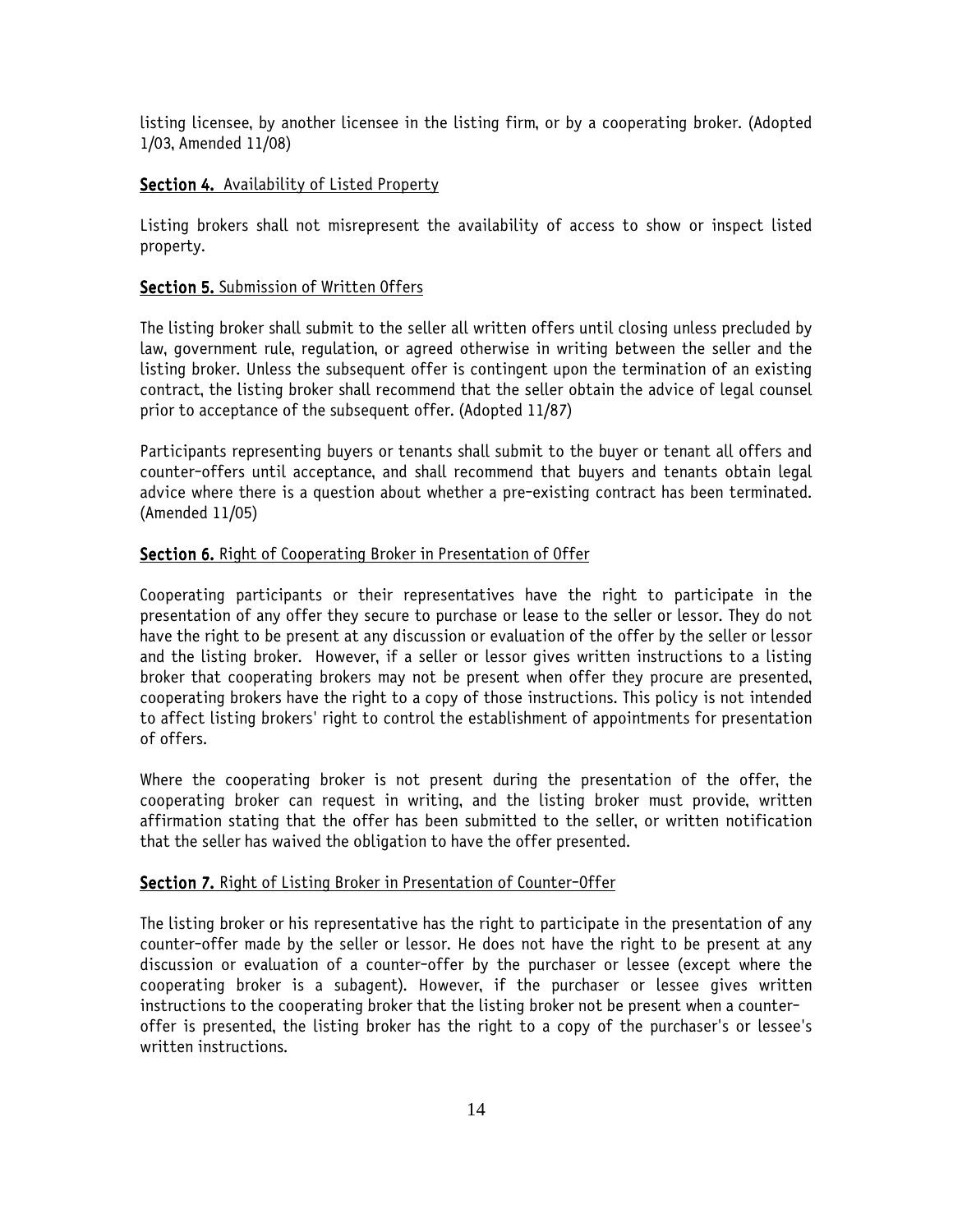#### Section 8.

No one shall divulge to anyone the terms, price or conditions recited in any offer to purchase presented cooperatively, on a specific property before the offer is presented to the seller.

#### Section 9. Reporting Sales to the Service.

Status changes, including final closing of sales, shall be reported to the Multiple Listing Service by the listing broker within 48 hours after they have occurred. If negotiations were carried on under Section 1 (a) or (b) hereof, the cooperating broker shall report accepted offers to the listing broker within 24 hours after occurrence and the listing broker shall report them to the MLS within 48 hours after receiving notice from the cooperating broker.(Amended 11/08)

NOTE 1: The listing agreement of a property filed with the MLS by the listing broker should include a provision expressly granting the listing broker authority to advertise; to file the listing with the MLS; to provide timely notice of status changes of the listing to the MLS; and to provide sales information including selling price to the MLS upon sale of the property. If deemed desirable by the MLS to publish sales information prior to final closing (settlement) of a sales transaction, the listing agreement should also include a provision expressly granting the listing broker the right to authorize dissemination of this information by the MLS to its participants. (Amended 11/01)

Note 2: In disclosure states, if the sale price of a listed property is recorded, the reporting of the sale price may be required by the MLS.

In states where the actual sale prices of completed transactions are not publicly accessible, failure to report sale prices can result in disciplinary action only if the MLS: 1. categorizes sale price information as confidential and 2. limits use of sale price information to participants and subscribers in providing real estate services, including appraisals and other valuations, to customers and clients; and to governmental bodies and third-party entities only as provided below.

The MLS may provide sale price information to governmental bodies only to be used for statistical purposes (including use of aggregated data for purposes of valuing property) and to confirm the accuracy of information submitted by property owners or their representatives in connection with property valuation challenges; and to third-party entities only to be used for academic research, statistical analysis, or for providing services to participants and subscribers. In any instance where a governmental body or third-party entity makes sale price information provided by the MLS available other than as provided for in this provision, a listing participant may request the sale price information for a specific property be withheld from dissemination for these purposes with written authorization from the seller, and withholding of sale price information from those entities shall not be construed as a violation of the requirement to report sale prices. (Adopted 11/11)

Note 3: As established in the Virtual Office Website ("VOW") policy, sale prices can only be categorized as confidential in states where the actual sale prices of completed transactions are not accessible from public records. (Adopted 11/11)

#### Section 10. Reporting Resolutions of Contingencies

The listing broker shall report to the MLS within 48 hours that a contingency on file with the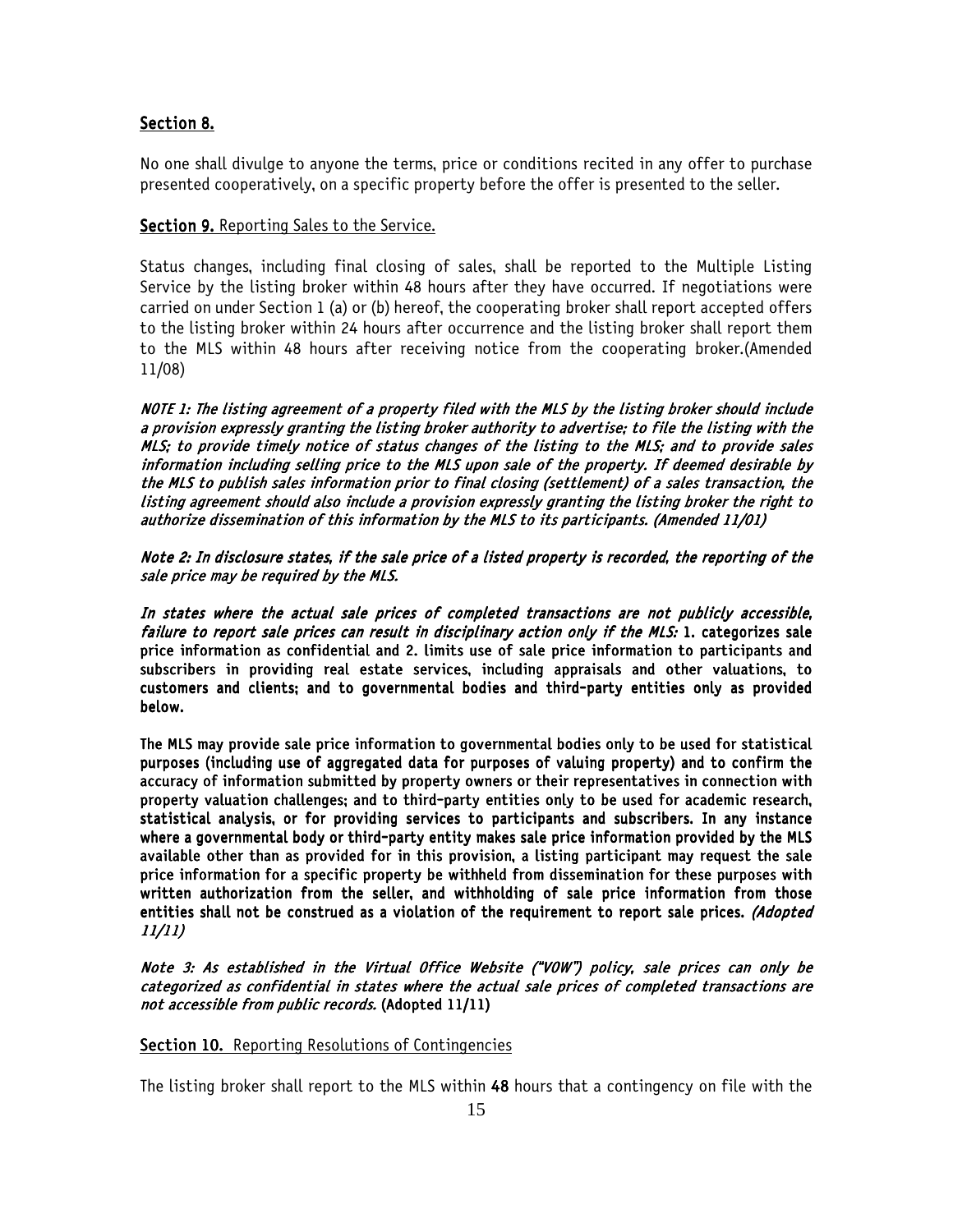MLS has been fulfilled or renewed, or the agreement is cancelled.

#### Section 11. Advertising of Listings Filed with the Service

Except as specified in the broker Reciprocity/Internet Data Display Article in the MLS Rules and Regulations, a specific listing may be advertised by any Participant other than the listing broker without prior written or electronic consent of the listing broker, provided it includes the name of the listing broker/company in a font size at least as large as the largest type size used to display the listing data. Notwithstanding the foregoing, a listing broker may preclude any Participant(s) from advertising the listing broker's listing(s) upon written or electronic notice to the MLS.

#### Section 12. Reporting Cancellation of Pending Sale

The listing broker shall report immediately in the MLS the cancellation of any pending sale that has been previously posted in the MLS, and the listing shall be reinstated immediately.

# Article XIV - Refusal to Sell

#### Section 1.

If the seller of any listed property filed with the MLS refuses to accept a written and executed offer satisfying the price, terms and conditions stated in the listing contract, such information shall be transmitted to the MLS office regarding status of the listing which, in turn shall immediately be transmitted to all Participants.

#### Article XV -Prohibitions

#### Section 1. Information for Participants Only

Any listing filed with the service shall not be made available to any broker or firm not a member of the MLS without the prior consent of the listing broker.

#### Section 2. Signs

Only the "For Sale" signs of the listing broker may be placed on a property.

#### Section 3. Sold Signs

Prior to closing, only the sold sign of the listing broker may be placed on a property, unless the listing broker authorizes the cooperating (selling) broker to post such a sign.

#### Section 4.

Participants shall not solicit a listing on property filed with the service unless such solicitation is consistent with Article 16 of the REALTORS® Code of Ethics, its Standards of Practice and its Case Interpretations.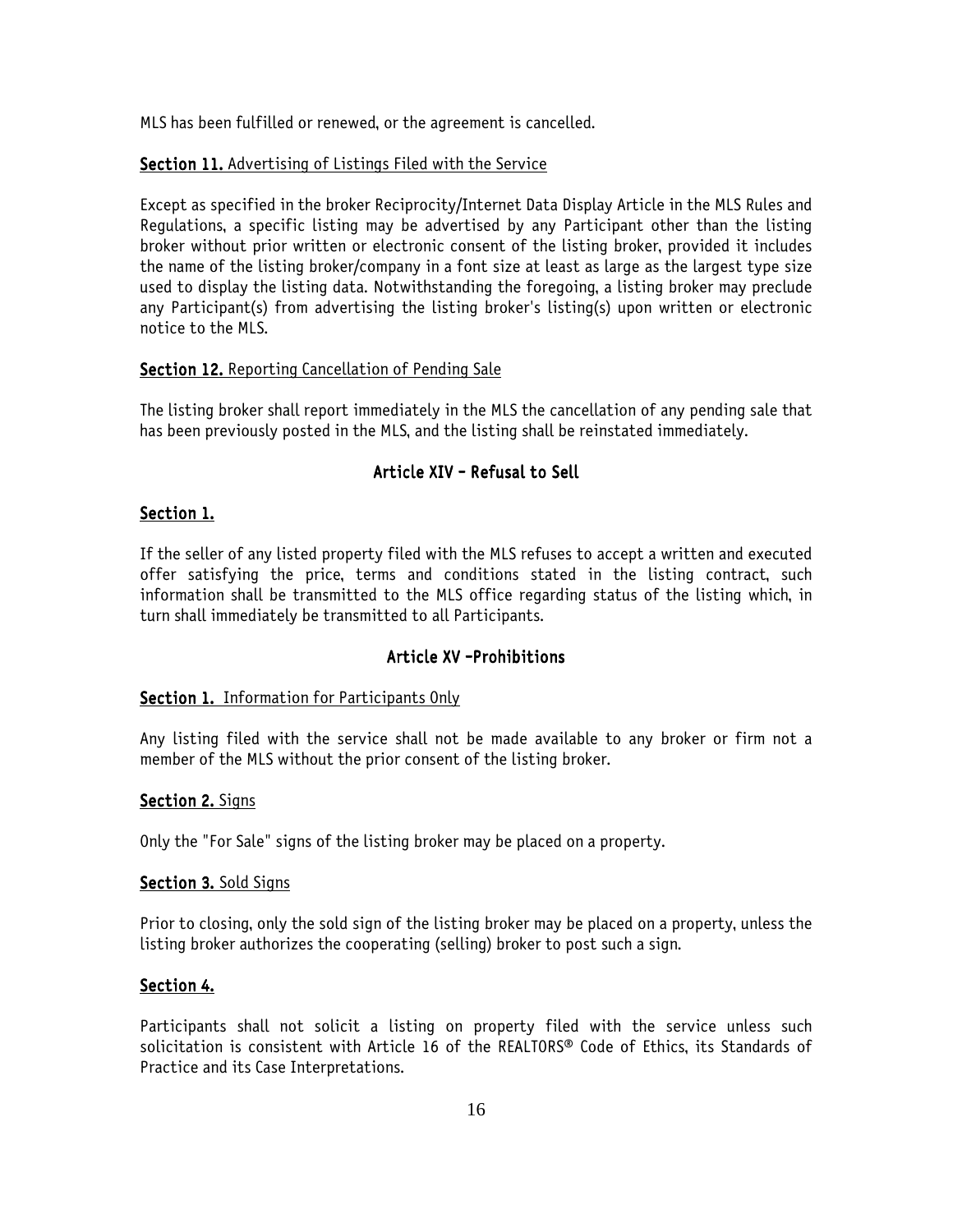NOTE 1: This section is to be construed in a manner consistent with Article 16 of the Code of Ethics and particularly Standards of Practice 16-4. This section is intended to encourage sellers to permit their properties to be filed with the service by protecting them from being solicited, prior to expiration of listing, by brokers and sales persons seeking the listing upon its expiration. Without such protection a seller could receive hundreds of calls, communications, and visits from brokers and sales persons who have been made aware through MLS filing of the date the listing will expire and desire to substitute themselves for the present broker.

This section is also intended to encourage brokers to participate in the service by assuring them that other Participants will not attempt to persuade the seller to breach the listing agreement or to interfere with their attempts to market the property. Absent the protection afforded by this section, listing brokers would be most reluctant to generally disclose the identity of the seller or the availability of the property to other brokers.

This section does not preclude solicitation of listings under the circumstances otherwise recognized by the Standards of Practice related to Article 16 of the Code of Ethics.

#### Article XVI -Division of Commissions

#### Section 1. Compensation Specified on Each Listing

The listing broker shall specify, on each listing filed with the multiple listing service, the compensation offered to other multiple listing service Participants for their services in the sale of such listing. Such offers are unconditional except that entitlement to compensation is determined by the cooperating broker's performance as the procuring cause of the sale (or lease) or as otherwise provided for in this rule. The listing broker's obligation to compensate any cooperating broker as the procuring cause of the sale (or lease) may be excused if it is determined through arbitration that, through no fault of the listing broker and in the exercise of good faith and reasonable care, it was impossible or financially unfeasible for the listing broker to collect a commission pursuant to the listing agreement. In such instances, entitlement to cooperative compensation offered through MLS would be a question to be determined by an arbitration hearing panel based on all relevant facts and circumstances including, but not limited to, why it was impossible or financially unfeasible for the listing broker to collect some or all of the commission established in the listing agreement; at what point in the transaction did the listing broker know (or should have known) that some or all of the commission established in the listing agreement might not be paid; and how promptly had the listing broker communicated to cooperating brokers that the commission established in the listing agreement might not be paid. (Amended 11/98)

In filing a property with the multiple listing service of an association of REALTORS®, the Participant of the service is making blanket unilateral offers of compensation to the other MLS Participants, and shall therefore specify on each listing filed with the service, the compensation being offered to the other MLS Participants. Specifying the compensation on each listing is necessary, because the cooperating broker has the right to know what his compensation shall be prior to his endeavor to sell.\* (Amended 11/96)

\*The compensation specified on listings filed with the multiple listing service shall appear in one of two forms. The essential and appropriate requirement by an association multiple listing service is that the information to be published shall clearly inform the Participants as to the compensation they will receive in cooperative transactions, unless advised otherwise by the listing broker, in writing, in advance of submitting an offer to purchase. The compensation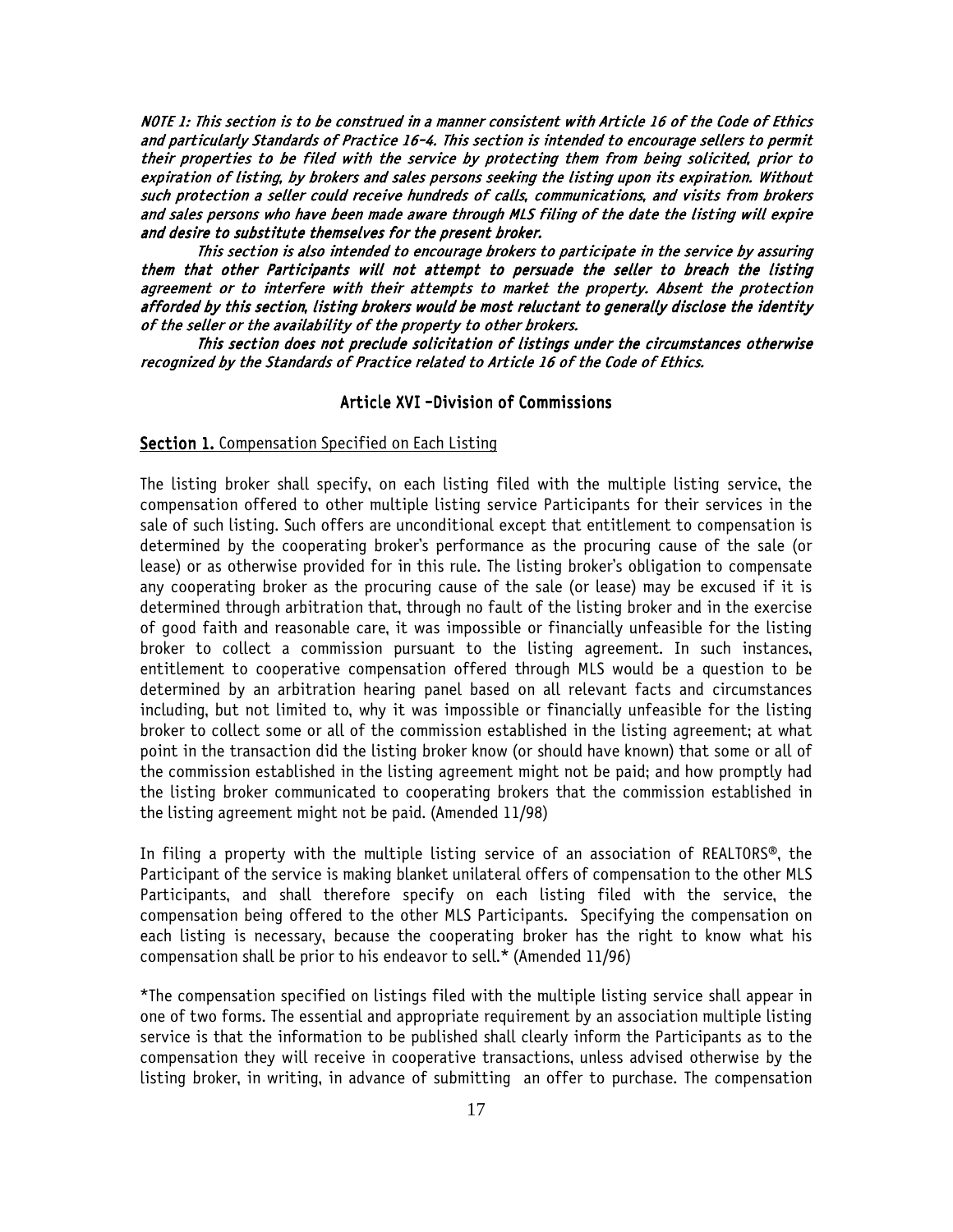specified on listings published by the MLS shall be shown in one of the following forms:

- (1). by showing a percentage of the gross selling price
- (2). by showing a definite dollar amount (Amended 11/95)

Note: MLSs may also, as a matter of local discretion, allow participants to offer cooperative compensation as a percentage of the net sales price, with the net sales price defined as the gross sales price minus buyer upgrades (new construction) and seller concessions (as defined by the MLS unless otherwise defined by state law or regulation). (Adopted 5/08)

The listing broker retains the right to determine the amount of compensation offered to other Participants (acting as subagents, buyer agents, or in other agency or non-agency capacities defined by law) which may be the same or different. (Amended 11/96)

This shall not preclude the listing broker from offering any MLS Participant compensation other than the compensation indicated on any listing published by the MLS, provided the listing broker informs the other broker, in writing, in advance of submitting an offer to purchase, and provided that the modification in the specified compensation is not the result of any agreement among all or any other Participants in the service. Any superseding offer of compensation must be expressed as either a percentage of the gross sales price or as a flat dollar amount. (Amended 11/95)

Note 1: The association multiple listing service shall not have a rule requiring the listing broker to disclose the amount of total negotiated commission in his listing contract, and the association multiple listing service shall not publish the total negotiated commission on a listing which has been submitted to the MLS by a Participant. The association multiple listing service shall not disclose in any way the total commission negotiated between the seller and the listing broker.

Note 2: The listing broker may, from time to time, adjust the compensation offered to other multiple listing service Participants for their services with respect to any listing by advance published notice to the service so that all Participants will be advised. (Amended 4/92)

Note3: The multiple listing service shall make no rule on the division of commissions between Participants and non-Participants. This should remain solely the responsibility of the listing broker.

Note 4: Multiple listing services, at their discretion, may adopt rules and procedures enabling listing brokers to communicate to potential cooperating brokers that gross commissions established in listing contracts are subject to court approval and that compensation payable to cooperating brokers may be reduced if the gross commission established in the listing contract is reduced by a court. In such instances, when the gross commission is subject to court approval, either the potential reduction in compensation payable to cooperating brokers or the method by which the potential reduction in compensation will be calculated must be clearly communicated to potential cooperating brokers prior to the time they submit an offer that ultimately results in a successful transaction. (Amended 5/08)

Note 5: Nothing in these MLS rules precludes a listing Participant and a cooperating Participant, as a matter of mutual agreement, from modifying the cooperative compensation to be paid in the event of a successful transaction. (Adopted 11/05)

Note 6: Multiple listing services must give participants the ability to disclose to other participants any potential for a short sale. As used in these rules, short sales are defined as a transaction where title transfers, where the sale price is insufficient to pay the total of all liens and costs of sale, and where the seller does not bring sufficient liquid assets to the closing to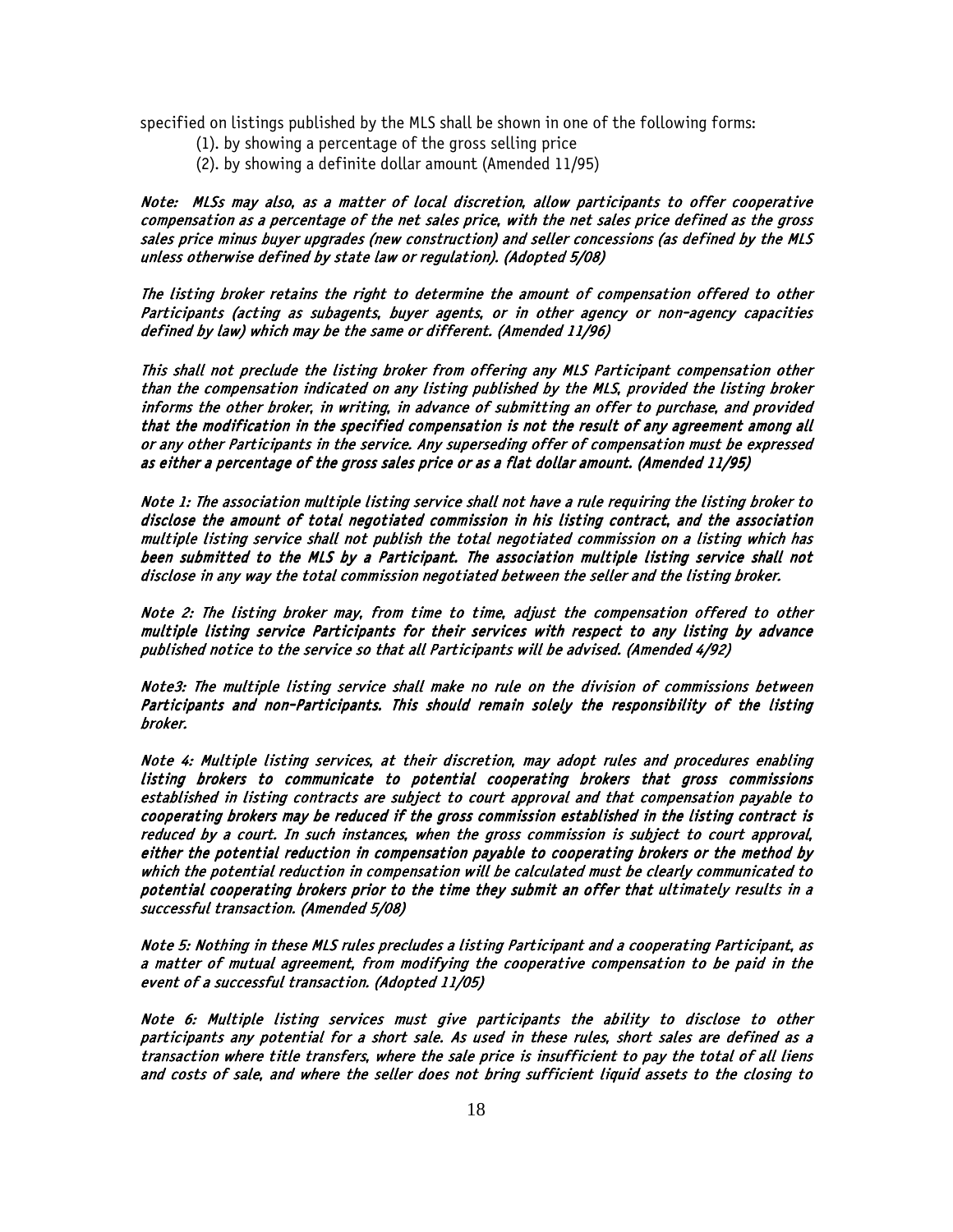cure all deficiencies. Multiple listing services may, as a matter of local discretion, require participants to disclose potential short sales when participants know a transaction is a potential short sale. In any instance where a participant discloses a potential short sale, they may, as a matter of local discretion, also be permitted to communicate to other participants how any reduction in the gross commission established in the listing contract required by the lender as a conditon of approving the sale will be apportioned between listing and cooperating participants. All confidential disclosures and confidential information related to short sales, if allowed by local rules, must be communicated through dedicated fields or confidential "remarks" available only to participants and subscribers. (Amended 5/09)

#### **Section 2.** Disclosing Potential Short Sales

Participants must disclose potential short sales (defined as a transaction where title transfers, where the sale price is insufficient to pay the total of all liens and costs of sale and where the seller does not bring sufficient liquid assets to the closing to cure all deficiencies) when reasonably known to the listing participants. (Amended 5/09)

When disclosed, participants may, at their discretion, advise other participants whether and how any reduction in the gross commission established in the listing contract, required by the lender as a condition of approving the sale, will be apportioned between listing and cooperating participants. (Adopted 5/09)

Where participants communicate to other participants how any reduction in the gross commission established in the listing contract required by the lender as a condition of approving the sale will be apportioned between the listing and cooperating participants, listing participants shall disclose to cooperating participants in writing the total reduction in the gross commission and the amount by which the compensation payable to the cooperating broker will be reduced within 24 hours of receipt of notification from the lender. (Adopted 5/10)

#### Section 3. Participant as Principal

If a Participant or any licensee (or licensed or certified appraiser) affiliated with a Participant has any interest in a property, the listing of which is to be disseminated through the MLS, that person shall disclose that interest when the listing is filed with the MLS and such information shall be disseminated to all MLS Participants.

#### Section 4. Participant as Purchaser

If a Participant or any licensee (including licensed and certified appraisers) affiliated with a Participant wishes to acquire an interest in property listed with another Participant, such contemplated interest must be disclosed, in writing, to the listing broker not later than the time an offer to purchase is submitted to the listing broker. (Adopted 2/92)

#### Section 5. Dual or Variable Rate Commission Arrangements

The existence of a dual or variable rate commission arrangement (i.e. one in which the seller/landlord agrees to pay a specified commission if the property is sold/leased by the listing broker without assistance and a different commission if the sale/lease results through the efforts of a cooperating broker; or one in which the seller/landlord agrees to pay a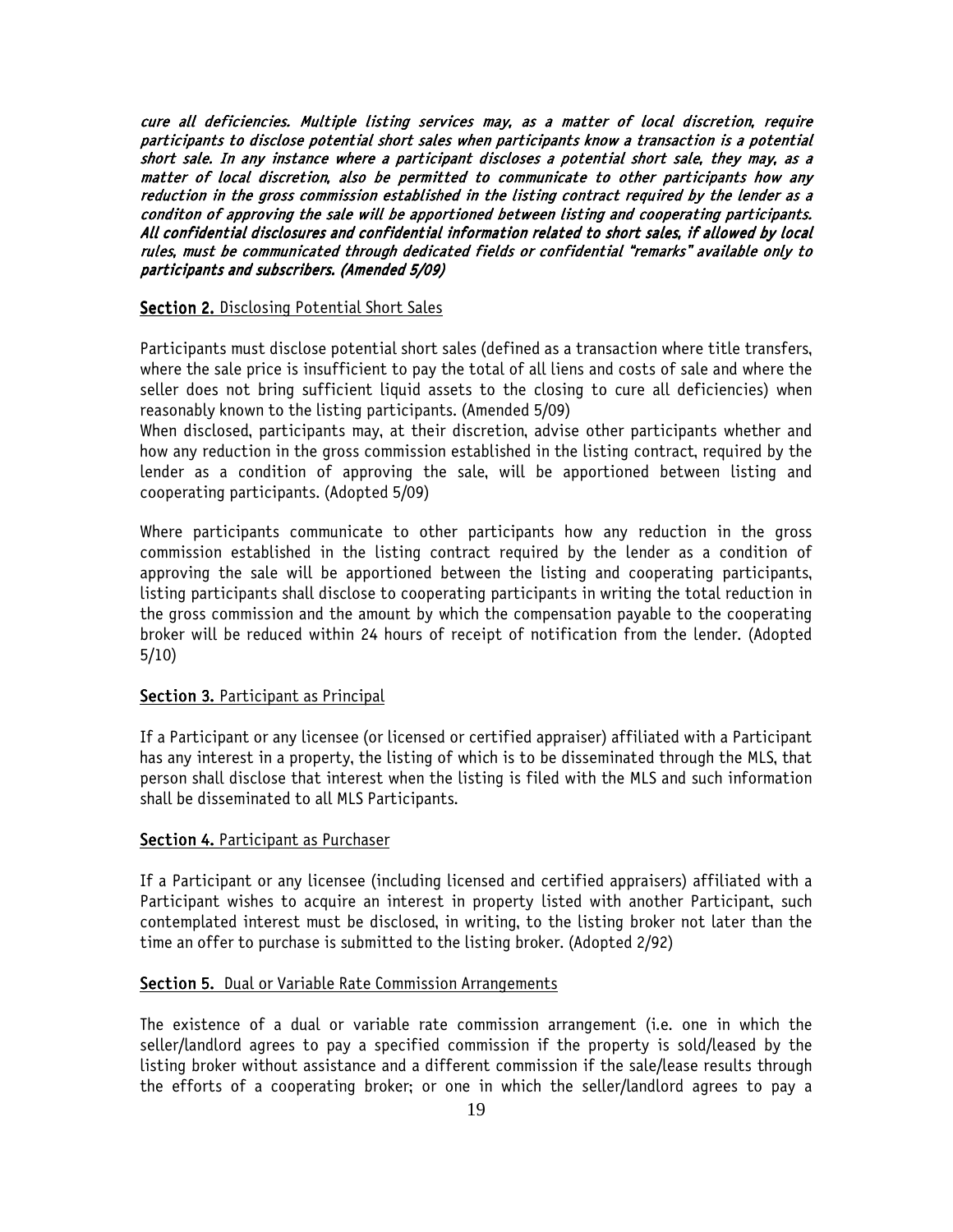specified commission if the property is sold/leased by the listing broker either with or without the assistance of a cooperating broker and a different commission if the sale/lease results through the efforts of a seller/landlord) shall be disclosed by the listing broker by a key, code, or symbol as required by the MLS. The listing broker shall, in response to inquiries from potential cooperating brokers, disclose the differential that would result in either a cooperative transaction, or, alternatively, in a sale/lease that results through the efforts of the seller/landlord. If the cooperating broker is a buyer/tenant representative, the buyer/tenant representative must disclose such information to their client before the client makes an offer to purchase or lease. (Amended 5/01)

#### Article XVII -Limitations on Use of MLS Information

#### Section 1.

Use of information from the MLS compilation of current listing information from the Board's "statistical report," or from any "sold" or "comparable" report of the Board or MLS for public mass-media advertising by an MLS Participant or in other public representations may not be prohibited. However, any print or non-print forms of advertising or other forms of public representations based in whole or in part on information supplied by the Board or its MLS must clearly demonstrate the period of time over which such claims are based and must include the following, or substantially similar, notice:

"Based on information from the Hillsdale County Board of REALTORS® MLS for the period (date) through (date)."

#### Article XVIII -Waiver Policy

#### Section 1.

Upon application and approval at the discretion of the Board of Directors of the Hillsdale County Board of REALTORS® Multiple Listing Service a service waiver may be granted for those individuals employed by or affiliated as an independent contractor with the Participant who does not actually have access to and use the service. (This waiver does not apply to the REALTOR® Participant.)

A waiver is granted for the balance of the current calendar year. The exemption, if recommended, shall be effective when approved by the Board of Directors. The exemption for any individual shall automatically be revoked upon the individual's utilization of the service in any manner.

If the Hillsdale County Board of REALTORS® Multiple Listing Service is not notified of reinstatement of the user and the user is found using the system, the Participant will be found in violation and fined \$200 in addition to retroactive MLS fees back to the date of waiver. At the time a waiver is requested to be reinstated prior to the next calendar year the past fees and/or fines may be waived at the discretion of the Hillsdale County Board of REALTORS® Multiple Listing Service Directors.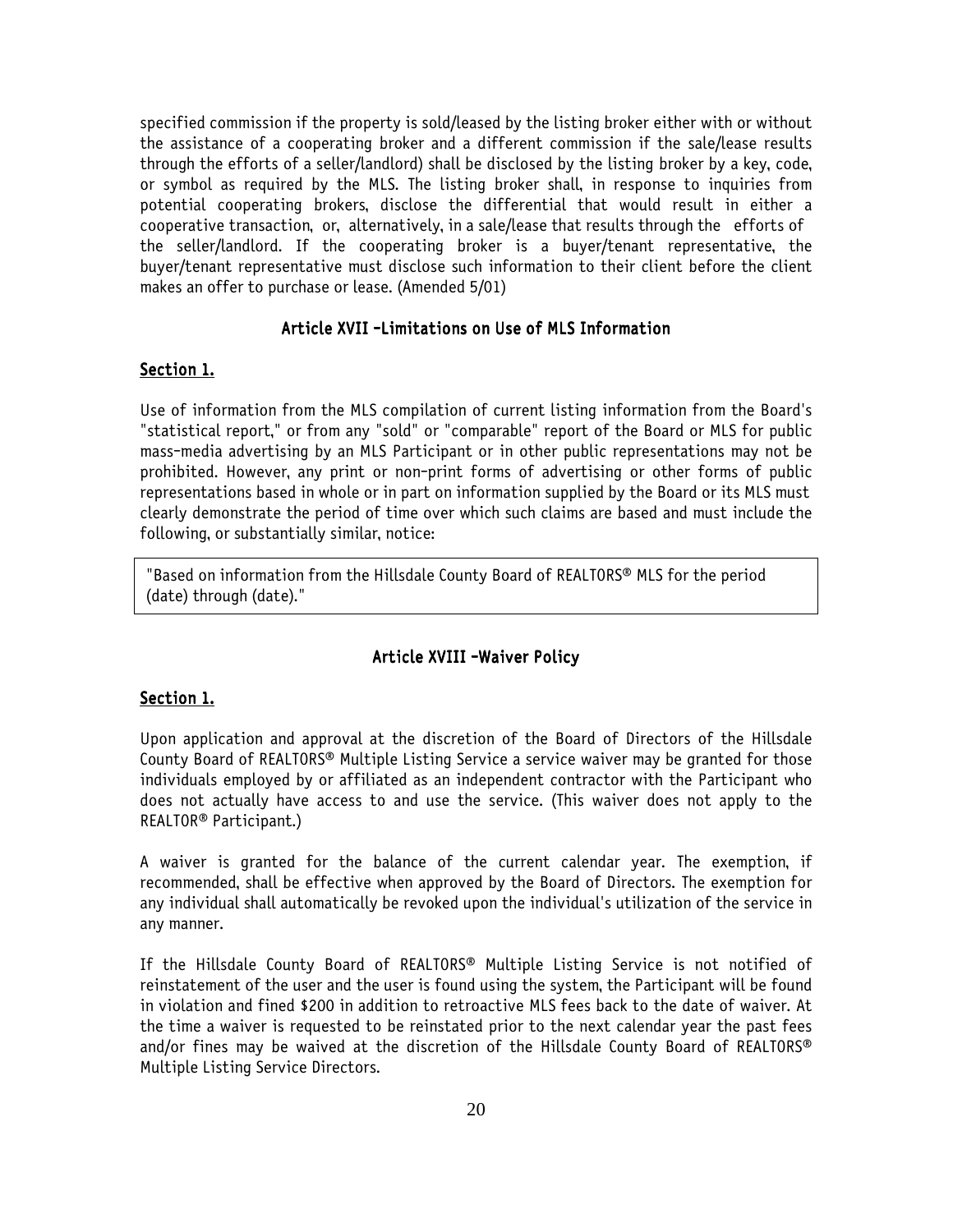#### Article XIX -Amendments to Rules and Regulations

#### Section 1.

Amendments to the Rules and Regulations of the service shall be by consideration and approval of the Board of Directors of the Hillsdale County Board of REALTORS®.

#### Article XX Additional Provisions

#### Section 1. Sales of Property Not Listed in this MLS.

An agent is allowed to file a sale to the MLS by completing a selling and financing form with as much information as possible, with the actual sale price reported. The reported sale price will be used for the production figures of the office and agents for the annual MLS production reports. The profile may be sent to the MLS office to allow MLS staff to input it in the system. Photos and sketches will not be required, and sellers' signatures will not be required. The remarks section must explain that this listing is only a record of a sale.

#### Section 2. Reporting of Sales to the MLS.

Requests from a buyer or seller that the sale price of a property be kept confidential, must be made in writing and submitted to the Board Office upon request. One dollar (\$1.00) may be entered as the sale price under such circumstances. The buyer or seller must, however, give approval for the agent to allow the actual sale price to be disclosed for appraisals and the compilation of agent sales statistics.

#### Article XXI-Service Fees

The following service charges for operation of the multiple listing service are in effect to defray the costs of the service and are subject to change from time to time in the manner prescribed:

Initial Participation Fee: An applicant for participation in the service shall pay an application fee set from time to time by the Board of Directors with such fee to accompany the application.

#### Note: The initial participation fee shall approximate the cost of bringing the service to the participant.

Recurring Participation Fee: The annual participation fee of each participant shall be an amount set from time to time by the Board of Directors times each salesperson and licensed or certified appraiser who has access to and use of the service, whether licensed as a broker, sales licensee, or licensed or certified appraiser who is employed by or affiliated as an independent contractor with such participant. Payment of such fees shall be made on or before the first day of the fiscal year of the multiple listing service. Fees shall be prorated on a monthly basis.

However, MLSs must provide participants the option of a no-cost waiver of MLS fees, dues, and charges for any licensee or licensed or certified appraiser who can demonstrate subscription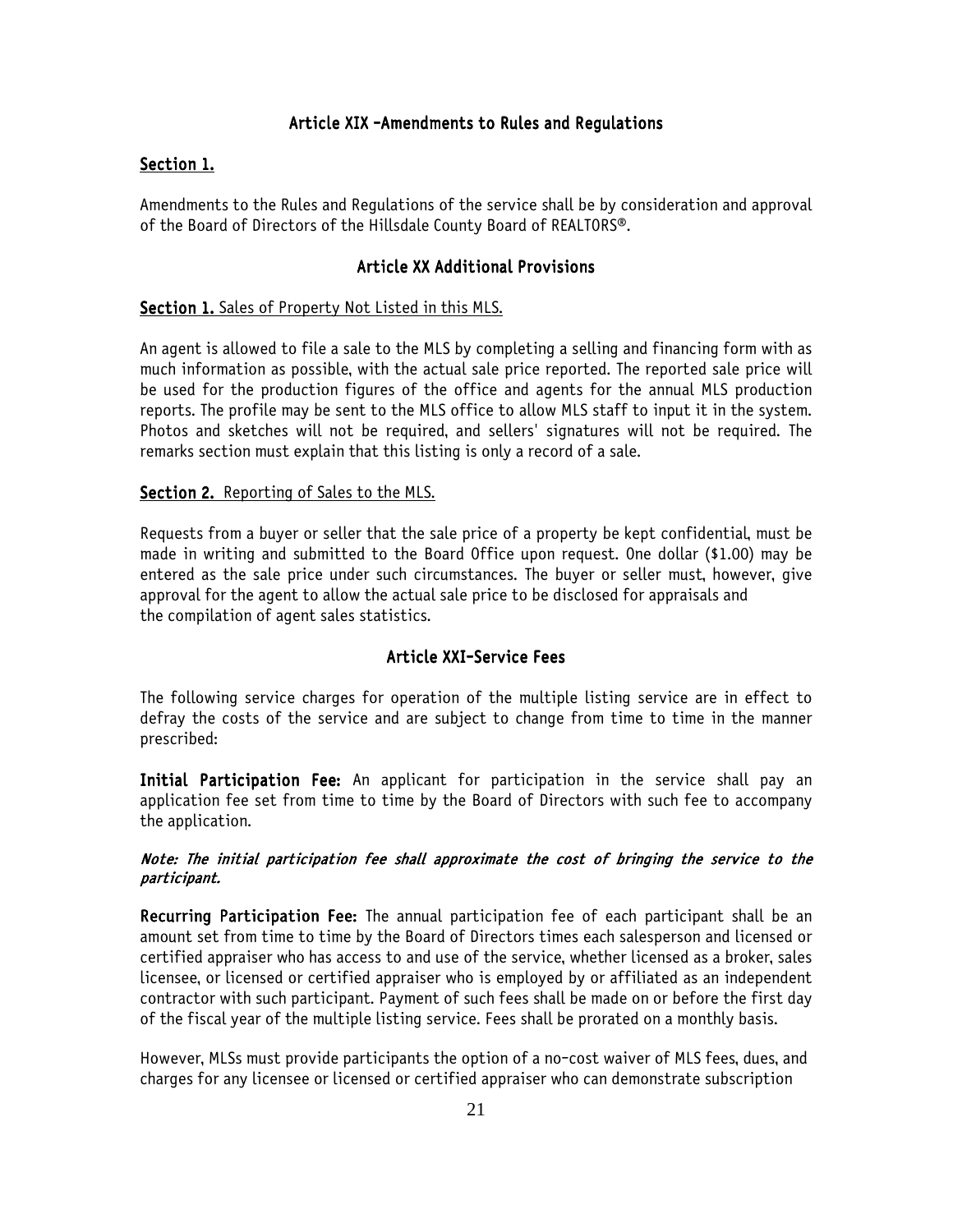to a different MLS or CIE where the principal broker participates. MLSs may, at their discretion, require that broker participants sign a certification for nonuse of its MLS services by their licensees, which can include penalties and termination of the waiver if violated.\* (Adopted 11/17)

#### Note 1: A multiple listing service may elect to have such fees payable on a quarterly or even on a monthly basis. However, added administrative services are necessitated by increased frequency of such payments.

#### Section 1. Listings

Any listing input by Board staff into any Multiple Listing Service, shall be input for a fee to be set from time to time by the Board of Directors and to be paid by the listing agent or broker.

#### Section 2. Reciprocal Listings

The Hillsdale County Board of REALTORS® has reciprocal agreements with other area associations. The reciprocal listing input fee will be charged at the same rate the reciprocal board charges the Hillsdale Board, except that the agent shall also pay a listing input fee to the Hillsdale Board Office as noted in Section 1, above.

#### Section 3. Application Fees

The application fee for a new office, or for a current member office principal ownership change, is \$200.00. This is not to be construed that multiple owners have to pay the fee to join the MLS.

#### Section 4. Appraisers

Licensed appraisers who are REALTOR<sup>®</sup> members only, who belong to another Board or Association shall be allowed access to the MLS Online system, upon payment of a set-up fee of \$200 and the same monthly MLS fees as are charged to other members.

### Article XXII-Enforcement of Rules or Disputes

The Board of Directors shall give consideration to all written complaints having to do with violations of the rules and regulations. By becoming and remaining a participant, each participant agrees to be subject to these rules and regulations, the enforcement of which are at the sole discretion of the Board of Directors.

### Section 1. Compliance with Rules

By becoming and remaining a participant or subscriber in this MLS, each participant and subscriber agrees to be subject to the rules and regulations and any other MLS governance provision. The MLS may, through the administrative and hearing procedures established in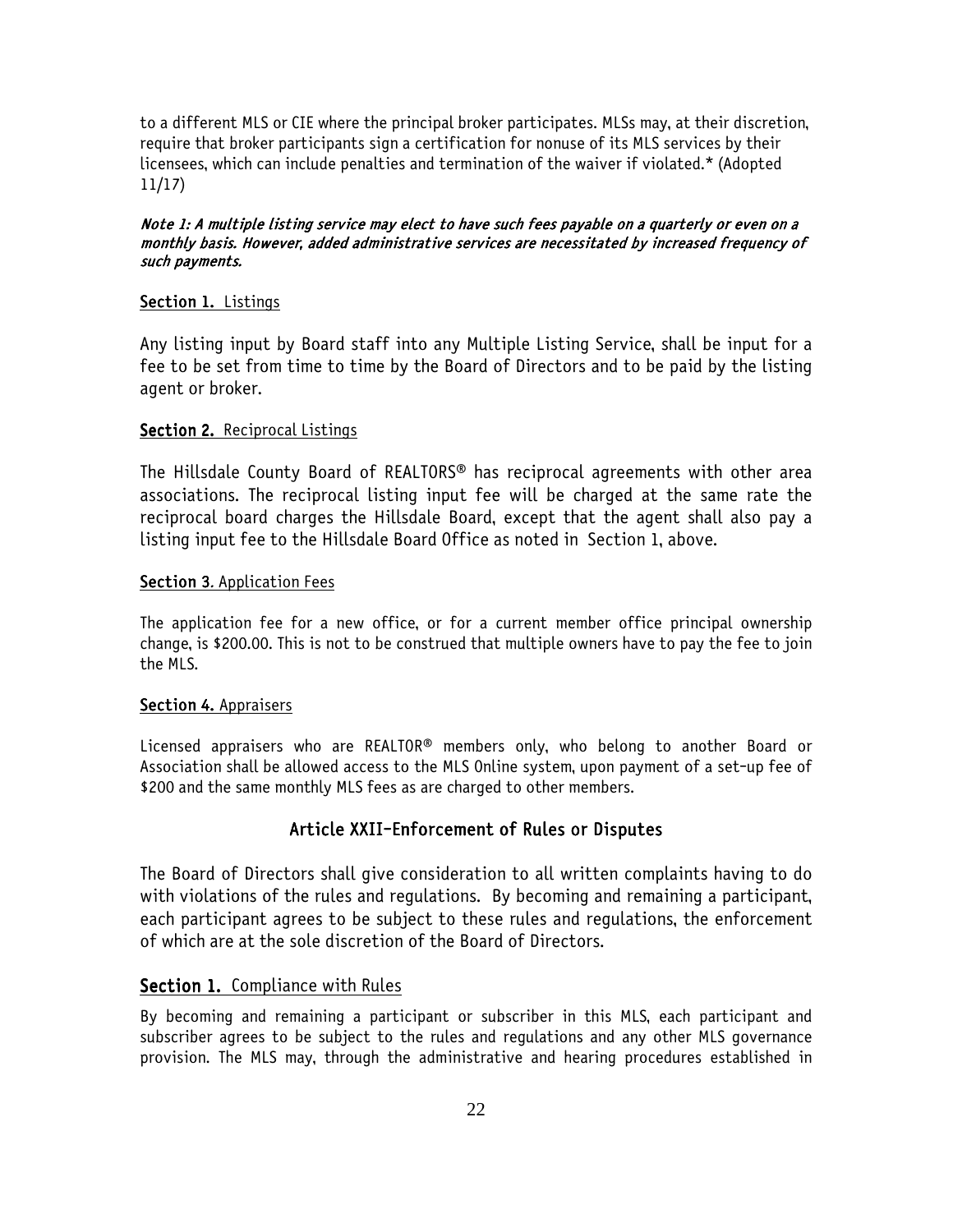these rules, impose discipline for violations of the rules and other MLS governance provisions. Discipline that may be imposed may only consist of one or more of the following:

- a. letter of warning
- b. letter of reprimand

c. attendance at MLS orientation or other appropriate courses or seminars which the participant or subscriber can reasonably attend taking into consideration cost, location, and duration

d. appropriate, reasonable fine not to exceed \$15,000

e. suspension of MLS rights, privileges, and services for not less than thirty (30) days nor more than one (1) year

f. termination of MLS rights, privileges, and services with no right to reapply for a specified period not to exceed three (3) years. (Revised 11/14) M

Note: A participant (or user/subscriber, where appropriate) can be placed on probation. Probation is not a form of discipline. When a participant (or user/subscriber, where appropriate) is placed on probation the discipline is held in abeyance for a stipulated period of time not longer than one (1) year. Any subsequent finding of a violation of the MLS rules during the probationary period may, at the discretion of the Board of Directors, result in the imposition of the suspended discipline. Absent any subsequent findings of a violation during the probationary period, both the probationary status and the suspended discipline are considered fulfilled, and the individual's record will reflect the fulfillment. The fact that one or more forms of discipline are held in abeyance during the probationary period does not bar imposition of other forms of discipline which will not be held in abeyance. (Revised 05/14)

Section 2. Consideration of Alleged Violations

If the alleged offense is a violation of the rules and regulations of the service and does not involve a charge of alleged unethical conduct or request for arbitration, it may be administratively considered and determined by the MichRIC Managers Committee, and if a violation is determined, the committee may direct the imposition of sanction, provided the recipient of such sanction may request a hearing before the Professional Standards Committee of the association in accordance with the bylaws and rules and regulations of the association of REALTORS® within 20 days following receipt of the committee's decision. (Amended 11/96)

If, rather than conducting an administrative review, the Committee has a procedure established to conduct hearings, the decision of the MichRIC Managers Committee may be appealed to the board of directors of the association of REALTORS® within 20 days of the tribunal's decision being rendered. Alleged violations involving unethical conduct shall be referred to the association's Grievance Committee for processing in accordance with the professional standards procedure of the association. If the charge alleges a refusal to arbitrate, such charge shall be referred directly to the Board of Directors of the association of REALTORS®. (Amended 2/98)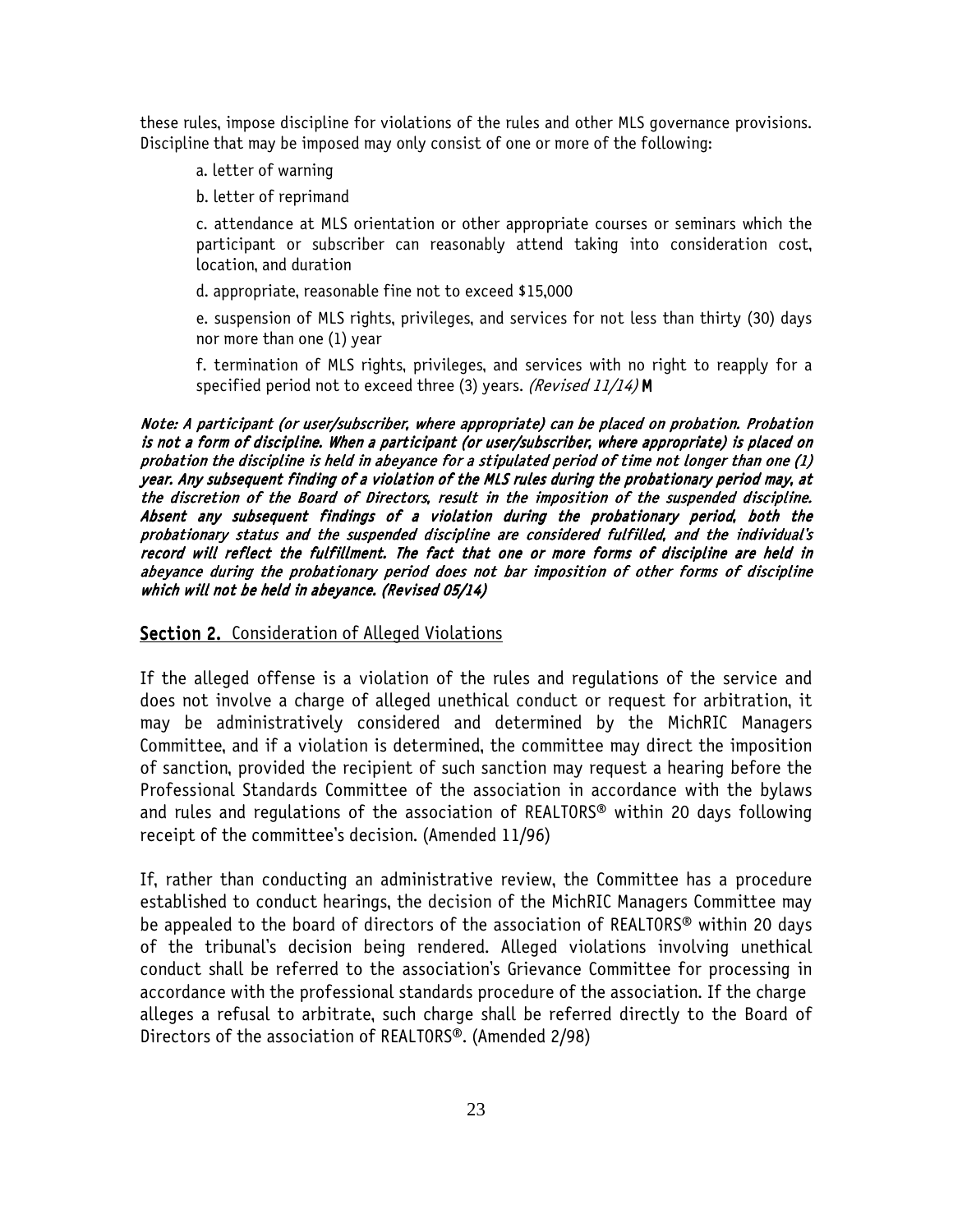#### Section 3-Complaints of Unauthorized Use of Listing Content

Any participant who believes another participant has engaged in the unauthorized use or display of listing content, including photographs, images, audio or video recordings, and virtual tours, shall send notice of such alleged unauthorized use to the MLS. Such notice shall be in writing, specifically identify the allegedly unauthorized content, and be delivered to the MLS not more than sixty (60) days after the alleged misuse was first identified. No participant may pursue action over the alleged unauthorized use and display of listing content in a court of law without first completing the notice and response procedures outlined in this Section 3 of the MLS rules.

Upon receiving a notice, the Board of Directors will send the notice to the participant who is accused of unauthorized use. Within ten (10) days from receipt, the participant must either: 1) remove the allegedly unauthorized content, or 2) provide proof to the Board of Directors that the use is authorized. Any proof submitted will be considered by the Board of Directors, and a decision of whether it establishes authority to use the listing content will be made within thirty (30) days.

If the Board of Directors determines that the use of the content was unauthorized, the Board of Directors may issue a sanction pursuant to Addendum A, Section 2 of the MLS rules, including a request to remove and/or stop the use of the unauthorized content within ten (10) days after transmittal of the decision. If the unauthorized use stems from a violation of the MLS rules, that too will be considered at the time of establishing an appropriate sanction.

If after ten (10) days following transmittal of the Board of Director's determination the alleged violation remains uncured (i.e. the content is not removed or the rules violation remains uncured), then the complaining party may seek action through a court of law.

#### Section 3.1-MLS Rules Violations

MLS participants may not take legal action against another participant for alleged rules violation(s) unless the complaining participant has first exhausted the remedies provided in these rules.

#### MLS Policy Statement-Information Related to Listings of Commercial and Industrial Property

An association or association MLS may also publish a compilation of commercial and industrial properties listed with association or MLS members so that prospective cooperating brokers will have the opportunity to contact the listing broker to learn the terms of any cooperative relationship the listing broker wishes to establish. Such a mechanism is not a multiple listing service. If an association or association MLS provides this type of informational function (commonly referred to as a commercial information exchange or CIE) to its members, it shall not publish either the total commission negotiated between the listing broker and the seller or any offers of compensation to cooperating brokers. If a relationship is established between the listing broker and a prospective cooperating broker, it is strongly recommended that the terms and conditions be established in writing prior to the time the cooperating broker commences any efforts to produce a prospective purchaser or lessee. None of the foregoing is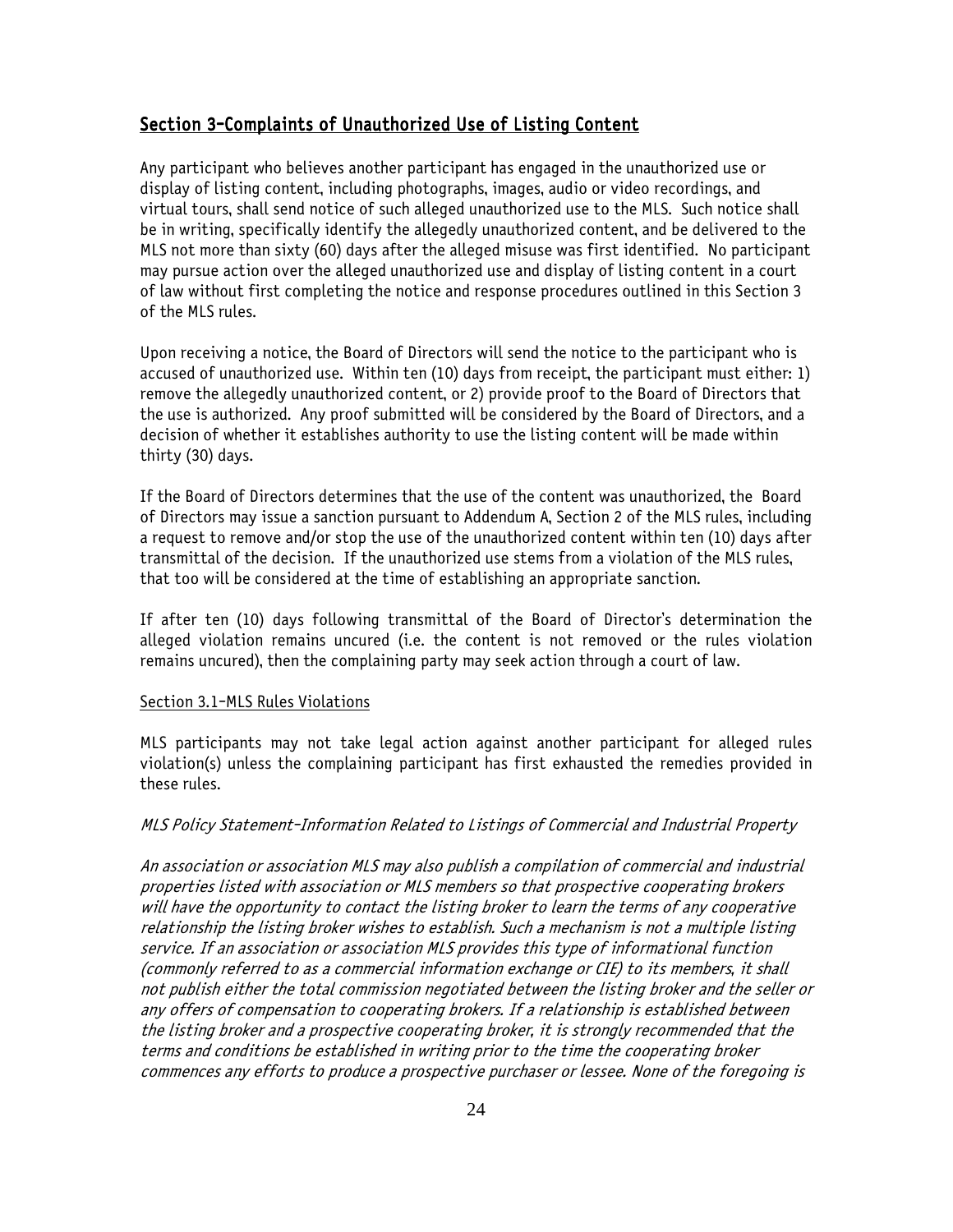intended to preclude a CIE from providing, as a matter of local determination, access to information from CIE compilations to affiliate members of associations or to others engaged in recognized fields of real estate practice or in related fields. (Revised 11/04)

CIE fees, dues and charges: CIE participants must be given the option of a no-cost waiver for any licensee or licensed or certified appraiser who does not use the service and who can demonstrate subscription to a different CIE or MLS where their principal is a participant. CIEs may, at local discretion, require that broker participants sign a certification for nonuse of the CIE's services by their licensees, which can include penalties and termination of the waiver if violated.

#### Section 4-Nonpayment of Fees

The following action may be taken for nonpayment of fees:

- a. For failure to pay any service charge or fee within one month of the date due, and provided that at least 10 days notice has been given, the service shall be suspended until service charges or fees are paid in full.
- b. For failure to comply with any other rule, the provisions of Section 2 shall apply.

#### Section 5-Complaints of Unethical Conduct

All other complaints of unethical conduct shall be referred by the Board of Directors of the service to the Professional Standards Administrator of the association of Realtors® for appropriate action in accordance with the professional standards procedures established in the association's bylaws.

#### Section 6. Applicability of Rules to Users and/or Subscribers

Non-principal brokers, sales licensees, appraisers, and others authorized to have access to information published by the MLS are subject to these rules and regulations and may be disciplined for violations thereof provided that the user or subscriber has signed an agreement acknowledging that access to and use of MLS information is contingent on compliance with the rules and regulations. Further, failure of any user or subscriber to abide by the rules and/or any sanction imposed for violations thereof can subject the Participant to the same or other discipline. This provision does not eliminate the Participant's ultimate responsibility and accountability for all users or subscribers affiliated with the Participant. (Adopted 4/92)

### Section 7-Confidentiality of MLS Information

Any information provided by the multiple listing service to the participants shall be considered official information of the service. Such information shall be considered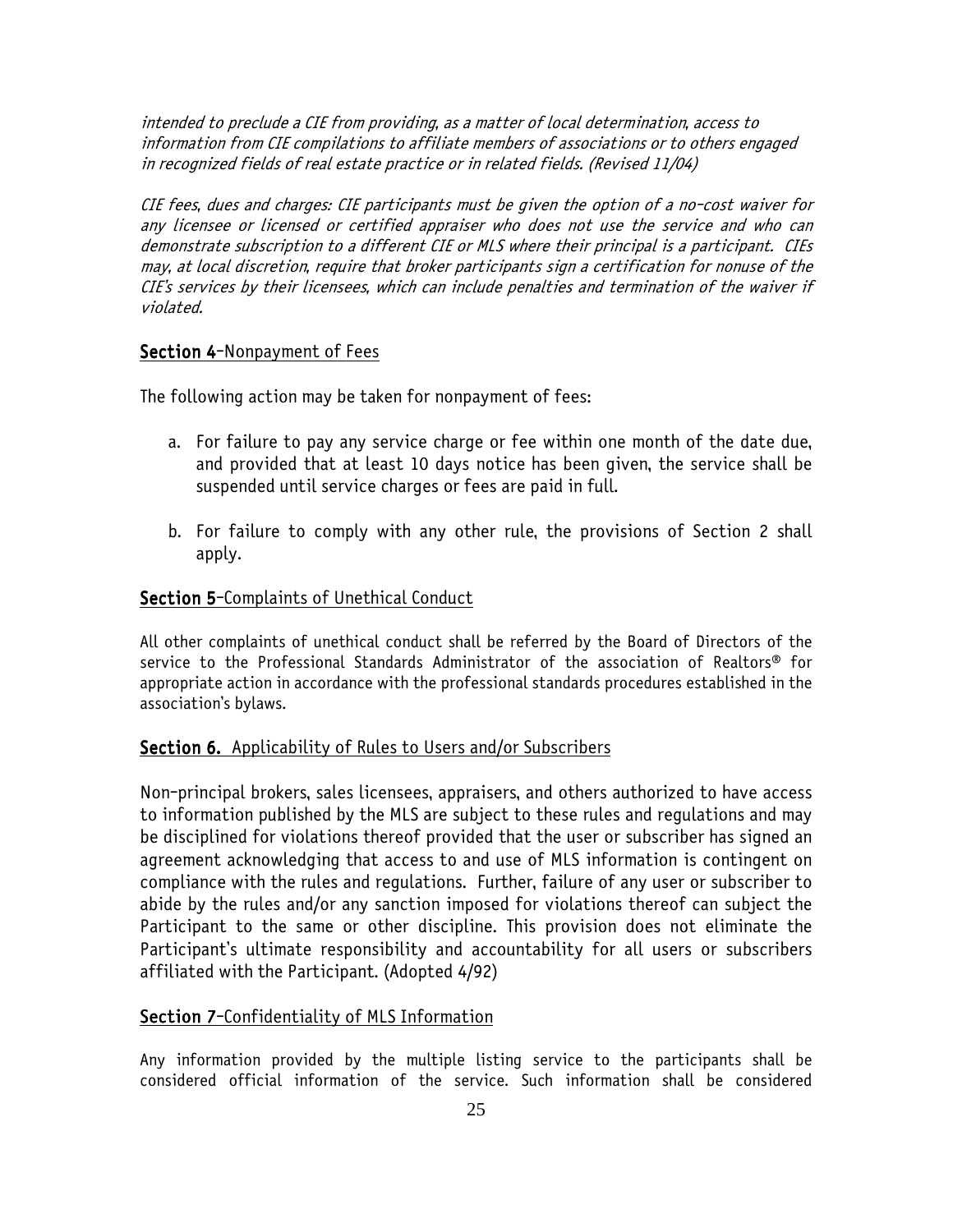confidential and exclusively for the use of participants and real estate licensees affiliated with such participants and those participants who are licensed or certified by an appropriate state regulatory agency to engage in the appraisal of real property and licensed or certified appraisers affiliated with such participants. (Amended 4/92)

#### Section 8-Ownership of MLS Compilation and Copyright

By the act of submitting any property listing content to the MLS, the participant represents and warrants that he or she is fully authorized to license the property listing content as contemplated by and in compliance with this section and these rules and regulations, and also thereby does grant to the MLS license to include the property listing content in its copyrighted MLS compilation and also in any statistical report on comparables. Listing content includes, but is not limited to, photographs, images, graphics, audio and video recordings, virtual tours, drawings, descriptions, remarks, narratives, pricing information, and other details or information related to the listed property. (Amended 5/16)

Each participant who submits listing content to the MLS agrees to defend and hold the MLS and every other participant harmless from and against any liability or claim arising from any inaccuracy of the submitted listing content or any inadequacy of ownership, license, or title to the submitted listing content.

#### Section 9-Display

Each participant shall be entitled to lease from the Hillsdale County Board of Realtors® <sup>a</sup> number of copies of each MLS compilation sufficient to provide the participant and each person affiliated as a licensee (including licensed or certified appraisers) with such participant with one copy of such compilation. The participant shall pay for each such copy the rental fee set by the association.\*

Participants shall acquire by such lease only the right to use the MLS compilation in accordance with these rules.

### Section 10-Use of Copyrighted MLS Compilation

Participants and those persons affiliated as licensees with such participants shall be permitted to display the MLS compilation to prospective purchasers only in conjunction with their ordinary business activities of attempting to locate ready, willing, and able buyers for the properties described in said MLS compilation.

#### Section 11-Reproduction

Participants or their affiliated licensees shall not reproduce any MLS compilation or any portion thereof, except in the following limited circumstances:

Participants or their affiliated licensees may reproduce from the MLS compilation and distribute to prospective purchasers a reasonable\* number of single copies of property listing data contained in the MLS compilation which relate to any properties in which the prospective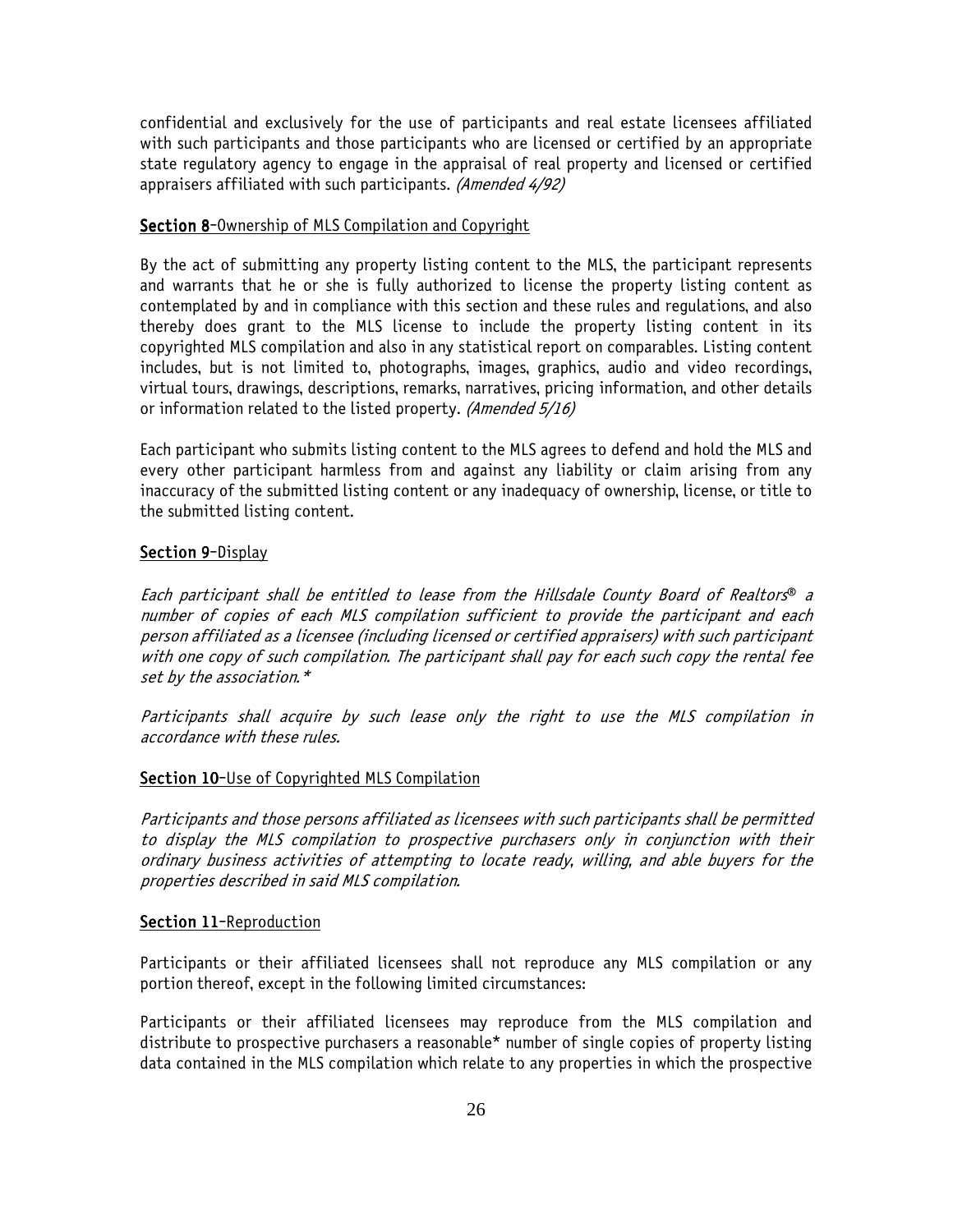purchasers are or may, in the judgment of the participants or their affiliated licensees, be interested.

Nothing contained herein shall be construed to preclude any participant from utilizing, displaying, distributing, or reproducing property listing sheets or other compilations of data pertaining exclusively to properties currently listed for sale with the participant.

Any MLS information, whether provided in written or printed form, provided electronically, or provided in any other form or format, is provided for the exclusive use of the participant and those licensees affiliated with the participant who are authorized to have access to such information. Such information may not be transmitted, retransmitted, or provided in any manner to any unauthorized individual, office, or firm.

None of the foregoing shall be construed to prevent any individual legitimately in possession of current listing information, sold information, comparables, or statistical information from utilizing such information to support valuations on particular properties for clients and customers. Any MLS content in data feeds available to participants for real estate brokerage purposes must also be available to participants for valuation purposes, including automated valuations. MLSs must either permit use of existing data feeds, or create a separate data feed, to satisfy this requirement. MLSs may require execution of a third-party license agreement where deemed appropriate by the MLS. MLSs may require participants who will use such data feeds to pay the reasonably estimated costs incurred by the MLS in adding or enhancing its downloading capacity for this purpose. Information deemed confidential may not be used as supporting documentation. Any other use of such information is unauthorized and prohibited.

#### Section 12-Changes in Rules and Regulations

Amendments to the rules and regulations of the service shall be by a majority vote of the members of the MichRIC Managers Committee, subject to approval by the board of directors of the association of Realtors®.

#### Section 13-Orientation

Any applicant for MLS participation and any licensee (including licensed or certified appraisers) affiliated with an MLS participant who has access to and use of MLS-generated information shall complete an orientation program of no more than eight (8) classroom hours devoted to the MLS rules and regulations and computer training related to MLS information entry and retrieval and the operation of the MLS within thirty (30) days after access has been provided. (Amended 11/04)

Participants and subscribers may be required, at the discretion of the MLS to complete additional training of not more than four (4) classroom hours in any twelve (12) month period when deemed necessary by the MLS to familiarize participants and subscribers with system changes or enhancements and/or changes to MLS rules or policies. Participants and subscribers must be given the opportunity to complete any mandated orientation and additional training remotely. (Revised 11/17)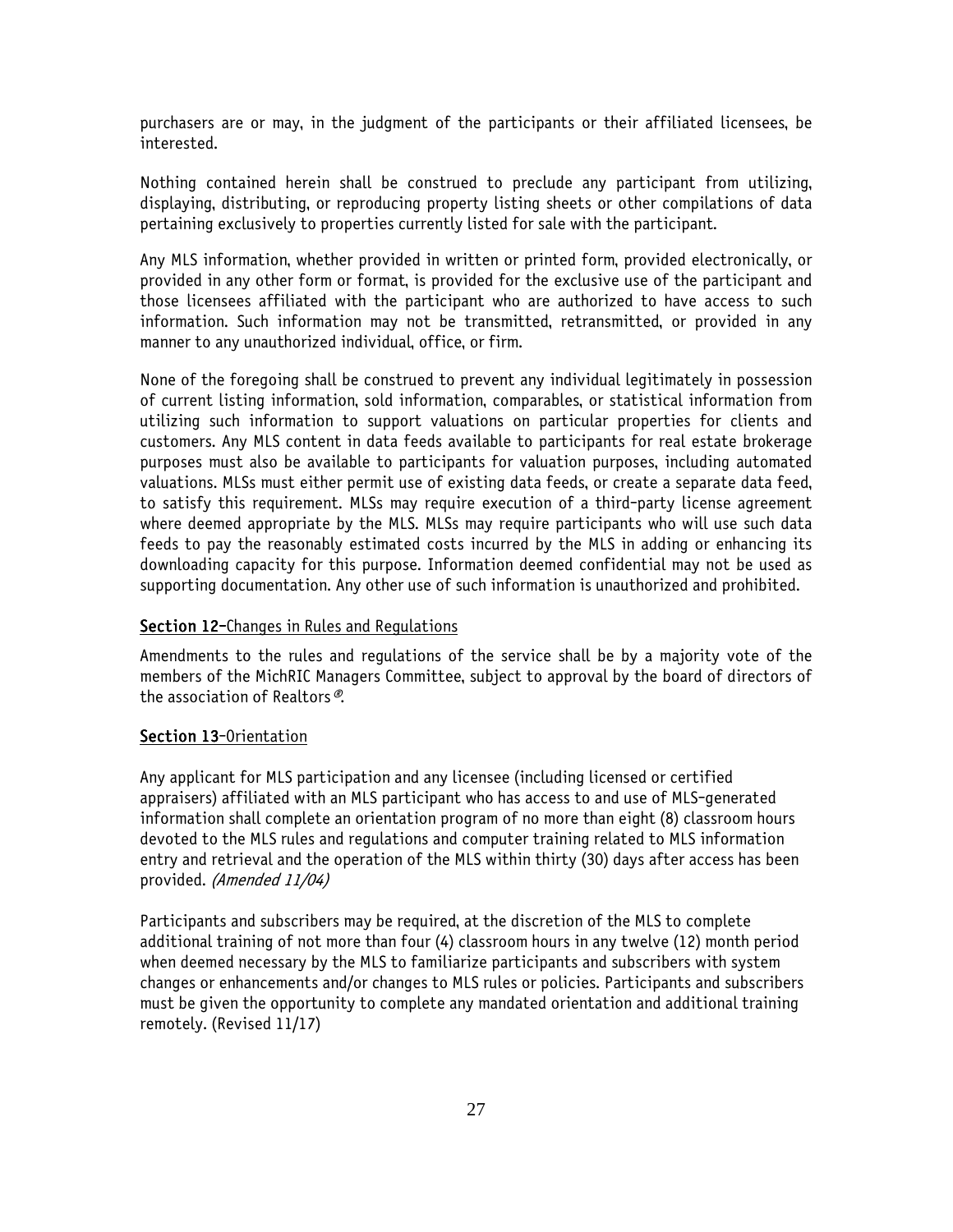### Article XXIII-Internet Data Exchange

# Authorization

IDX affords MLS Participants the ability to authorize limited electronic display and delivery of their listings by other participants via the following authorized mediums under the participant's control: websites, mobile apps, and audio devices. As used throughout these rules, "display" includes "delivery" of such listings. (Amended 5/17)

# Section 1.-Definitions

Broker Reciprocity-Broker Reciprocity affords MLS Participants the ability to authorize limited electronic display of their listings by other participants.

Broker Reciprocity Database-The current aggregate compilation of all listings of all Broker Reciprocity Subscribers except those listings where the property seller has opted out of Internet publication by so indicating on the listing contract and on the Listing Data Input Form by entering "NO" in the Public Viewable "YES/NO" field.

Broker Reciprocity Subscriber (hereafter called a BRS)-An MLS Participant that participates in the Broker Reciprocity program with their listings.

Broker Reciprocity Subscriber's Agent (hereafter called a BRSA)-Is a BRS's nonprincipal broker or sales licensee who has written authorization from the BRS to use the BR Database with a limited electronic display or frame their BRS's limited electronic display.

MichRIC-The Michigan Regional Information Center, LLC which is an organization that provides MLS computer services and a real property database to the Members of the MichRIC Member Associations and MLSs.

Participants' consent for display of their listings by other participants pursuant to these rules and regulations is presumed unless a participant affirmatively notifies the MLS that the participant refuses to permit display (either on a blanket or on a listingby-listing basis). If a participant refuses on a blanket basis to permit the display of that participant's listings, that participant may not download, frame or display the aggregated MLS data of other participants. Even where participants have given blanket authority for other participants to display their listings on BRS or BRSA sites, such consent may be withdrawn on a listing-by-listing basis where the seller has prohibited all Internet display.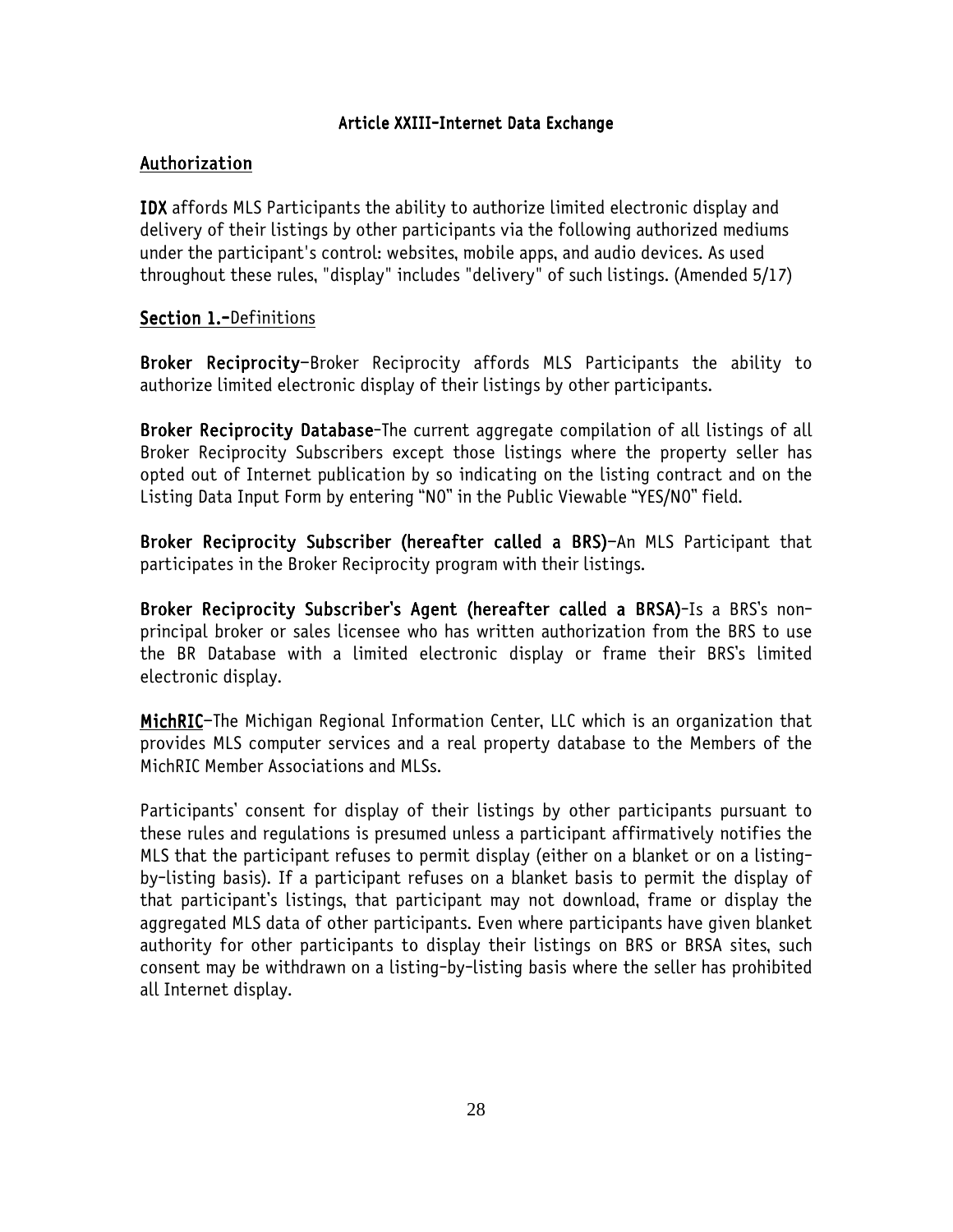#### **Section 2-Republication Of Broker Reciprocity Database On Internet Permitted**

a. A BRS or BRSA may republish all or a portion of the Broker Reciprocity Database on a limited electronic display in accordance with the following provisions and any policies that MLS may adopt from time to time. A BRS or BRSA may select the listings they choose to display on their BRS or BRSA sites based only on objective criteria including, but not limited to, factors such as geography or location ("uptown," "downtown," etc.), list price, type of property (e.g., condominiums, cooperatives, single-family detached, multi-family), cooperative compensation offered by listing brokers, type of listing (e.g., exclusive right-to-sell or exclusive agency), or the level of service being provided by the listing firm. Selection of listings displayed on any BRS or BRSA site must be independently made by each BRS or BRSA. If you plan to display only a subset of the BR Database, you shall have one of the following disclosures on your web site that explains the situation to consumers:

"(Your firm's name) does not display the entire MLS (or MichRIC) Broker Reciprocity database on this web site." And, if applicable, the following statement: "The listings of some real estate brokerage firms have been excluded."

- b. A BRS or BRSA must notify the MLS of their intention to display Broker Reciprocity information and must give the MLS direct access for purposes of monitoring/ensuring compliance with the applicable rules and policies.
- c. Display of expired and withdrawn listings is prohibited. Because "sold" information is publically accessible in Michigan, the sold listings in the MLS for the past 36 months shall be provided in the Broker Reciprocity Database upon request of the BRS or BRSA and the sold listings for the past 36 months may be displayed on their limited electronic display subject to these Broker Reciprocity Rules.
- d. Confidential information intended only for the other BRSs and BRSAs may not be displayed on Broker Reciprocity sites. The list of those fields by Property type is as follows:

# Residential (and All Other Property types)

Office ID, Agent ID, Co-Office ID, Public Viewable, Show Address to Public, Show AVM to Public, VOW Public Comments, Sub Agency Compensation, Buyer Agency Compensation, Transaction Coordinator Compensation, Variable Rate, Exclusive Agency, Reserved Prospect, Listing Date, Expiration Date, Occupant Type, Owner Name, Owner Phone, Showing Instructions, Tour Date, Tour Time, Agent Only Remarks

### Vacant Land (Same as Residential) plus the following:

Listings to Commercial Source, Documents at Listing Office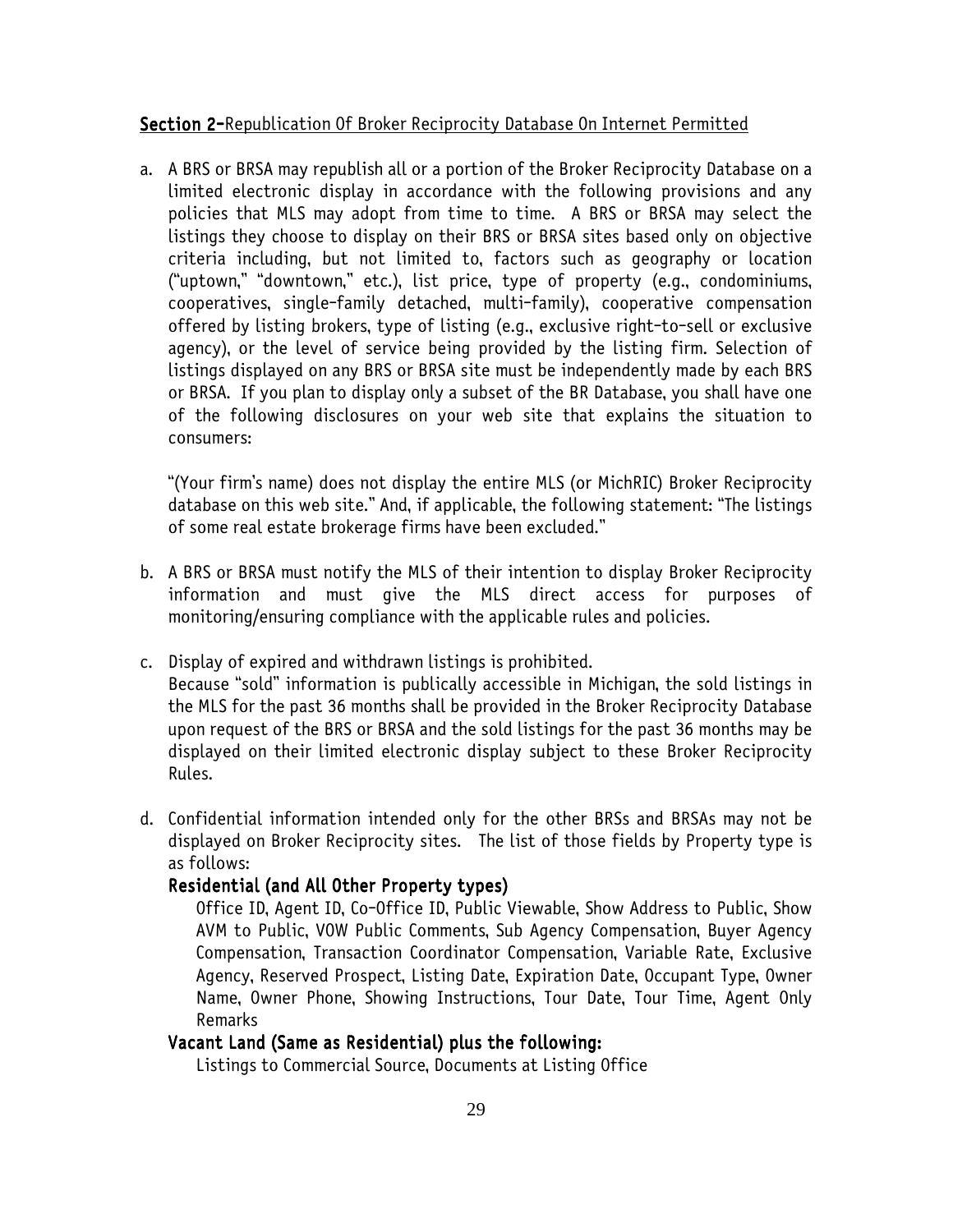#### Multi Family (Same as Residential) plus the following:

Annual Insurance, Annual Maintenance, Annual Utilities, Annual Maintenance Fees, Gross Operating Income, Total Expense, Net Operating Income

### Commercial Sale (Same as Residential) Commercial Lease (Same as Residential)

# For All Sold Listings

Sold Sales Condition, Sold Sale Terms and Seller Concessions

- e. Participation in Broker Reciprocity is available to all MLS Participants who are REALTORS® who are engaged in real estate brokerage and who consent to display of their listings by other participants.
- f. The BRS or BRSA must refresh all MichRIC download and BRS and BRSA displays automatically fed by those downloads at least once very twelve (12) hours. The MLS requires you to display on your web site the last update date. (i.e. Updated:  $xx/xx/xx)$
- g. A BRS or BRSA may not modify the actual data relating to another BRS's listing. A computer generated written description of the listing using the actual data from the BRS's listing is permissible. For your own listings, you can do anything you want to as long as it is in compliance with applicable laws and the Code of Ethics. MLS data may be augmented with additional data not otherwise prohibited from display so long as the source of the additional data is clearly identified. This requirement does not restrict the format of MLS data display or display of fewer than all of the available listings or fewer authorized data fields. The additional data shall be located outside the "body" of the BR's listing as defined in subparagraph "m".
- h. Listings, including property addresses, can be included in BR displays except where a seller has directed their listing brokers to withhold their listing or the listing's property address from all display on the Internet (including, but not limited to, publicly-accessible websites or VOWs) or other electronic forms of display or distribution. (Amended 5/17) If the property address is withheld, the property shall not appear on any maps.
- i. Participants may select the listings they choose to display through IDX based only on objective criteria including, but not limited to, factors such as geography or location ("uptown," "downtown," etc.), list price, type of property (e.g., condominiums, cooperatives, single-family detached, multi-family), cooperative compensation offered by listing brokers, type of listing (e.g. exclusive right-to-sell or exclusive agency), or the level of service being provided by the listing firm. Selection of listings displayed through IDX must be independently made by each participant. (Amended 5/17)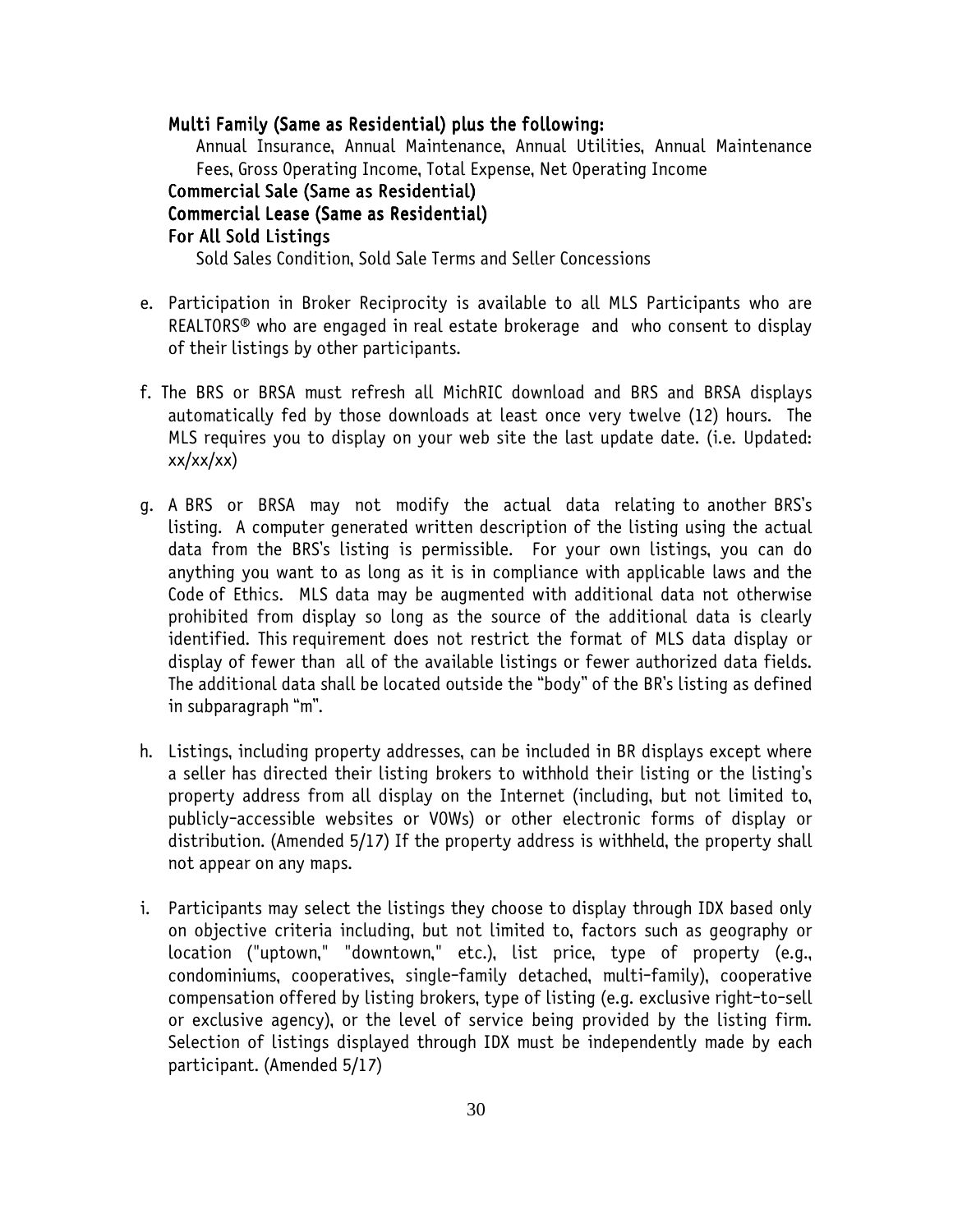- j. Display of seller's(s') and/or occupant's(s') name(s), phone number(s), and email address(es) is prohibited.
- k. Any BR display controlled by a participant must clearly identify the name of he brokerage firm under which they operate in a readily visible color and typeface not smaller than the median used in the display of data. For purposes of the BR policy and these rules, "control" means the ability to add, delete, modify and update information as required by the BR policy and MLS Rules. (Amended 5/17)
- l. A brief or thumbnail display is defined as being no more than 200 characters of listing data text. A thumbnail display of another BRS's listing may not include any contact information or branding of the BRS who owns the web site or any of its agents. A thumbnail display may only include the following: text data about the listed property, an image of the listed property, the logo of the listing broker and "buttons" or hot links for a detailed listing display. The provision relating to "contact information or branding" is designed to prevent the web-site-owning BRS's or BRSA's contact information, contact links, and branding, and that of its agents, from appearing on other BRS's listings. "Branding" refers to any marks or language referring to the web-site-owning BRS repeated in the thumbnail display of another BRS's listing. Any association of such information or branding with the listing data is a violation of this rule.
- m. A search result producing a detailed display of another BRS's listing shall display that BRS's name and Listing Agent's name within the property information in a reasonably prominent location and in a readily visible color and typeface not smaller than the median used in the display of listing data. MichRIC's copyright notice shall be displayed immediately following the property information. The copyright notice shall be at least a 10 point font size and appear exactly as follows: " Copyright nnnn MichRIC, LLC. All rights reserved. "[Where nnnn is the current year.] The copyright symbol can be used in place of the word "copyright". MLS interprets any display containing more than 200 characters of listing data text as being a detailed display. A detailed display of another BRS's listing may not include any contact information, links to, or branding of the MLS Participant who owns the web site or any of it's agents within the "body" of the listing data. The "body" is defined as the rectangular space whose borders are delimited by the utmost extent in each direction of the listing text and photo data. The prohibition on branding or contact information within the "body" of the listing data is intended to prevent any possible confusion on the part of the consumer as to the source of the listing.
- n. Any result identifying another BRS's listing shall include the disclaimer "Information Deemed Reliable But Not Guaranteed." This disclaimer shall be at least a 10 point font size. Display of minimal information e.g"thumbnails", text messages, "tweets", etc. of two hundred (200) characters or less are exempt from this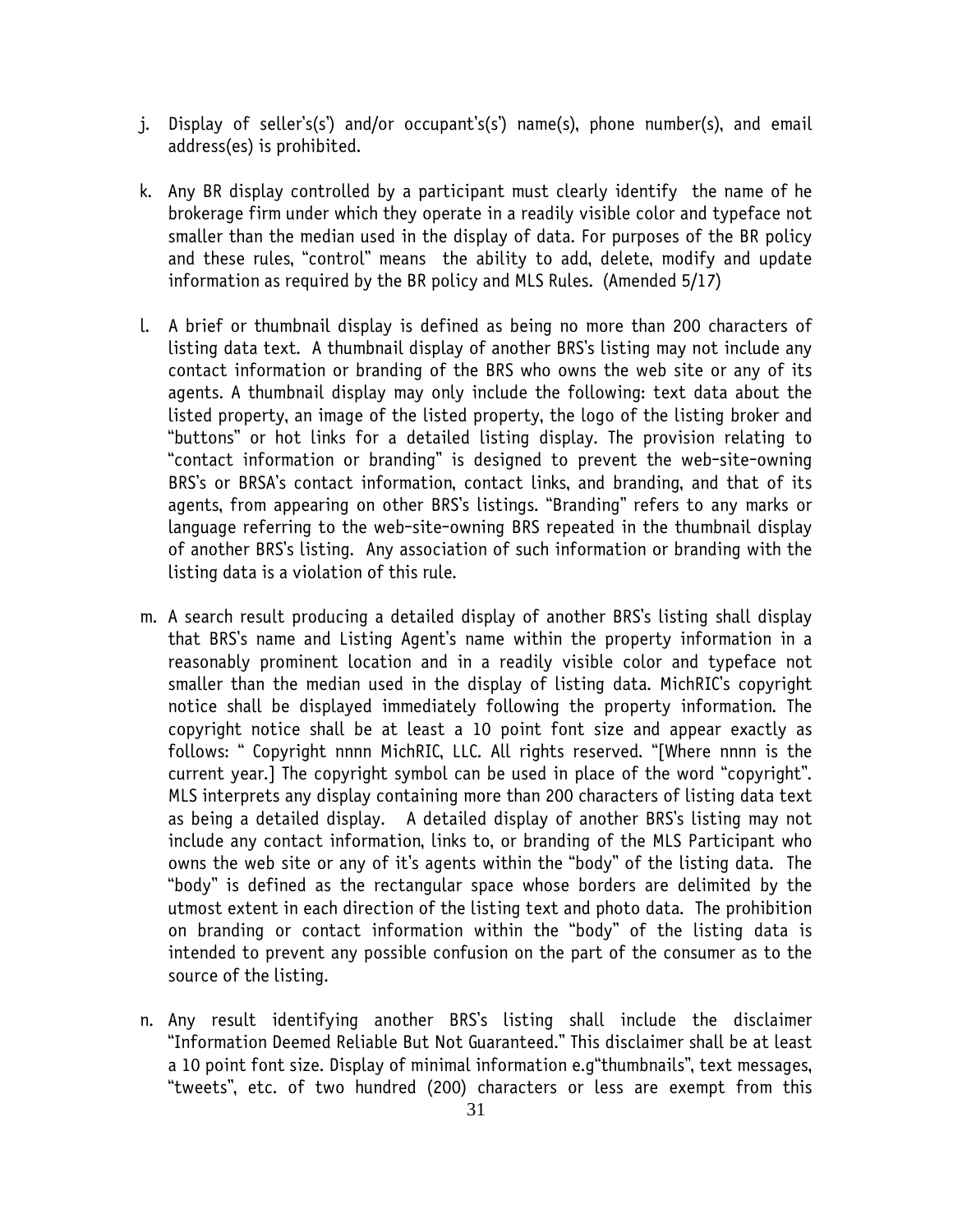requirement but only when linked directly to a display that includes all required disclosures.

- o. Any limited electronic display used for publication of the Broker Reciprocity Database or any portion thereof must be controlled by a BRS or a BRSA and advertised as that BRS's or BRSA's limited electronic display. In order to participate in Broker Reciprocity™, a limited electronic display must be marketed and branded or cobranded as the broker's site. For purposes of the BR policy and these rules, "control" means the ability to add, delete, modify and update information as required by the BR policy and MLS Rules.
- p. Non-principal brokers and sales licensees affiliated with a BRS may display information available through Broker Reciprocity on their own websites subject to their BRS's consent and control and their written authorization. If written authorization is obtained by a non-principal broker or sales licensee to use the BR database to populate their web site, the BRS, licensee and any third party vendor shall sign an agreement with the MLS setting forth the permissible uses of the BRS Database, agreeing to comply with the MLS Rules and Regulations governing the BR Database, and agreeing to comply with all state laws and regulations.
- q. Any BRS or BRSA display controlled by a BRS or BRSA that:
	- 1. Allows third-parties to write comments or reviews about particular listings or displays a hyperlink to such comments or reviews in immediate conjunction with particular listings, or
	- 2. Displays an automated estimate of the market value of the listing (or hyperlink to such estimate) in immediate conjunction with the listing, either or both of those features shall be disabled or discontinued for the seller's listings at the request of the seller.

The listing broker or agent shall communicate to the MLS that the seller has elected to have one or both of these features disabled or discontinued on all displays controlled by participants. Except for the foregoing and subject to paragraph q below, a participant's BRS display may communicate the participant's professional judgment concerning any listing. Nothing shall prevent a BRS or BRSA display from notifying its customers that a particular feature has been disabled at the request of the seller.

r. BRSs and BRSAs shall maintain a means (e.g., e-mail address, telephone number) to receive comments about the accuracy of any data or information that is added by or on behalf of the participant beyond that supplied by the MLS and that relates to a specific property BRSs and BRSAs shall correct or remove any false data or information relating to a specific property upon receipt of a communication from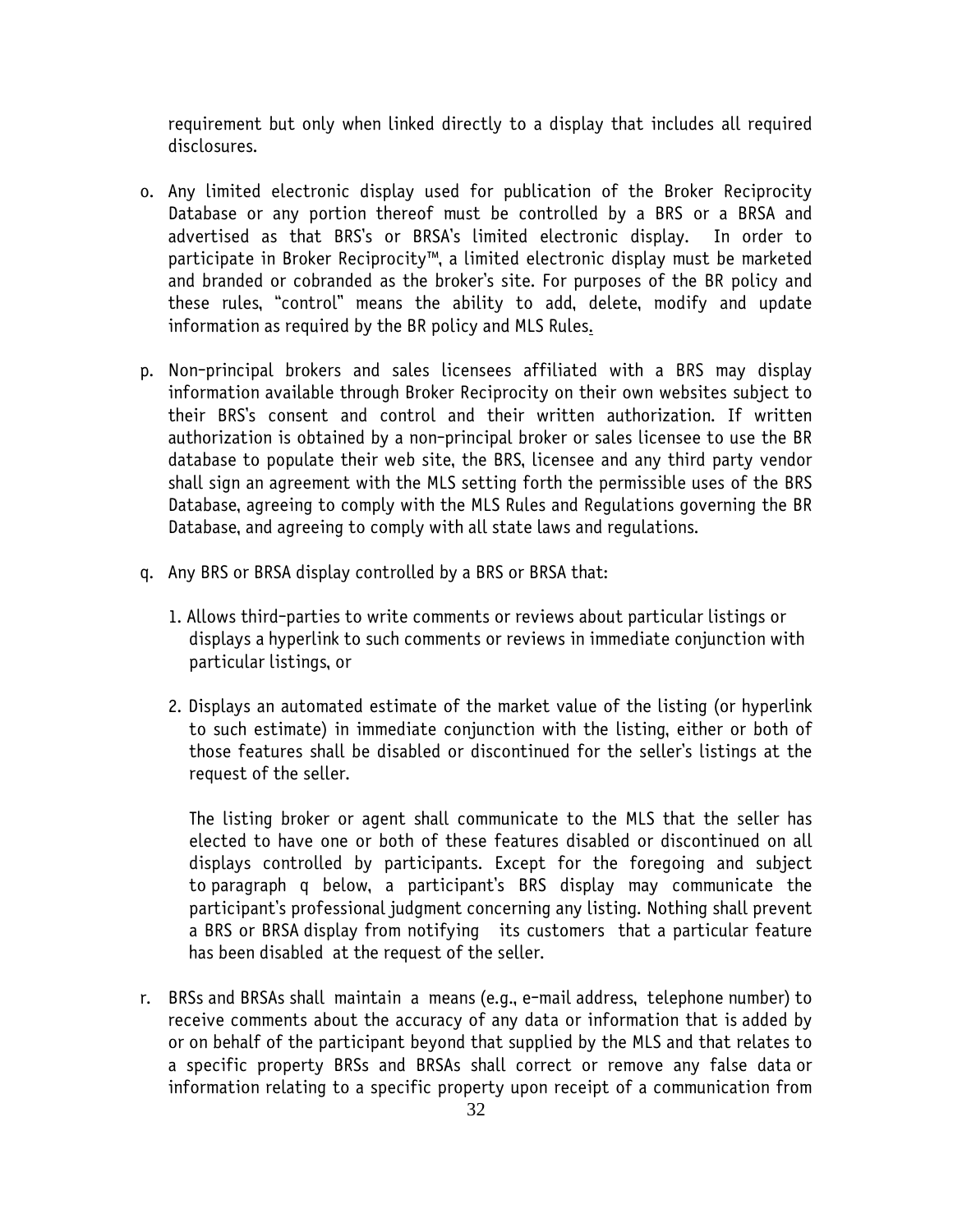the listing broker or listing agent for the property explaining why the data or information is false. However, BRSs and BRSAs shall not be obligated to remove or correct any data or information that simply reflects good faith opinion, advice, or professional judgment.

- s. BRs and BRSAs may not use Broker Reciprocity provided listings for any purpose other than display as provided for in these rules. This does not require a BRS or BRSA to prevent indexing of Broker Reciprocity listings by recognized search engines
- t. A BRS or BRSA must make changes to an Internet display necessary to cure a violation of the MLS's Rules and Regulations within five (5) business days of notice from the MLS of the violation. MLS reserves the right to discontinue the data feed you receive if you do not comply with this requirement. You may also be subject to fines from the MLS. The recipient of a sanction may request a hearing before the Professional Standards Committee of the Association of REALTORS® in accordance with the Bylaws and Rules and Regulations of the Association within 20 days following receipt of the notice of violation.
- u. Except as provided in the BR policy and these rules, a Broker Reciprocity site or a BRS or BRSA operating a Broker Reciprocity site or displaying BR information as otherwise permitted may not distribute, provide, or make any portion of the MichRIC database available to any person or entity. In addition, a brokerage firm cannot sell access to the Broker Reciprocity Data to other brokers or any other businesses, whether or not they are participants in MLS.
- v. A BRS or BRSA may co-mingle the listings of other brokers received in a BR feed with listings available from other MLS BR feeds, provided all such displays are consistent with the BR rules, and the BRS and BRSA holds participatory rights in those MLSs. As used in this policy, "co-mingling" means that consumers are able to execute a single property search of multiple BR data feeds resulting in the display of BR information from each of the MLSs on a single search results page; and that BRSs may display listings from each BR feed on a single webpage or display.
- w. No portion of the Broker Reciprocity Database shall be co-mingled with any non-MLS listings on the BRS's or BRSA's Internet web site limited electronic display. If you take listings from consumers but do not put them into an MLS system, they cannot appear on any thumb-nail display or as part of any search results with BR Database data. If the property in question appears in any other MLS, then the property may be co-mingled.

If you serve a market area without an MLS, you must either enter such listings into an MLS in a market that has one, or you must not co-mingle those listings with the BR Database listings.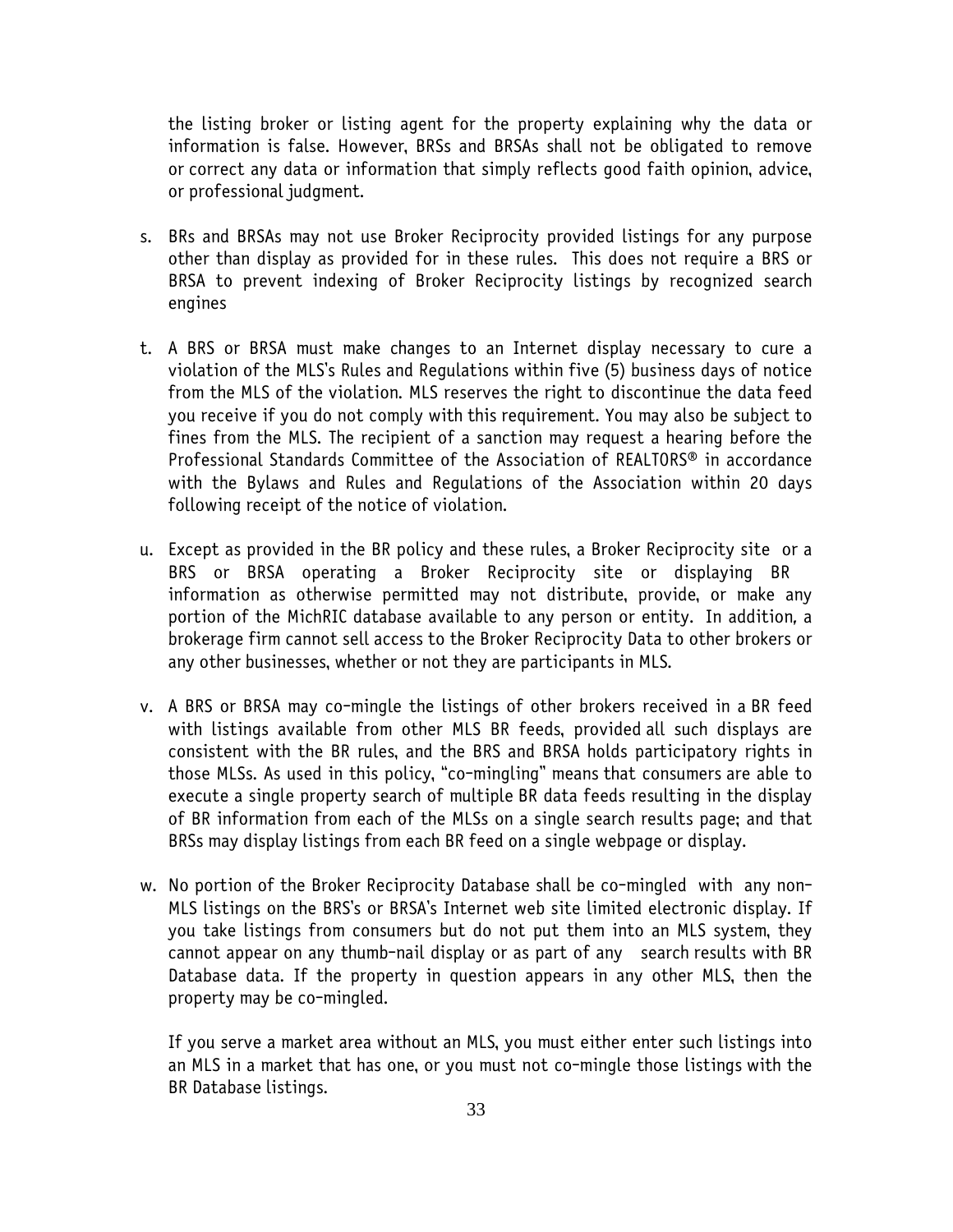x. Any BRS and BRSA using a third party to develop and /or design its limited electronic display shall have a written agreement with that third party in the form prescribed by the MLS. MLS requires that third parties gaining access to the BR Database sign the standard contract as approved by the MLS. Providing an MLS password to an unauthorized recipient is a serious violation of the MLS Rules and Regulations punishable by a fine as established by the individual MichRIC Member Associations for their MLS.

#### Section 3. Service and Fees

Service fees and charges for participation in IDX shall be as established annually by the Board of Directors. (Amended 5/05)

#### Section 4. Virtual Office Websites

- a. A Virtual Office Website ("VOW") is a Participant's Internet website, or a feature of a Participant's website, through which the Participant is capable of providing real estate brokerage services to consumers with whom the Participant has first established a broker-consumer relationship (as defined by state law) where the consumer has the opportunity to search MLS Listing Information, subject to the Participant's oversight, supervision, and accountability. A non-principal broker or sales licensee affiliated with a Participant may, with his or her Participant's consent, operate a VOW. Any VOW of a non-principal broker or sales licensee is subject to the Participant's oversight, supervision, and accountability.
- b. As used in Section 12 of these Rules, the term "Participant" includes a Participant's affiliated non-principal brokers and sales licensees – except when the term is used in the phrases "Participant's consent" and "Participant's oversight, supervision, and accountability". References to "VOW" and "VOWs" include all VOWs, whether operated by a Participant, by a non-principal broker or sales licensee, or by an Affiliated VOW Partner ("AVP") on behalf of a Participant.
- c. "Affiliated VOW Partner" ("AVP") refers to an entity or person designated by a Participant to operate a VOW on behalf of the Participant, subject to the Participant's supervision, accountability and compliance with the VOW Policy. No AVP has independent participation rights in the MLS by virtue of its right to receive information on behalf of a Participant. No AVP has the right to use MLS Listing Information except in connection with operation of a VOW on behalf of one or more Participants. Access by an AVP to MLS Listing Information is derivative of the rights of the Participant on whose behalf the AVP operates a VOW.
- d. As used in Section 19 of these Rules, the term "MLS Listing Information" refers to active listing information and sold data provided by by Participants to the MLS and aggregated and distributed by the MLS to Participants.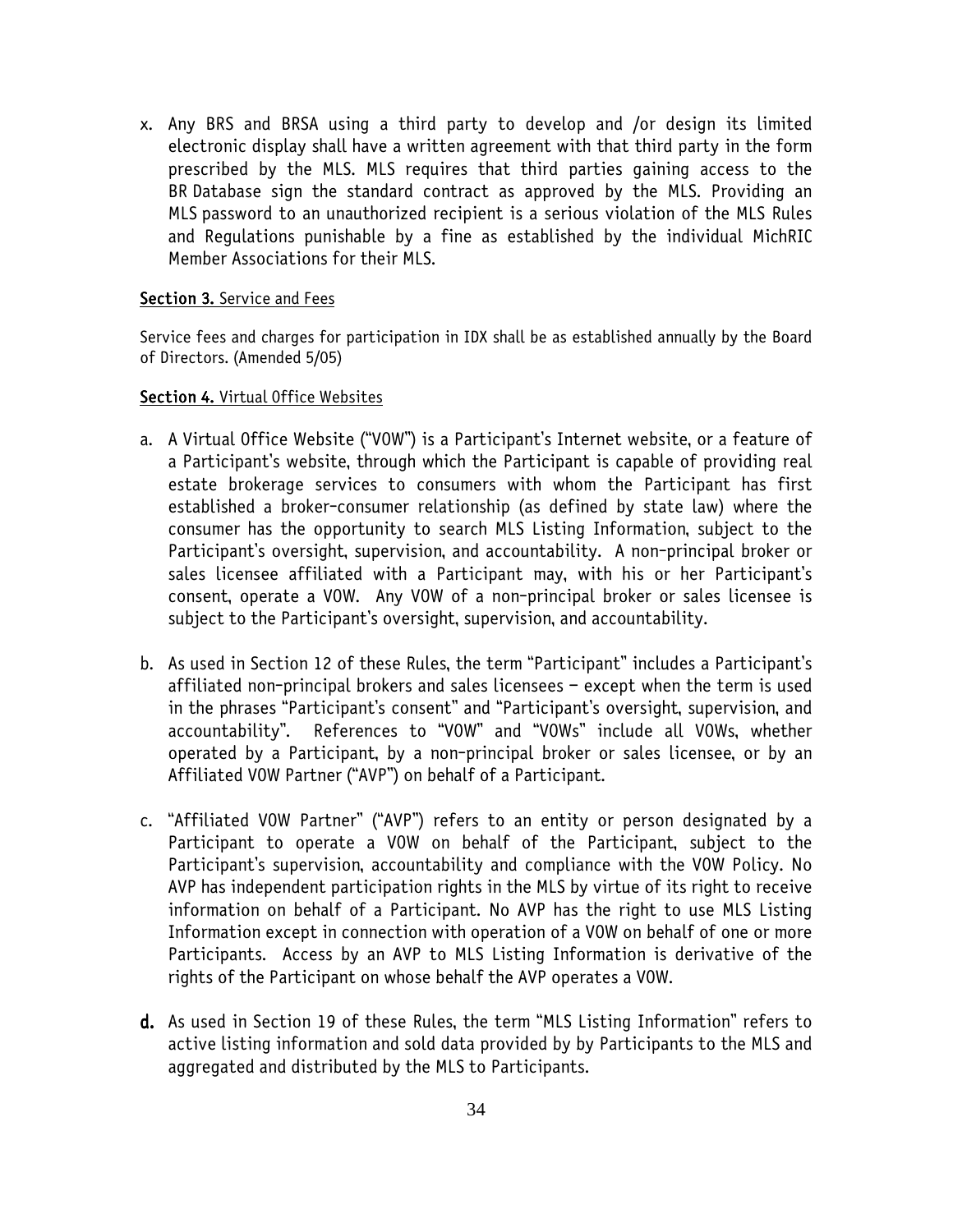# Section 4.2

- a. The right of a Participant's VOW to display MLS Listing Information is limited to that supplied by the MLS(s) in which the Participant has participatory rights. However, a Participant with offices participating in different MLSs may operate a master website with links to the VOWs of the other offices.
- b. Subject to the provisions of the VOW Policy and these Rules, a Participant's VOW, including any VOW operated on behalf of a Participant by an AVP, may provide other features, information, or functions, e.g. Internet Data Exchange ("IDX").
- c. Except as otherwise provided in the VOW Policy or in these Rules, a Participant need not obtain separate permission from other MLS Participants whose listings will be displayed on the Participant's VOW.

# Section 4.3

a. Before permitting any consumer to search for or retrieve any MLS Listing Information on his or her VOW, the Participant must take each of the following steps:

(i) The Participant must first establish with that consumer a lawful brokerconsumer relationship (as defined by state law), including completion of all actions required by state law in connection with providing real estate brokerage services to clients and customers (hereinafter "Registrants"). Such actions shall include, but are not limited to, satisfying all applicable agency, non-agency, and other disclosure obligations, and execution of any required agreements.

(ii) The Participant must obtain the name of, and a valid email address for, each Registrant. The Participant must send an email to the address provided by the Registrant confirming that the Registrant has agreed to the Terms of Use (described in subsection (d) below). The Participant must verify that the email address provided by the Registrant is valid and that the Registrant has agreed to the Terms of Use.

(iii) The Participant must require each Registrant to have a user name and a password, the combination of which is different from those of all other Registrants on the VOW. The Participant may, at his or her option, supply the user name and password or may allow the Registrant to establish its user name and password. The Participant must also assure that any email address is associated with only one user name and password.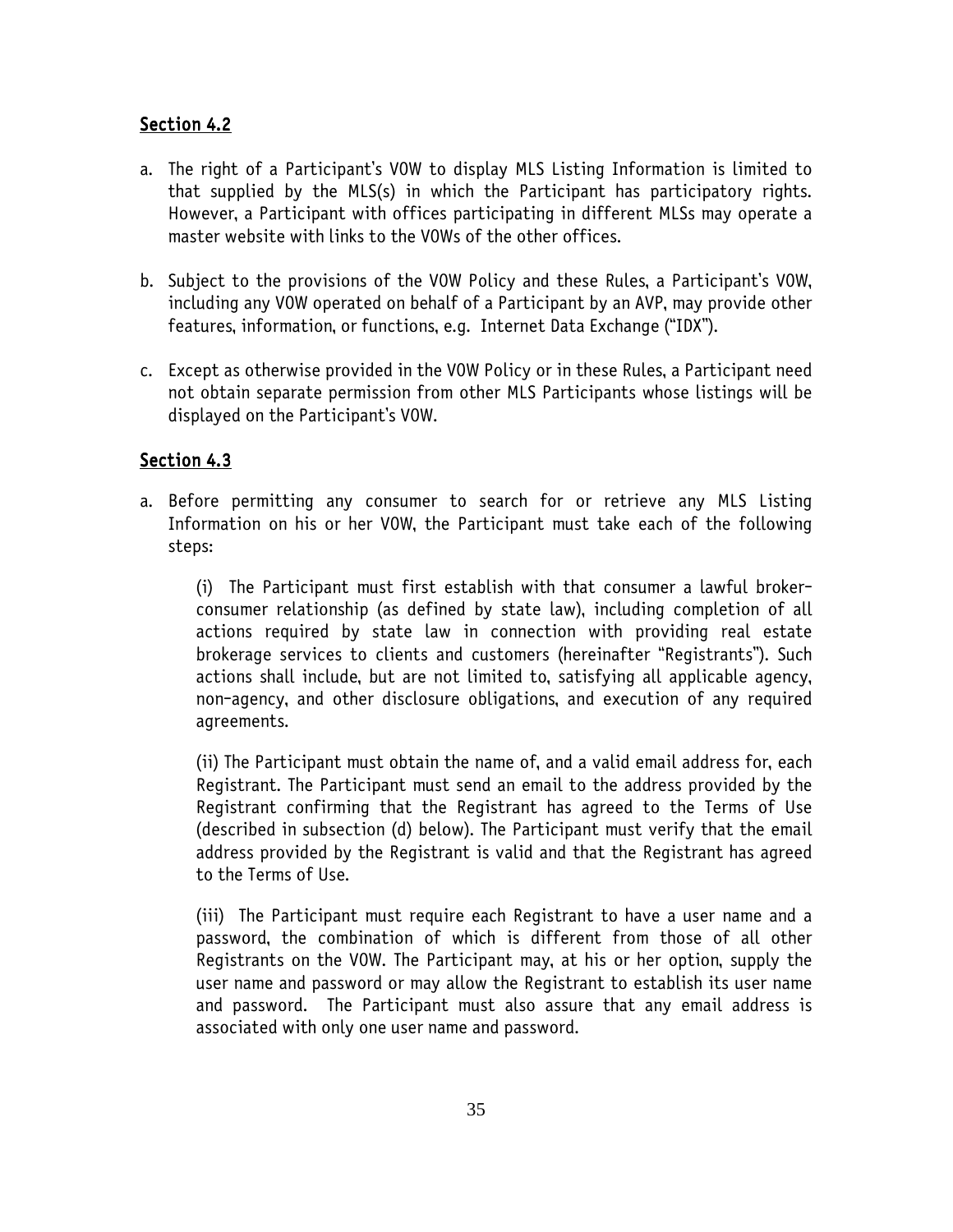- b. The Participant must assure that each Registrant's password expires on a date certain but may provide for renewal of the password. The Participant must at all times maintain a record of the name, email address, user name, and current password of each Registrant. The Participant must keep such records for not less than 180 days after the expiration of the validity of the Registrant's password.
- c. If the MLS has reason to believe that a Participant's VOW has caused or permitted a breach in the security of MLS Listing Information or a violation of MLS rules, the Participant shall, upon request of the MLS, provide the name, email address, user name, and current password, of any Registrant suspected of involvement in the breach or violation. The Participant shall also, if requested by the MLS, provide an audit trail of activity by any such Registrant.
- d. The Participant shall require each Registrant to review, and affirmatively to express agreement (by mouse click or otherwise) to, a "Terms of Use" provision that provides at least the following:

(i) That the Registrant acknowledges entering into a lawful consumer-broker relationship with the participant;

(ii) That all information obtained by the Registrant from the VOW is intended only for the Registrant's personal, non-commercial use;

(iii) That the Registrant has a bona fide interest in the purchase, sale, or lease of real estate of the type being offered through the VOW;

(iv) That the Registrant will not copy, redistribute, or retransmit any of the information provided except in connection with the Registrant's consideration of the purchase or sale of an individual property;

(v) That the Registrant acknowledges the MLS's ownership of, and the validity of the MLS's copyright in, the MLS database.

- e. The Terms of Use Agreement may not impose a financial obligation on the Registrant or create any representation agreement between the Registrant and the Participant. Any agreement entered into at any time between the Participant and Registrant imposing a financial obligation on the Registrant or creating representation of the Registrant by the Participant must be established separately from the Terms of Use, must be prominently labeled as such, and may not be accepted solely by mouse click.
- f. The Terms of Use Agreement shall also expressly authorize the MLS, and other MLS Participants or their duly authorized representatives, to access the VOW for the purposes of verifying compliance with MLS rules and monitoring display of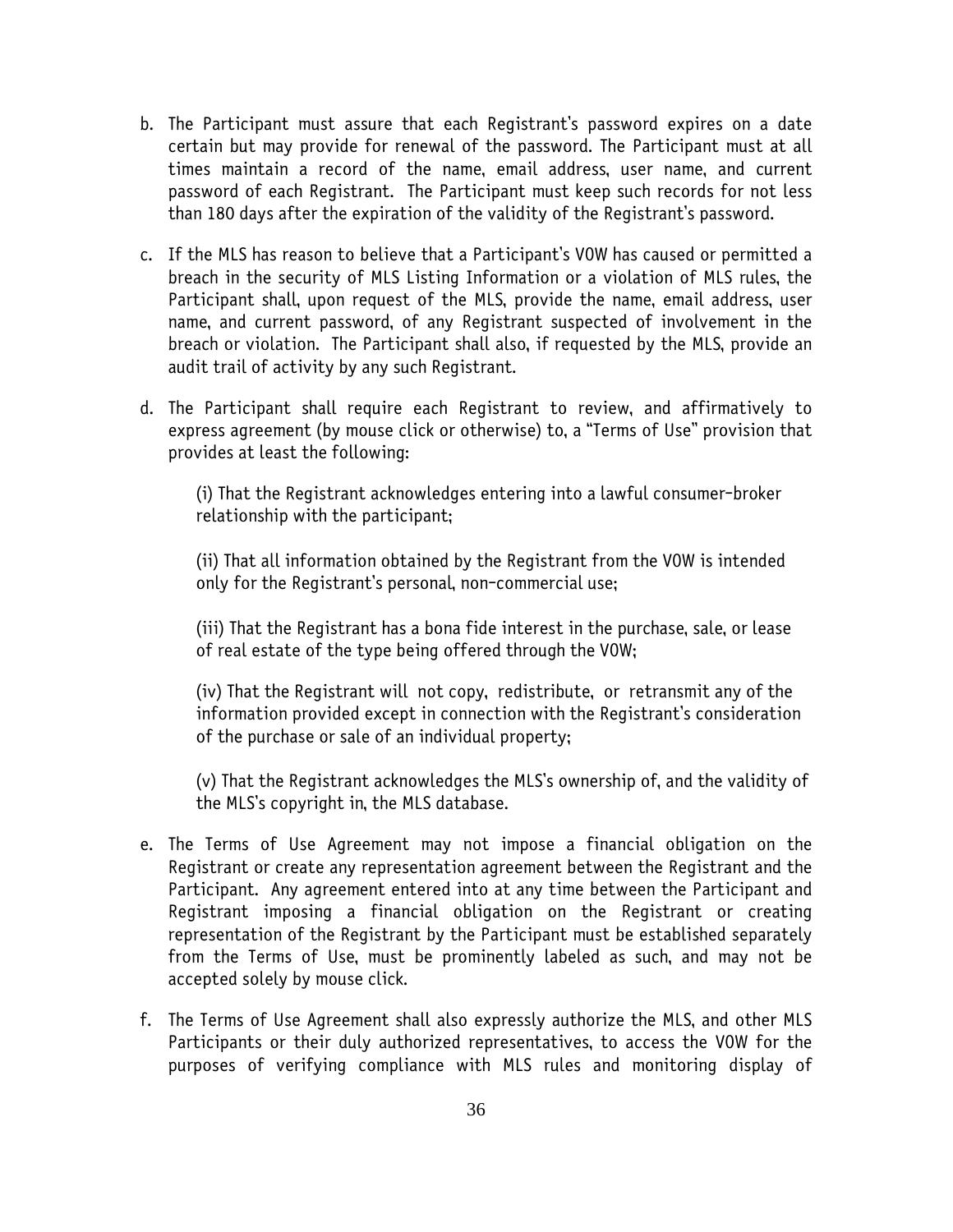Participants' listings by the VOW. The Agreement may also include such other provisions as may be agreed to between the Participant and the Registrant.

# Section 4.4

A Participant's VOW must prominently display an e-mail address, telephone number, or specific identification of another mode of communication (e.g., live chat) by which a consumer can contact the Participant to ask questions, or get more information, about any property displayed on the VOW. The Participant, or a non-principal broker or sales licensee licensed with the Participant, must be willing and able to respond knowledgeably to inquiries from Registrants about properties within the market area served by that Participant and displayed on the VOW.

# Section 4.5

A Participant's VOW must employ reasonable efforts to monitor for, and prevent, misappropriation, "scraping", and other unauthorized use of MLS Listing Information. A Participant's VOW shall utilize appropriate security protection such as firewalls as long as this requirement does not impose security obligations greater than those employed concurrently by the MLS.

# Section 4.6

a. A Participant's VOW shall not display listings or property addresses of any seller who has affirmatively directed the listing broker to withhold the seller's listing or property address from display on the Internet. The listing broker shall communicate to the MLS that the seller has elected not to permit display of the listing or property address on the Internet. Notwithstanding the foregoing, a Participant

who operates a VOW may provide to consumers via other delivery mechanisms, such as email, fax, or otherwise, the listings of sellers who have determined not to have the listing for their property displayed on the Internet.

b. A Participant who lists a property for a seller who has elected not to have the property listing or the property address displayed on the Internet shall cause the seller to execute a document that includes the following (or a substantially similar) provision: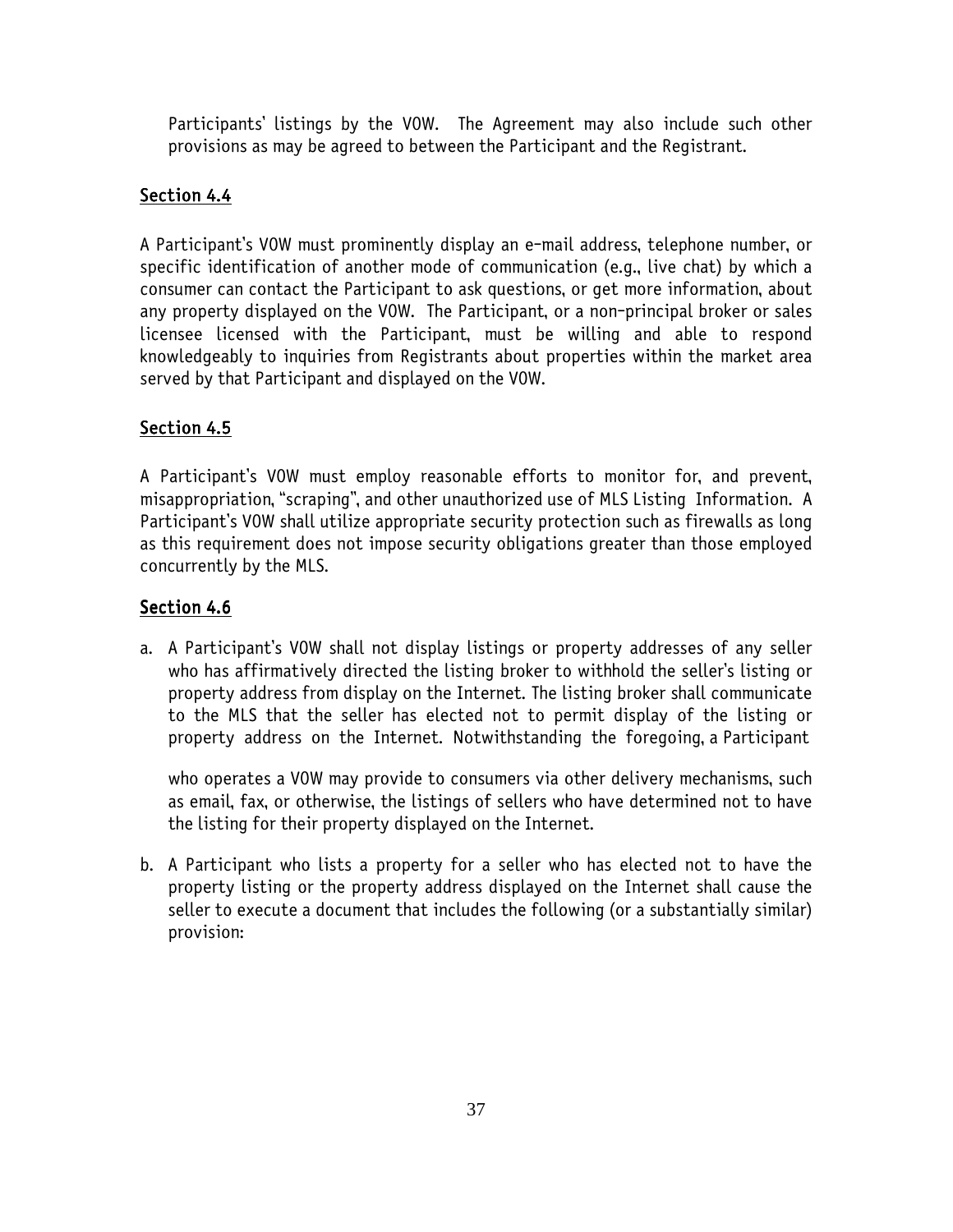# Seller Opt-Out Form

1.Please check either Option a or Option b

a.[ ] I have advised my broker or sales agent that I do not want the listed property to be displayed on the Internet.

OR

b. [ ] I have advised my broker or sales agent that I do not want the address of the listed property to be displayed on the Internet.

- 2. I understand and acknowledge that, if I have selected option a, consumers who conduct searches for listings on the Internet will not see information about the listed property in response to their search. Thitials of seller.
- 3. The Participant shall retain such forms for at least one year from the date they are signed, or one year from the date the listing goes off the market, whichever is greater.

# Section 4.7

- a. Subject to subsection (b), a Participant's VOW may allow third-parties (i) to write comments or reviews about particular listings or display a hyperlink to such comments or reviews in immediate conjunction with particular listings, or (ii) display an automated estimate of the market value of the listing (or hyperlink to such estimate) in immediate conjunction with the listing.
- b. Notwithstanding the foregoing, at the request of a seller the Participant shall disable or discontinue either or both of those features described in subsection (a) as to any listing of the seller. The listing broker or agent shall communicate to the MLS that the seller has elected to have one or both of these features disabled or discontinued on all Participants' websites. Subject to the foregoing and to Section 19.8, a Participant's VOW may communicate the Participant's professional judgment concerning any listing. A Participant's VOW may notify its customers that a particular feature has been disabled "at the request of the seller."

# Section 4.8

A Participant's VOW shall maintain a means (e.g., e-mail address, telephone number) to receive comments from the listing broker about the accuracy of any information that is added by or on behalf of the Participant beyond that supplied by the MLS and that relates to a specific property displayed on the VOW. The Participant shall correct or remove any false information relating to a specific property within 48 hours following receipt of a communication from the listing broker explaining why the data or information is false. The Participant shall not, however, be obligated to correct or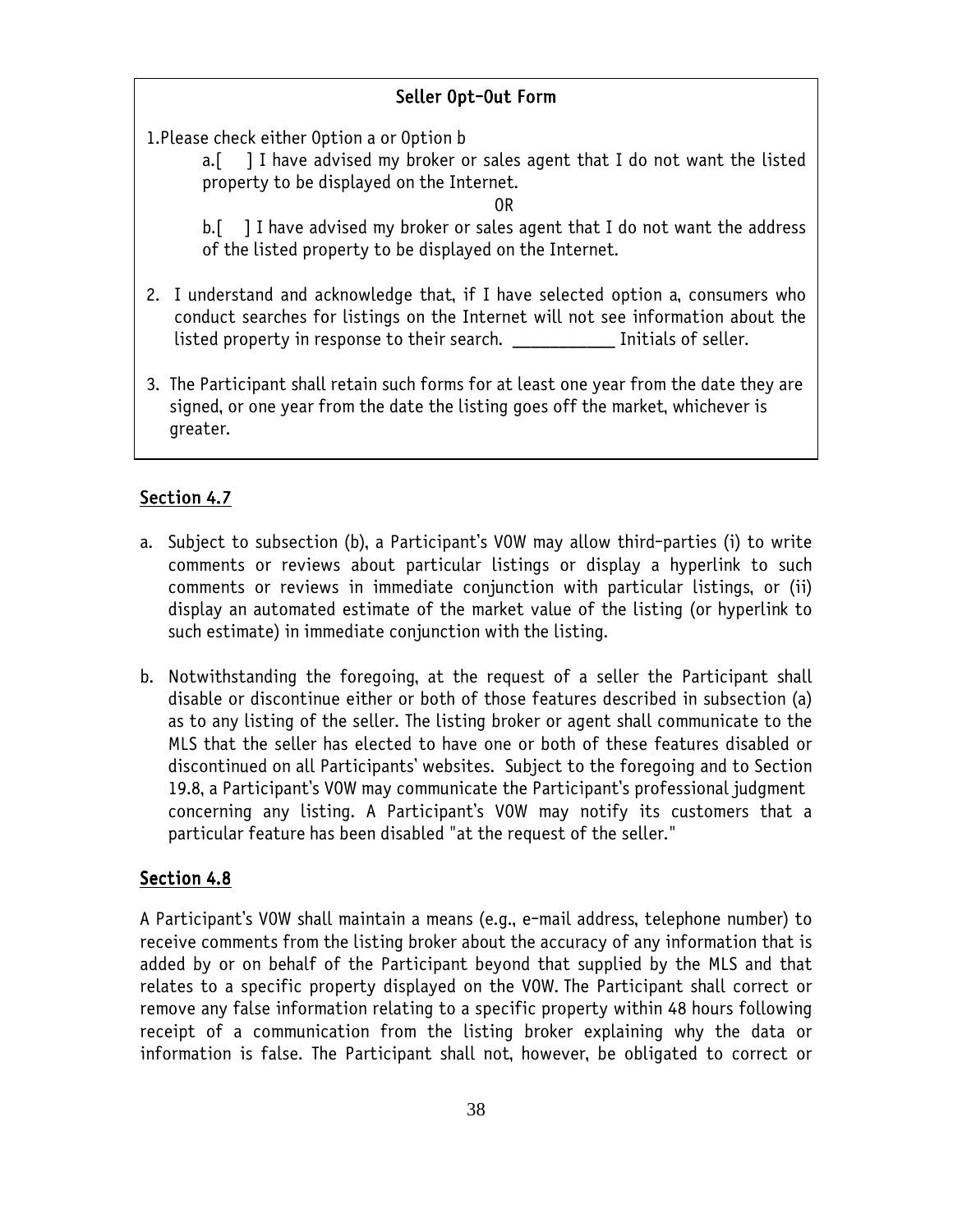remove any data or information that simply reflects good faith opinion, advice, or professional judgment.

# Section 4.9

A Participant shall cause the MLS Listing Information available on its VOW to be refreshed at least once every three (3) days.

# Section 4.10

Except as provided in these rules, the NATIONAL AssocIATION OF REALTORS® VOW Policy, or any other applicable MLS rules or policies, no Participant shall distribute, provide, or make accessible any portion of the MLS Listing Information to any person or entity.

# Section 4.11

A Participant's VOW must display the Participant's privacy policy informing Registrants of all of the ways in which information that they provide may be used.

# Section 4.12

A Participant's VOW may exclude listings from display based only on objective criteria, including, but not limited to, factors such as geography, list price, type of property, cooperative compensation offered by listing broker, and whether the listing broker is a REALTOR®.

# Section 4.13

A Participant who intends to operate a VOW to display MLS Listing Information must notify the MLS of its intention to establish a VOW and must make the VOW readily accessible to the MLS and to all MLS Participants for purposes of verifying compliance with these Rules, the VOW Policy, and any other applicable MLS rules or policies.

# Section 4.14

A Participant may operate more than one VOW himself or herself or through an AVP. A Participant who operates his or her own VOW may contract with an AVP to have the AVP operate other VOWs on his or her behalf. However, any VOW operated on behalf of a Participant by an AVP is subject to the supervision and accountability of the Participant.

# Section 4.15

A Participant's VOW may not make available for search by, or display to, Registrants any of the following information: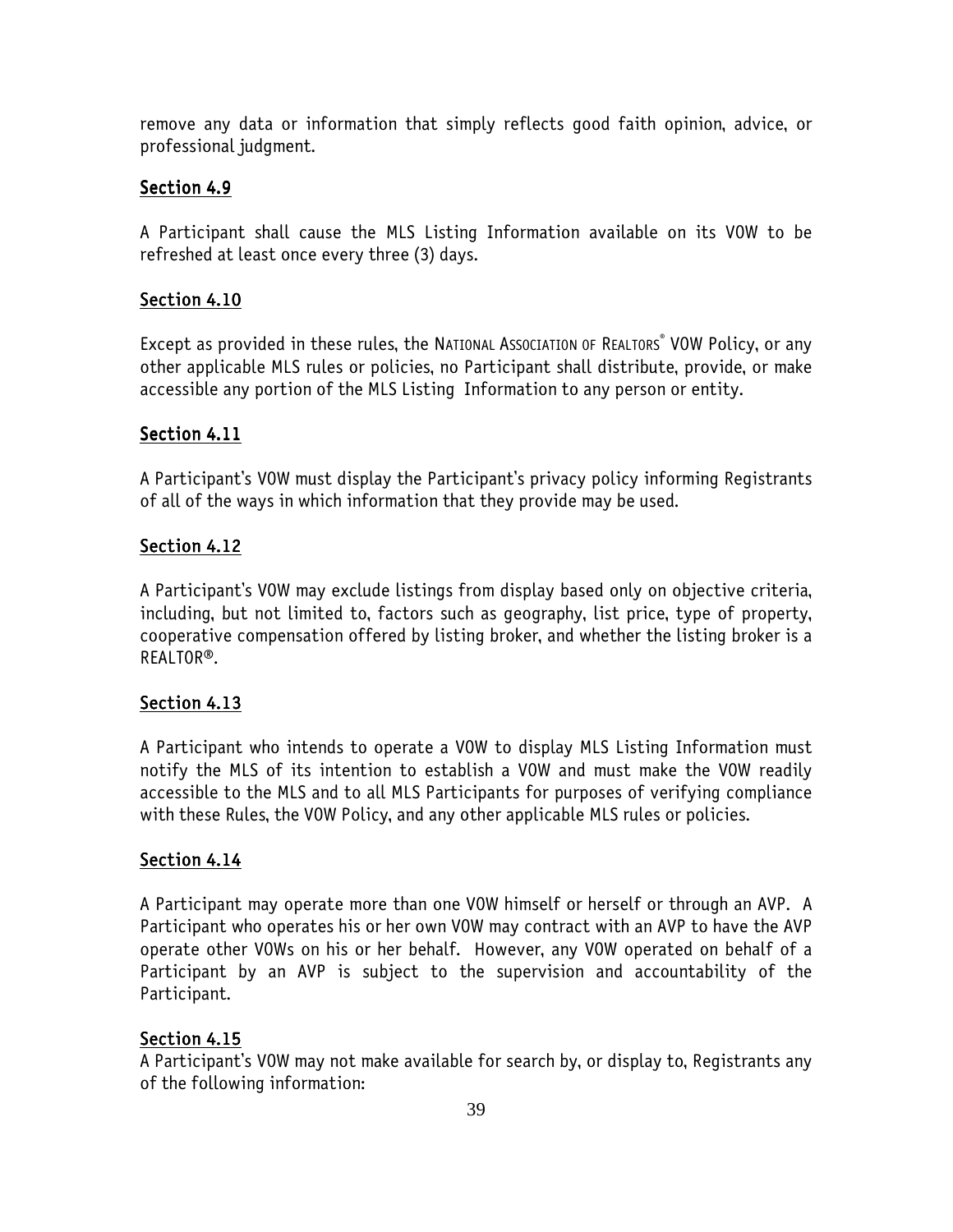- a. Expired or withdrawn listings.
- b. The compensation offered to other MLS Participants.
- c. The type of listing agreement, i.e., exclusive right to sell or exclusive agency.
- d. The seller's and occupant's name(s), phone number(s), or e-mail address(es).
- e. Instructions or remarks intended for cooperating brokers only, such as those regarding showings or security of listed property

# Section 4.16

A Participant shall not change the content of any MLS Listing Information that is displayed on a VOW from the content as it is provided in the MLS. The Participant may, however, augment MLS Listing Information with additional information not otherwise prohibited by these Rules or by other applicable MLS rules or policies as long as the source of such other information is clearly identified. This rule does not restrict the format of display of MLS Listing Information on VOWs or the display on VOWs of fewer than all of the listings or fewer than all of the authorized information fields.

# Section 4.17

A Participant shall cause to be placed on his or her VOW a notice indicating that the MLS Listing Information displayed on the VOW is deemed reliable but is not guaranteed accurate by the MLS. A Participant's VOW may include other appropriate disclaimers necessary to protect the Participant and/or the MLS from liability.

# Section 4.18

A participant shall cause any listing that is displayed on his or her VOW to identify the name of the listing firm and the listing broker or agent in a readily visible color, in a reasonably prominent location, and in typeface not smaller than the median typeface used in the display of listing data.

# Section 4.19

A Participant shall limit the number of listings that a Registrant may view, retrieve, or download to not fewer than five hundred (500) listings or fifty percent (50%) of the listings in the MLS, whichever is less.

# Section 4.20

A Participant shall require that Registrants' passwords be reconfirmed or changed every 180 days.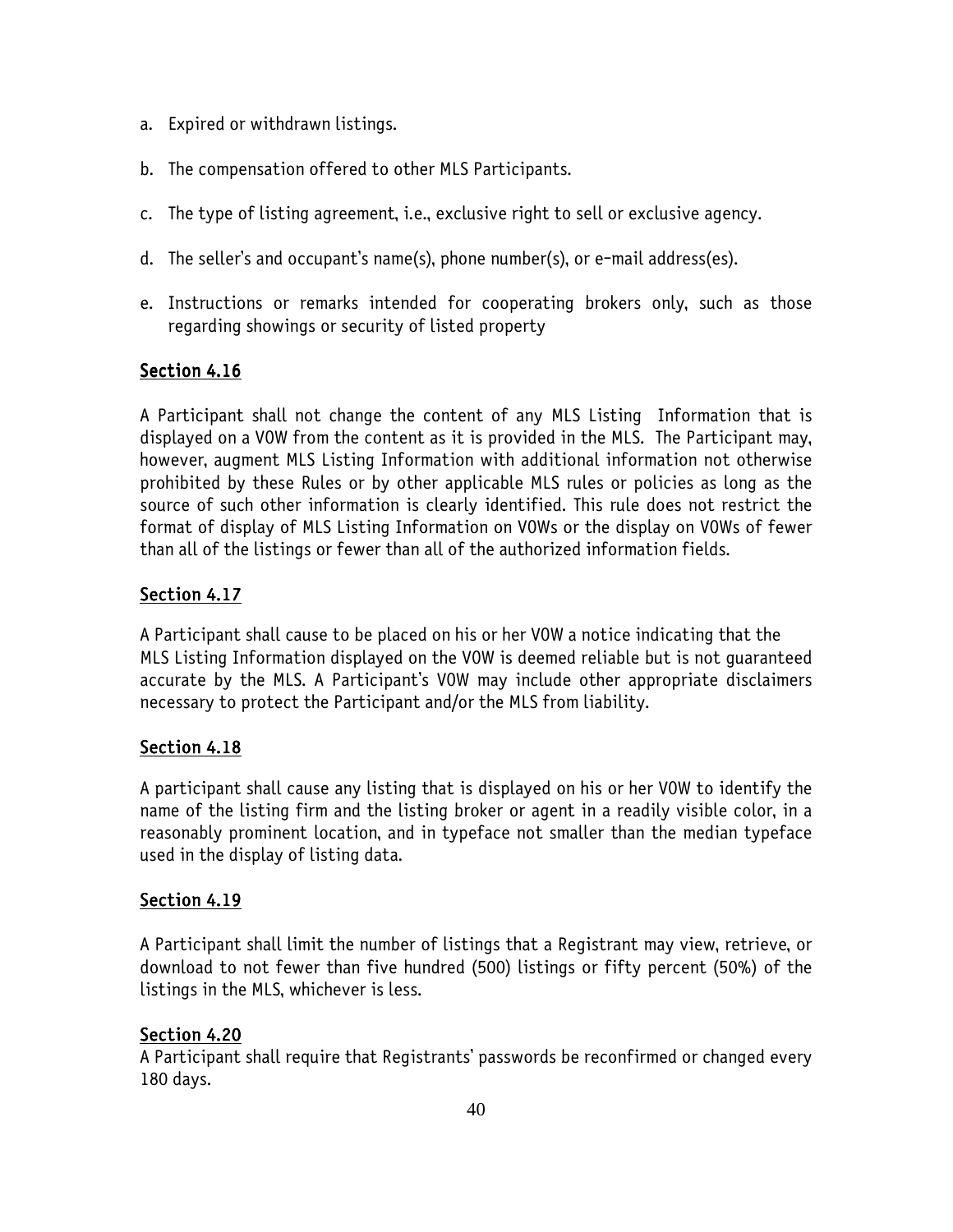# Section 4.21

A Participant may display advertising and the identification of other entities ("cobranding') on any VOW the Participant operates or that is operated on his or her behalf. However, a Participant may not display on any such VOW deceptive or misleading advertising or co-branding. For purposes of this Section, co-branding will be presumed not to be deceptive or misleading if the Participant's logo and contact information (or that of at least one Participant, in the case of a VOW established and operated on behalf of more than one Participant) is displayed in immediate conjunction with that of every other party, and the logo and contact information of all Participants displayed on the VOW is as large as the logo of the AVP and larger than that of any third party.

# Section 4.22

A Participant shall cause any listing displayed on his or her VOW that is obtained from other sources, including from another MLS or from a broker not participating in the MLS, to identify the source of the listing.

# Section 4.23

A participant shall cause any listing displayed on his or her VOW obtained from other sources, including from another MLS or from a broker not participating in the MLS, to be searched separately from listings in the MLS.

# Section 4.24

Participants and the AVPs operating VOWs on their behalf must execute the license agreement required by the MLS.

# Section 4.25

Where a seller affirmatively directs his or her listing broker to withhold either the seller's listing or the address of the seller's listing from display on the Internet, a copy of the seller's affirmative direction shall be provided to the MLS within forty-eight (48) hours. (Adopted 11/08)

# Addendum A: Sanctions Policy

# Section 1. Sanctions Policy

The following fines shall apply to any Participant or subscriber to the service for failure to enter any listings, photos, listing extensions, sold information and/or